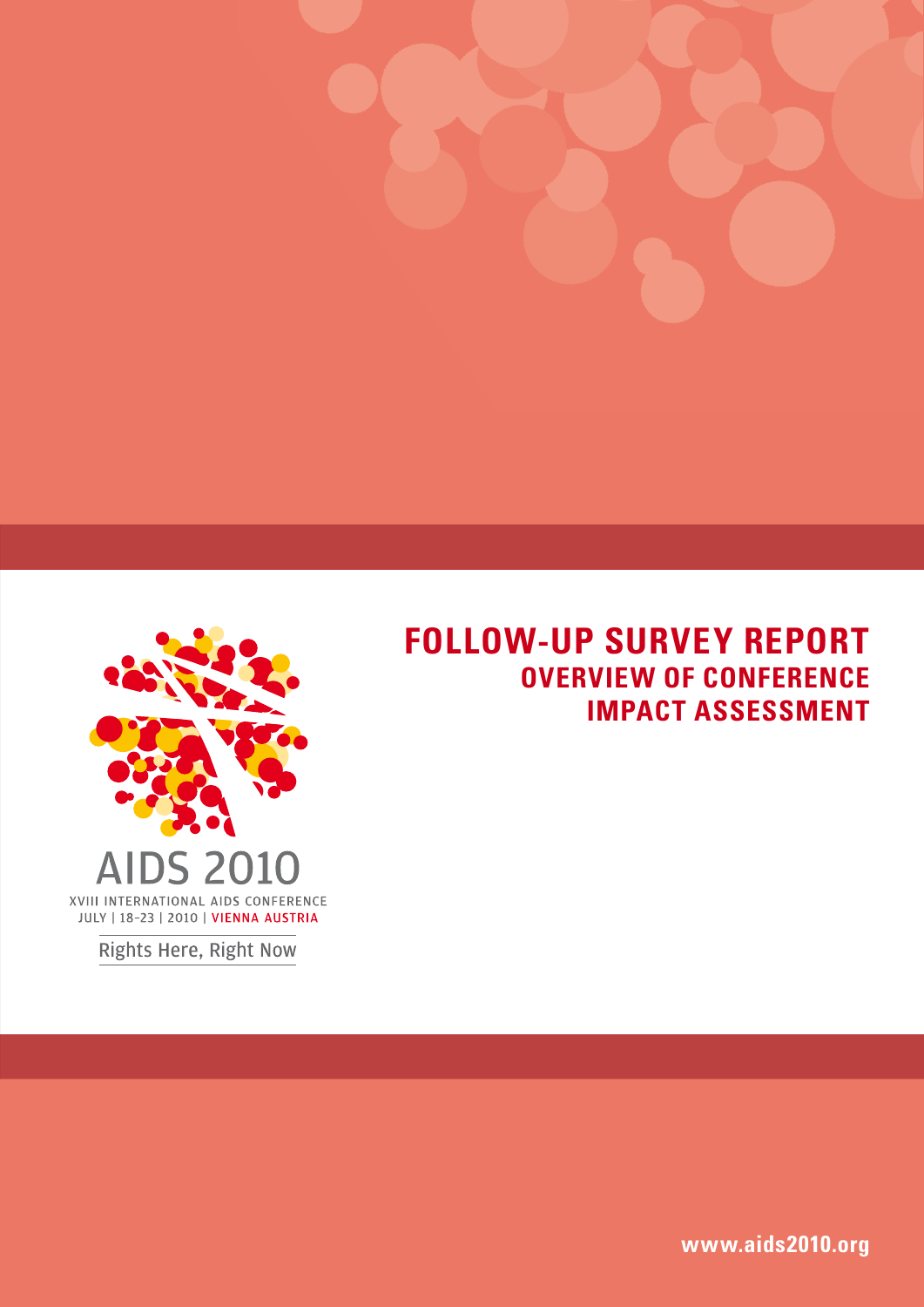© 2011 Copyright International AIDS Society (IAS)

Reproduction, adaptation or translation without prior written permission is prohibited, except as allowed under the copyright laws.

International AIDS Society 71 Avenue Louis Casaï PO Box 28 CH 1216 – Cointrin Geneva, Switzerland Tel: +44 22 710 08 00 Fax: +41 22 710 08 99 Email: info@iasociety.org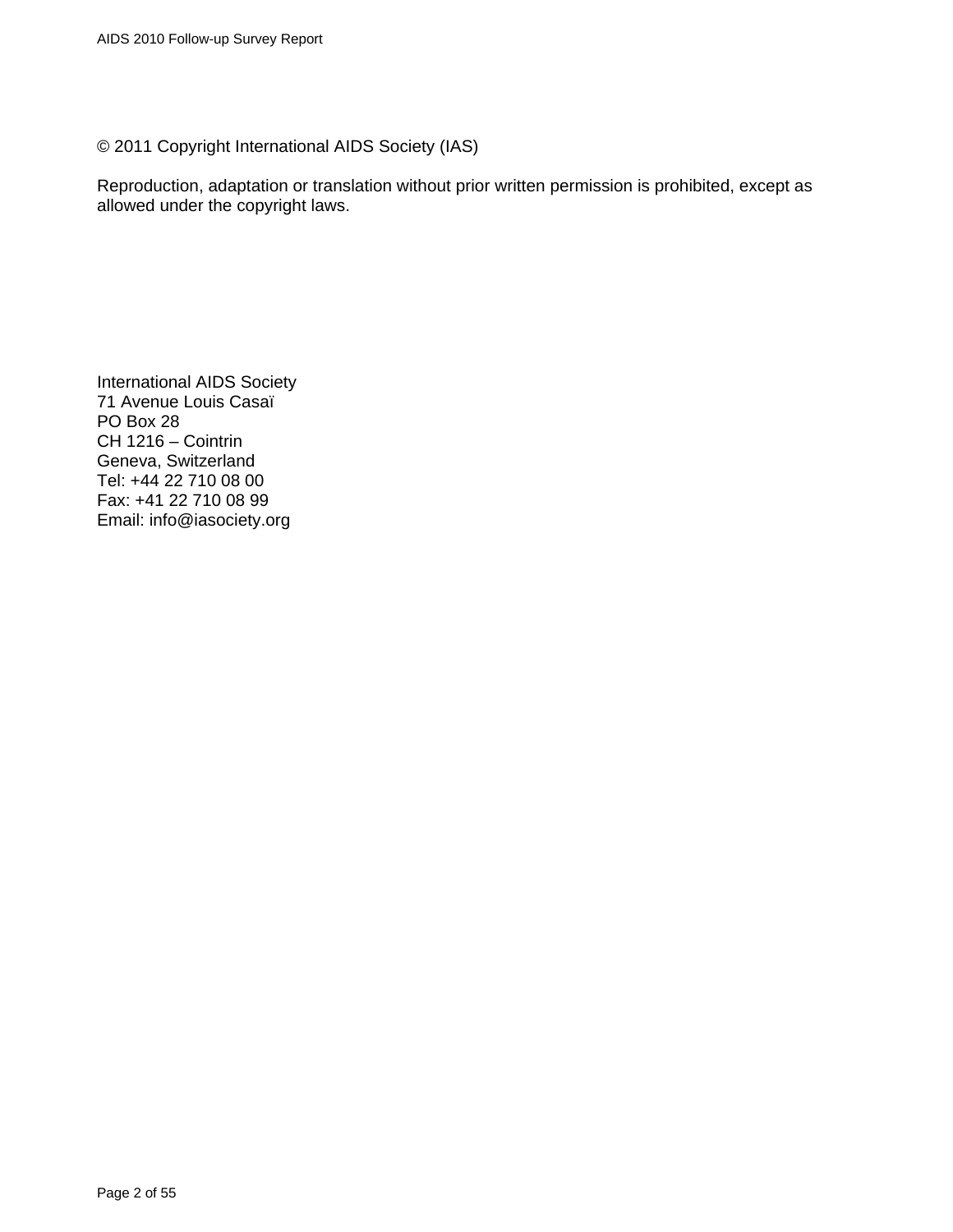# **TABLE OF CONTENTS**

<span id="page-2-0"></span>

| APPENDIX 1 – Examples of the conference influences on delegates' individual and/or organizations' work 31 |  |
|-----------------------------------------------------------------------------------------------------------|--|
| APPENDIX 2 - Examples of the conference influences on HIV work, policies and advocacy at the local,       |  |
|                                                                                                           |  |
|                                                                                                           |  |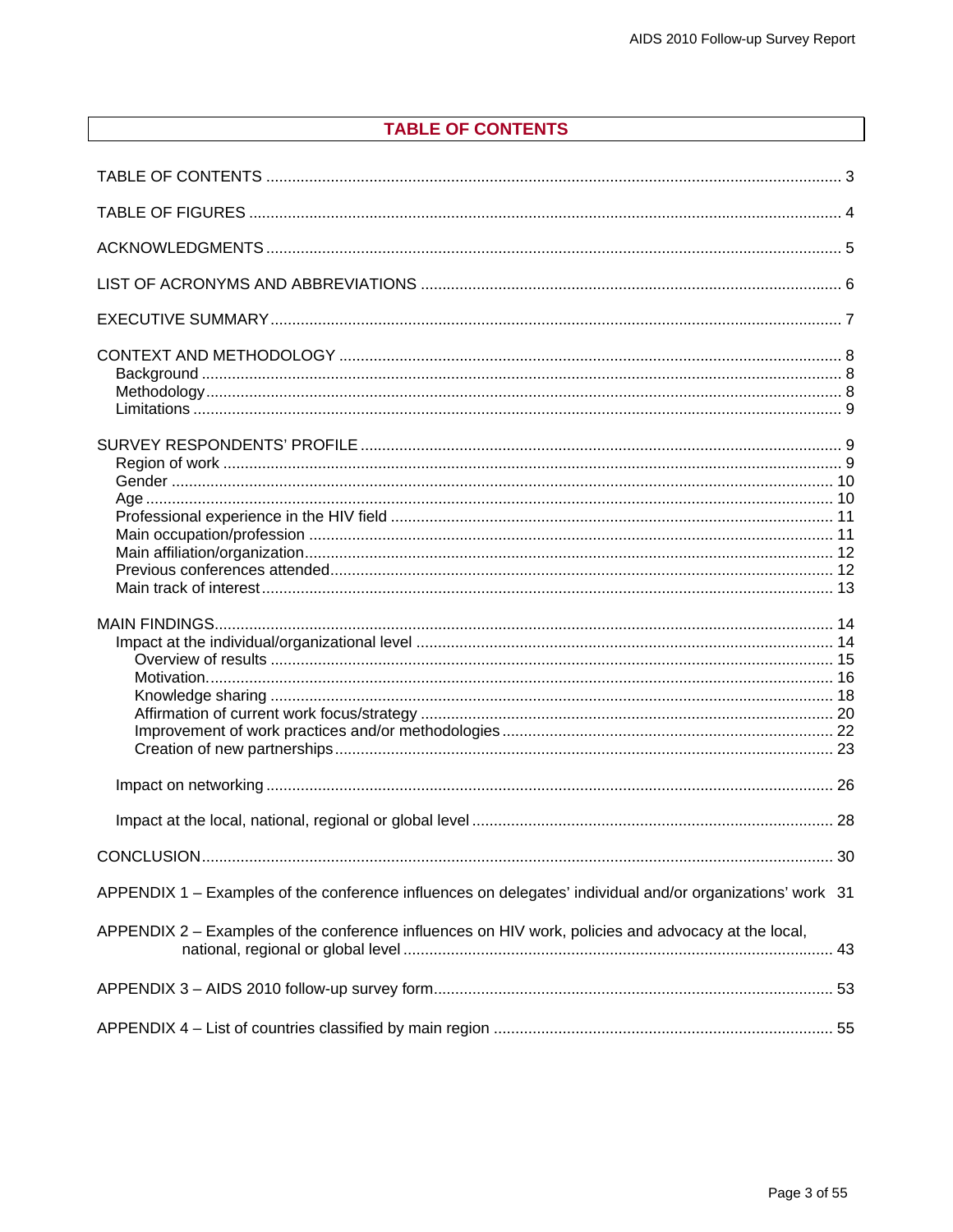# **TABLE OF FIGURES**

<span id="page-3-0"></span>

| Figure 9. Conference influence pattern (at individual and/or organizations' work level) 15 |  |
|--------------------------------------------------------------------------------------------|--|
|                                                                                            |  |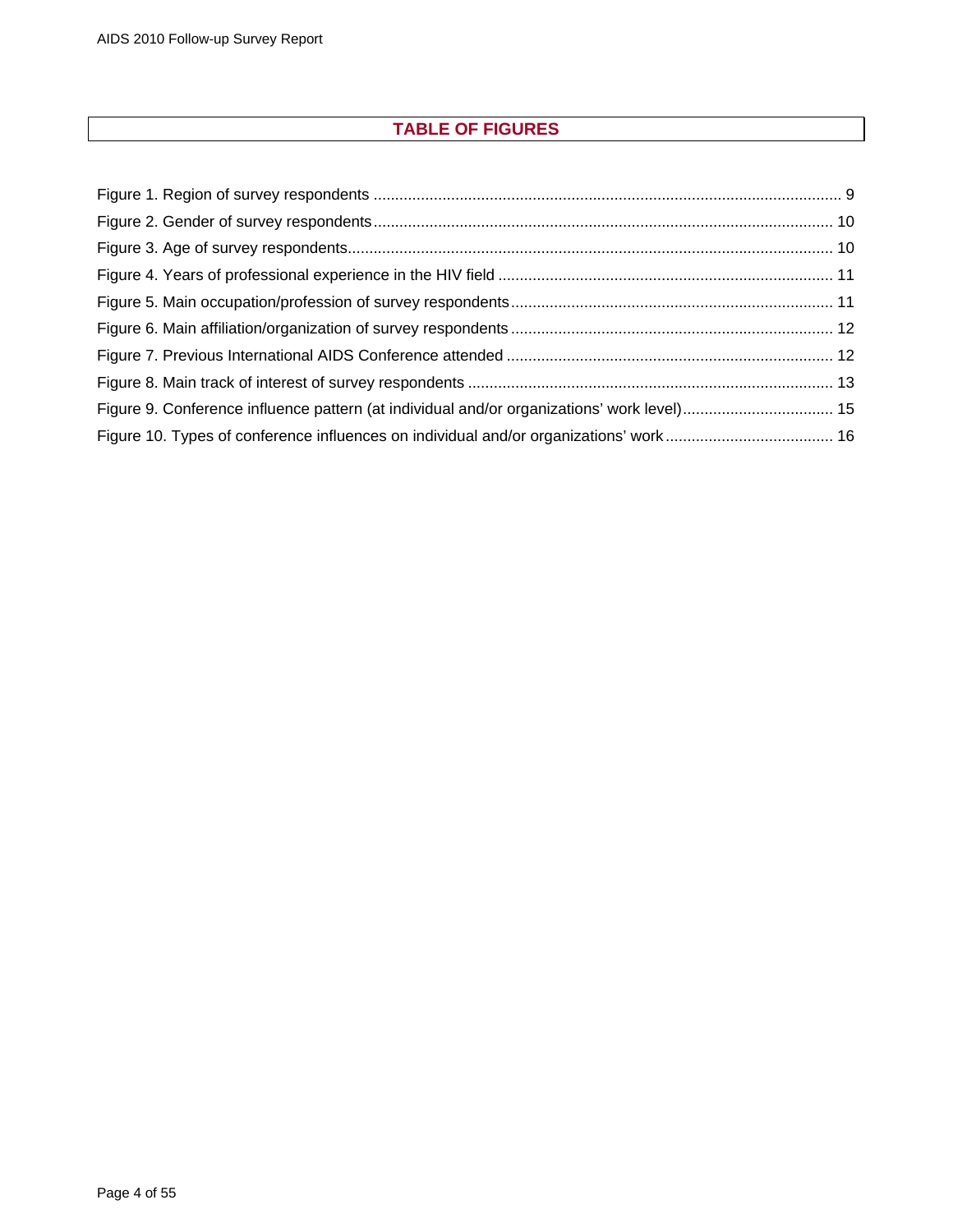# **ACKNOWLEDGMENTS**

<span id="page-4-0"></span>The author of this report is Laetitia Lienart, the Planning, Monitoring and Evaluation Expert at the IAS Secretariat who conducted the AIDS 2010 follow-up survey.

Thanks are extended to all AIDS 2010 delegates who completed the online survey and to Annabel Guinault, Intern at the IAS Secretariat, who contributed to the finalization of this report.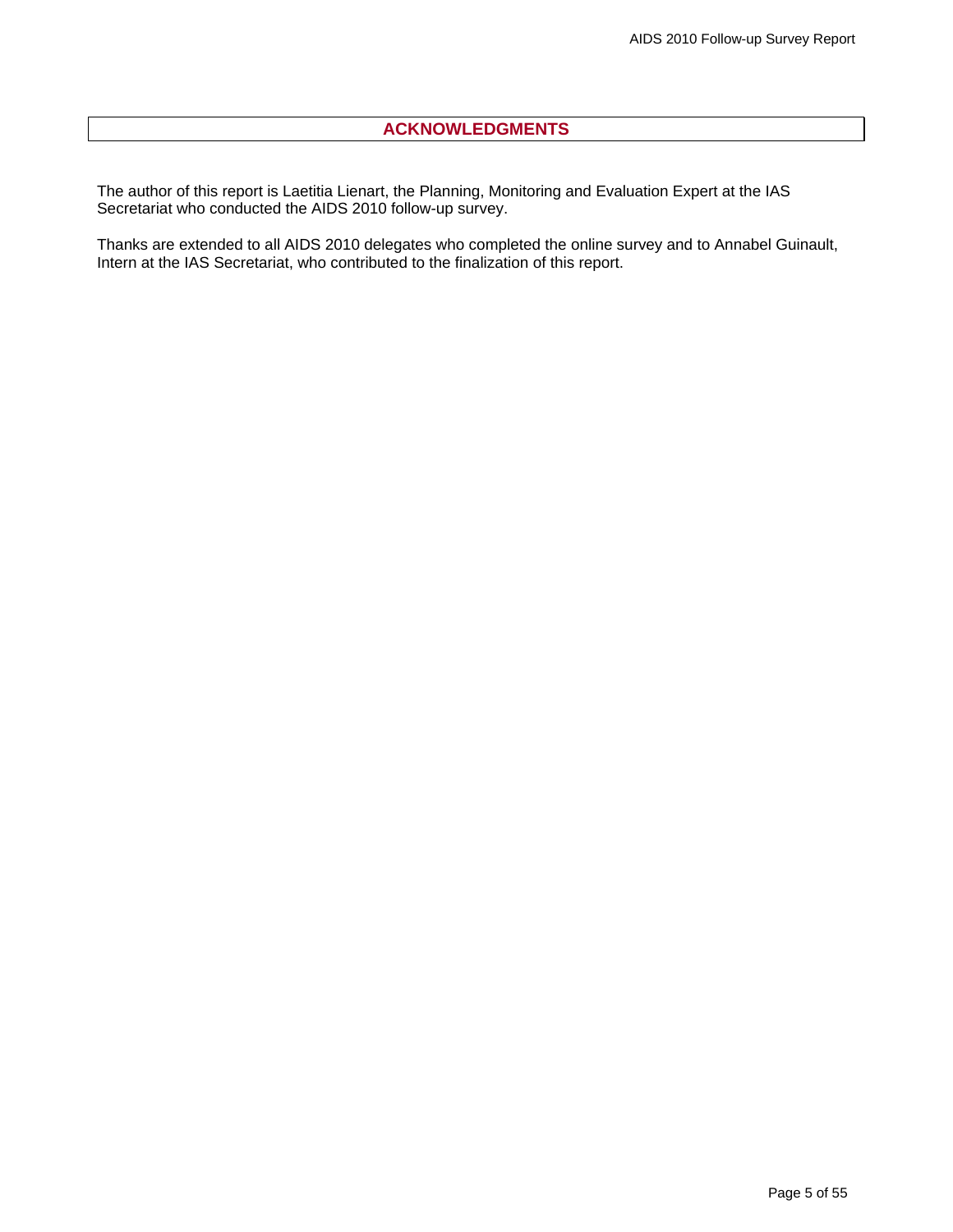# **LIST OF ACRONYMS AND ABBREVIATIONS**

<span id="page-5-0"></span>

| <b>AIDS 2006</b> | XVI International AIDS Conference (Toronto, 2006)         |
|------------------|-----------------------------------------------------------|
| <b>AIDS 2008</b> | XVII International AIDS Conference (Mexico, 2008)         |
| <b>AIDS 2010</b> | XVIII International AIDS Conference (Austria, 2010)       |
| <b>ART</b>       | Antiretroviral therapy                                    |
| <b>ARV</b>       | Antiretroviral                                            |
| <b>CAPRISA</b>   | Centre for the AIDS Programme of Research in South Africa |
| <b>CBO</b>       | Community-based organization                              |
| <b>CDC</b>       | Centers for Disease Control and Prevention (US)           |
| <b>CNIHR</b>     | Creative and Novel Ideas in HIV Research                  |
| <b>EECA</b>      | Eastern Europe and Central Asia                           |
| <b>HAART</b>     | Highly active antiretroviral therapy                      |
| <b>HCV</b>       | Hepatitis C virus                                         |
| <b>IAC</b>       | International AIDS Conference                             |
| <b>IAS</b>       | <b>International AIDS Society</b>                         |
| <b>IDU</b>       | Injecting drug user                                       |
| <b>ILO</b>       | International Labour Organization (United Nations)        |
| <b>LGBT</b>      | Lesbian, gay, bisexual and transgender                    |
| M&E              | Monitoring and evaluation                                 |
| <b>MARP</b>      | Most-at-risk population                                   |
| <b>MNCH</b>      | Maternal, neonatal and child health                       |
| <b>MSM</b>       | Men who have sex with men                                 |
| <b>NGO</b>       | Non-governmental organization                             |
| <b>PLHIV</b>     | People living with HIV                                    |
| <b>PMTCT</b>     | Prevention of mother to child transmission                |
| <b>PrEP</b>      | Pre-exposure prophylaxis                                  |
| <b>SADC</b>      | Southern African Development Community                    |
| <b>STI</b>       | Sexually transmitted infection                            |
| TВ               | Tuberculosis                                              |
| <b>UNAIDS</b>    | Joint United Nations Programme on HIV/AIDS                |
| <b>UNDOC</b>     | United Nations Office on Drugs and Crime                  |
| <b>VCT</b>       | Voluntary counselling and testing                         |
| <b>WHO</b>       | World Health Organization (United Nations)                |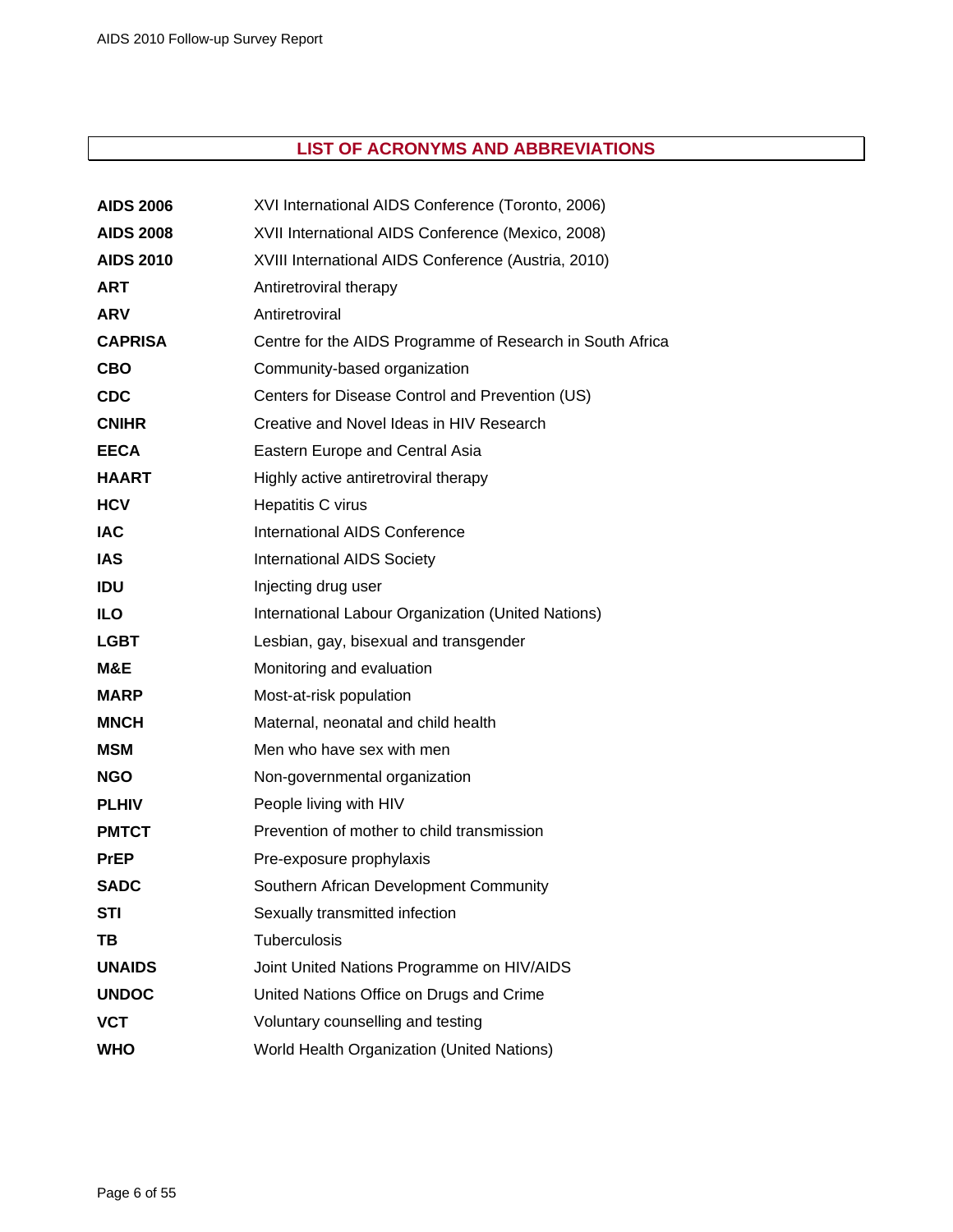# **EXECUTIVE SUMMARY**

<span id="page-6-0"></span>The XVIII International AIDS Conference (AIDS 2010) was held in Vienna, Austria, from 18 to 23 July 2010, attracting more than 18,000 participants, including about 14,000 delegates from 190 countries. As in 2008, a comprehensive evaluation of this conference was conducted after the conference. In order to collect feedback from a wide range of delegates on the medium- to long-term influence of the conference, an online follow-up survey was conducted in May 2011 by the International AIDS Society (IAS) Planning, Monitoring and Evaluation Expert. A total of 1,186 AIDS 2010 delegates completed the survey, the majority of whom had more than five years of experience in the HIV field (70%), were health care workers and/or social services providers or researchers (72%), and worked mainly in sub-Saharan Africa, Western and Central Europe or North America (56%).

Nearly all surveyed delegates indicated that AIDS 2010 had influenced their individual and/or organizations' work (90%). The three most frequently noted influences were: 1) motivating people in their work on HIV; 2) sharing information, best practices and/or skills gained at the conference; and 3) affirming current work focus/strategy (each selected by almost 70% of respondents). It is also encouraging to note that almost half the respondents indicated that they had improved/refined work practices and/or methodologies, and that 44% had created new partnerships as a result of attending AIDS 2010.

In addition, more than two-thirds of surveyed delegates reported keeping in contact with people they had met for the first time at AIDS 2010 (72%), which demonstrates that the relationships established during such conferences are essential and sustainable.

The conference has also had some impact on HIV work, policies or advocacy at the local, national, regional or global level, with almost half of the surveyed delegates being aware of such influences (49% vs. 40% who did not know and 11% who were not aware). In about 400 examples given to illustrate these influences, the most recurrent themes were:

- Development or revision of policies, strategies, protocols, practices and/or guidelines related to HIV/AIDS prevention and treatment, as well as the protection of rights of the most-at-risk populations (MARPs)
- Better access to or scale up of HIV prevention, treatment, care and/or support services/programmes and better integration of HIV and other health-related services
- Increased awareness and/or engagement of leaders, including policy makers, through discussions, debates, media coverage and other types of information sharing
- Increased focus on prevention
- Increased collaboration, including new partnerships, and consultation/participation of key stakeholders (e.g., civil society and community-based organizations, PLHIV, MSM and other MARPs)
- Increased advocacy related to HIV prevention and treatment, need for more funding and elimination of discrimination
- Improved recognition and prioritization of the rights of MARPs.

In conclusion, this follow-up survey confirmed the results of the AIDS 2008 follow-up survey, proving that far more than being simply a five-day event, the International AIDS Conference is a key forum for those working in HIV and AIDS, influencing both delegates and their organizations, and reaching thousands of nonattendees, thus accelerating the national, regional and global response to HIV.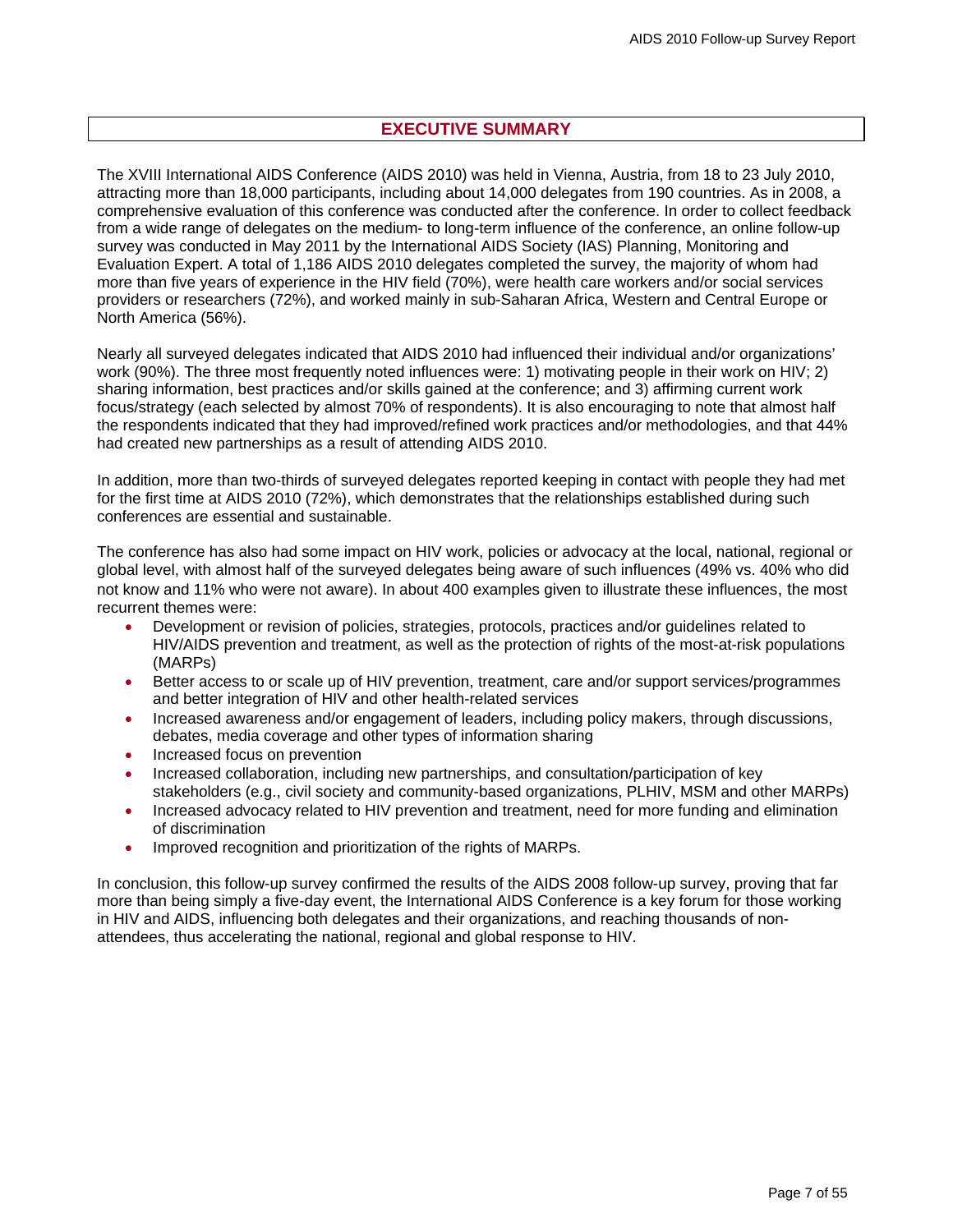# <span id="page-7-0"></span>**CONTEXT AND METHODOLOGY**

### **Background**

The XVIII International AIDS Conference (AIDS 2010) was held in held in Vienna, Austria, from 18 to 23 July 2010, attracting more than 18,000 participants, including about 14,000 delegates from 190 countries. A comprehensive evaluation of AIDS 2010 was conducted by the IAS Planning, Monitoring and Evaluation Expert<sup>[1](#page-7-1)</sup>. The leading data collection instrument used was an online survey sent to delegates 10 days after the conference had ended. This survey had a high level of engagement, representing the views of 3,276 delegates, most of whom were first-time attendees. A number of other instruments were used to gather information on specific conference activities, areas and services. This included online surveys, as well as individual and focus group face-to-face interviews, conducted before, during and after the conference.

The immediate objective of the evaluation was to collect feedback from delegates on the conference programme and support provided by the IAS on site and online. The evaluation also focused on the main benefits gained by delegates and the way that they anticipated using them. It was found that, similar to the XVI International AIDS Conference (AIDS 2006) and the XVII International AIDS Conference (AIDS 2008), almost 100% of survey respondents reported that they had gained at least one benefit, with the most frequently reported benefits being new knowledge and new contacts and/or opportunities for future collaboration. As in 2008, most respondents anticipated using what they had gained at AIDS 2010 by sharing information with colleagues or peers (87%). The other top five anticipated actions were: motivating colleagues, peers and/or partners (55%); influencing work focus/approach of their organizations (48%); building capacity within their organizations and/or networks (42%); and refining/improving work/research practice or methodology (39%).

All delegates who completed the post-conference online survey in August 2010 were asked at the end of the survey if they would agree to complete a follow-up survey aimed at assessing the medium-term impact of the conference on their attitudes and practices in their HIV work. The vast majority of survey respondents replied positively (85% of English-speaking delegates and 95% of Russian-speaking delegates, representing a total of 2,473 delegates). In May 2011, the IAS Planning, Monitoring and Evaluation Expert emailed a follow-up survey to those delegates<sup>[2](#page-7-2)</sup>. Of the 2,469 survey invitation emails sent out, 60 were returned as undeliverable. After one reminder, sent out about two weeks after the survey was launched, a total of 1,186 survey forms were completed, resulting in a response rate of 49% (vs. 17% for the AIDS 2008 follow-up survey, which was conducted early 2010 $^3$  $^3$ ).

# **Methodology**

The online survey remained active for 20 days. The survey was available only in English and contained 14 questions, including two open-ended questions to give respondents the opportunity to fully articulate their opinions.

The online survey was created and administered using [Cvent, Inc.,](http://www.cvent.com/) a web survey programme.

Data analysis was conducted using statistical analysis software that included frequencies and crosstabulations for closed questions. Total numbers vary in some instances because non-responses were

 $\overline{a}$ 

<span id="page-7-1"></span><sup>&</sup>lt;sup>1</sup> The AIDS 2010 evaluation report is available on the IAS website [\(www.iasociety.org\)](http://www.iasociety.org/) through the Evaluation page, as well as on the AIDS 2010 website (www.aids2010.org).

<span id="page-7-2"></span>A copy of the survey form is available in Appendix 3.

<span id="page-7-3"></span><sup>&</sup>lt;sup>3</sup> The increase in the response rate is explained by the fact that the follow-up survey was emailed to all AIDS 2008 delegates, regardless of whether or not they had completed the post-conference online survey. In addition, the latter did not contain any question about the willingness to complete a follow-up survey, unlike the AIDS 2010 post-conference online survey. The AIDS 2008 follow-up survey report is available on the IAS website ([www.iasociety.org\)](http://www.iasociety.org/) through the Evaluation page.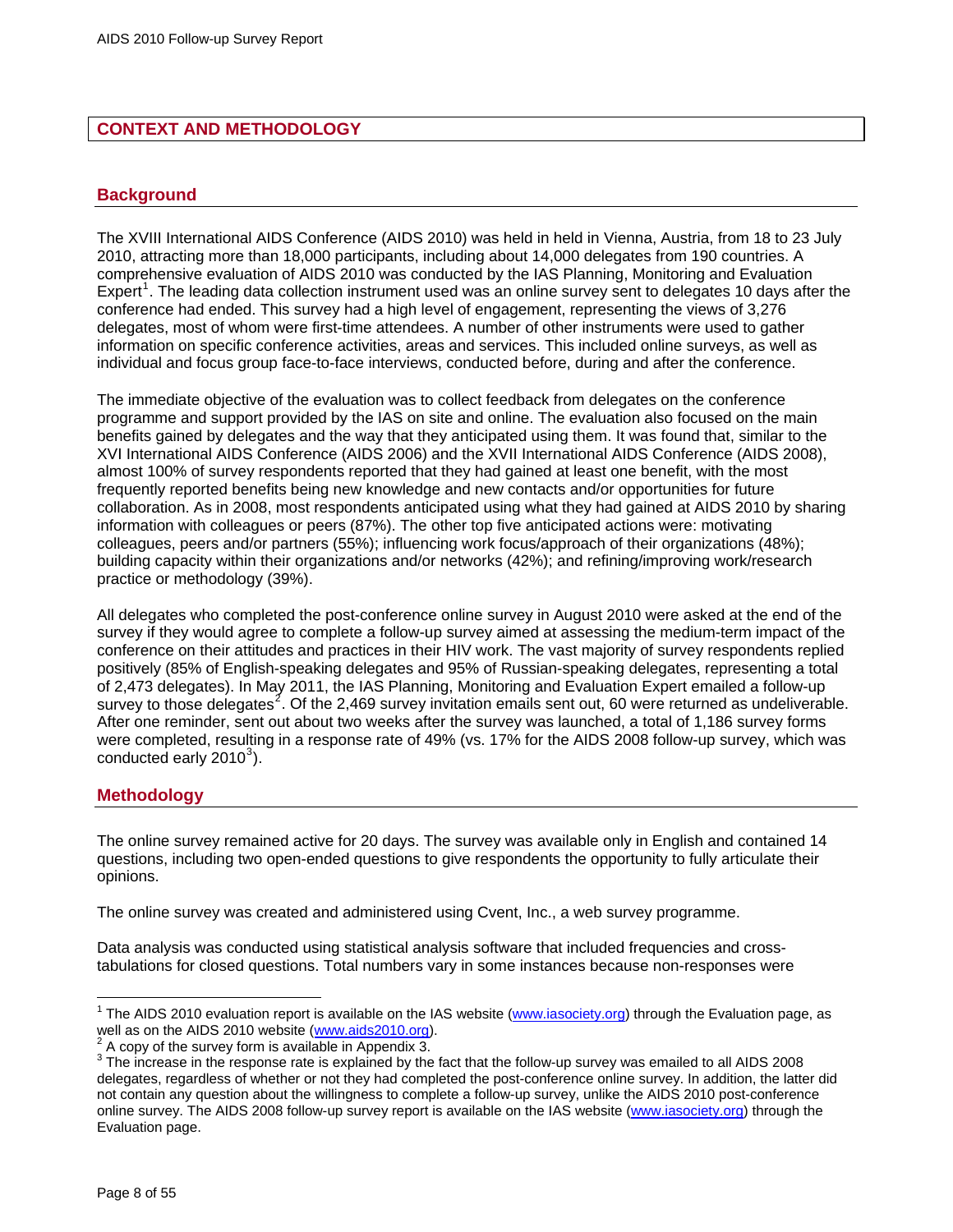<span id="page-8-0"></span>excluded from valid data. Statistical comparisons, including chi-square, were employed in the analysis of the data, although for clarity, the details of these are not included in this report. Where the term, "significant", is used in the report, differences have been found with a probability of, at most, 0.05. The information collected was triangulated and cross-checked to illuminate similarities and differences in the perspectives offered and to highlight key issues $4$ .

#### **Limitations**

The survey sample was representative overall of the delegate population with respect to gender and age. However, comparison of the survey sample with the delegate population was not always possible due to differences in the type of data collected (e.g., country of work for survey respondents vs. country of residence for delegates). In addition, some demographic details were not available for the delegate population, such as their main occupations/professions, their affiliation types and the number of years they had worked in the HIV field.

The views of delegates whose first language is not English or who do not have ready or reliable Internet access may be slightly under-represented due to the fact that the survey was offered only online and in English.

# **SURVEY RESPONDENTS' PROFILE**

The survey sample was representative of the overall delegate population and delegates who were surveyed immediately after the conference (n=3,276), unless otherwise stated in the report. It should be noted that the comparison can be considered only as indicative as demographic information was not available for all delegates and survey respondents (the number of people for which the information is available is provided in brackets in all figures of this section).

# **Region of work**

The largest number of survey respondents reported that they worked mainly in sub-Saharan Africa (25%), Western and Central Europe (17%), North America (14%) and Eastern Europe and Central Asia (12%) (see Figure 1).





<span id="page-8-1"></span> $\overline{a}$ 4 Parlett M & Hamilton D (1976). Evaluation as illumination: a new approach to the study of innovatory programs. In Glass GV (Ed.) *Evaluation Studies Review Annual.* Sage: Beverley Hills, CA.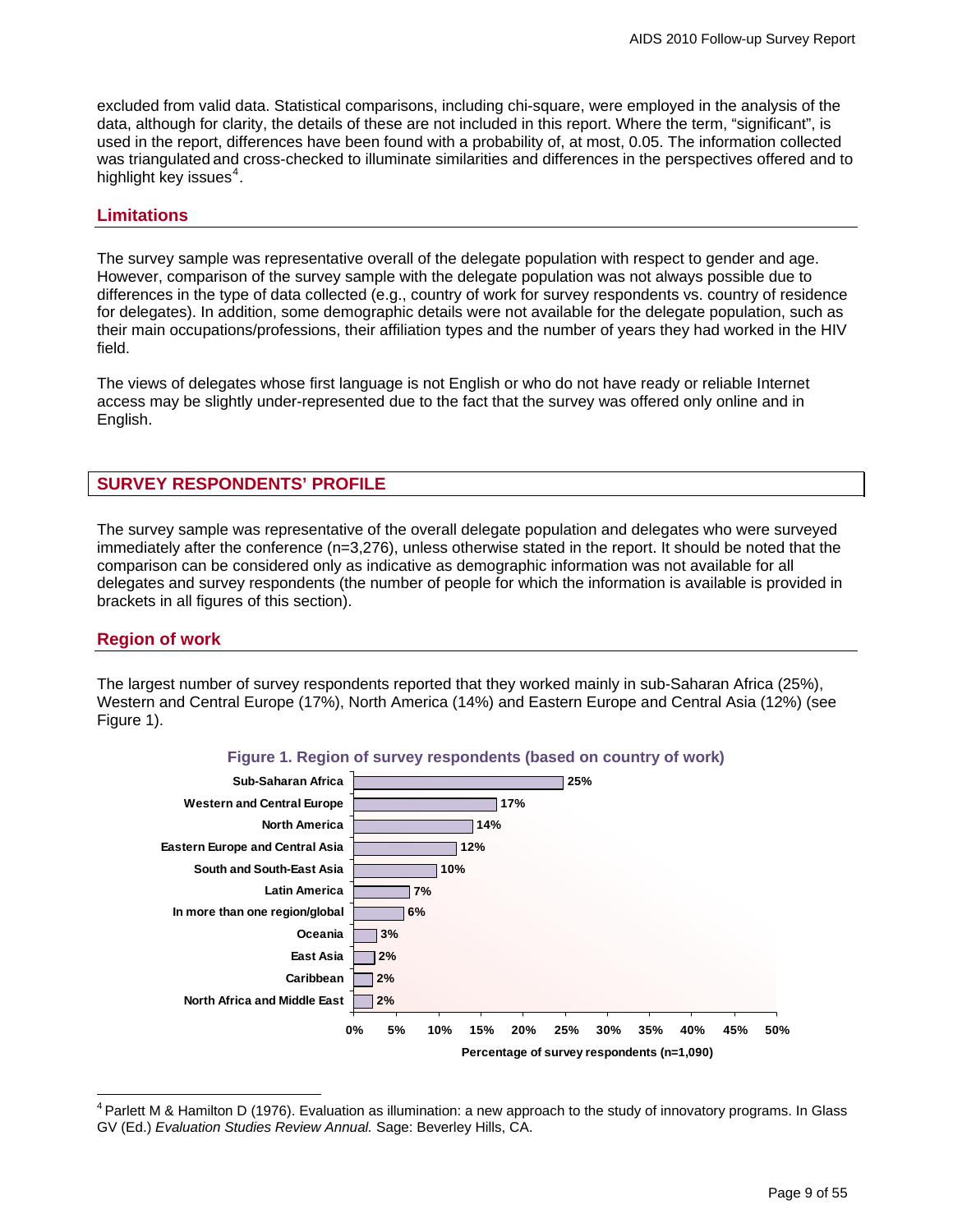# <span id="page-9-0"></span>**Gender**

**Figure 2. Gender of survey respondents 0.1% 0.5% 49.6% 49.8% 0% 10% 20% 30% 40% 50% 60% Don't want to disclose Transgender Male Female Percentage of survey respondents (n=1,084)**

Similar to the trend observed in the delegate population, the proportion of female to male surveyed delegates was almost equal (see Figure 2).

#### **Age**

Similar to the trend observed in the delegate population, the majority of surveyed delegates were between 27 and 50 years of age (70%), almost one in four were older than 50 years of age, and less than 10% were younger than 26 years of age (see Figure 3).



#### **Figure 3. Age of survey respondents**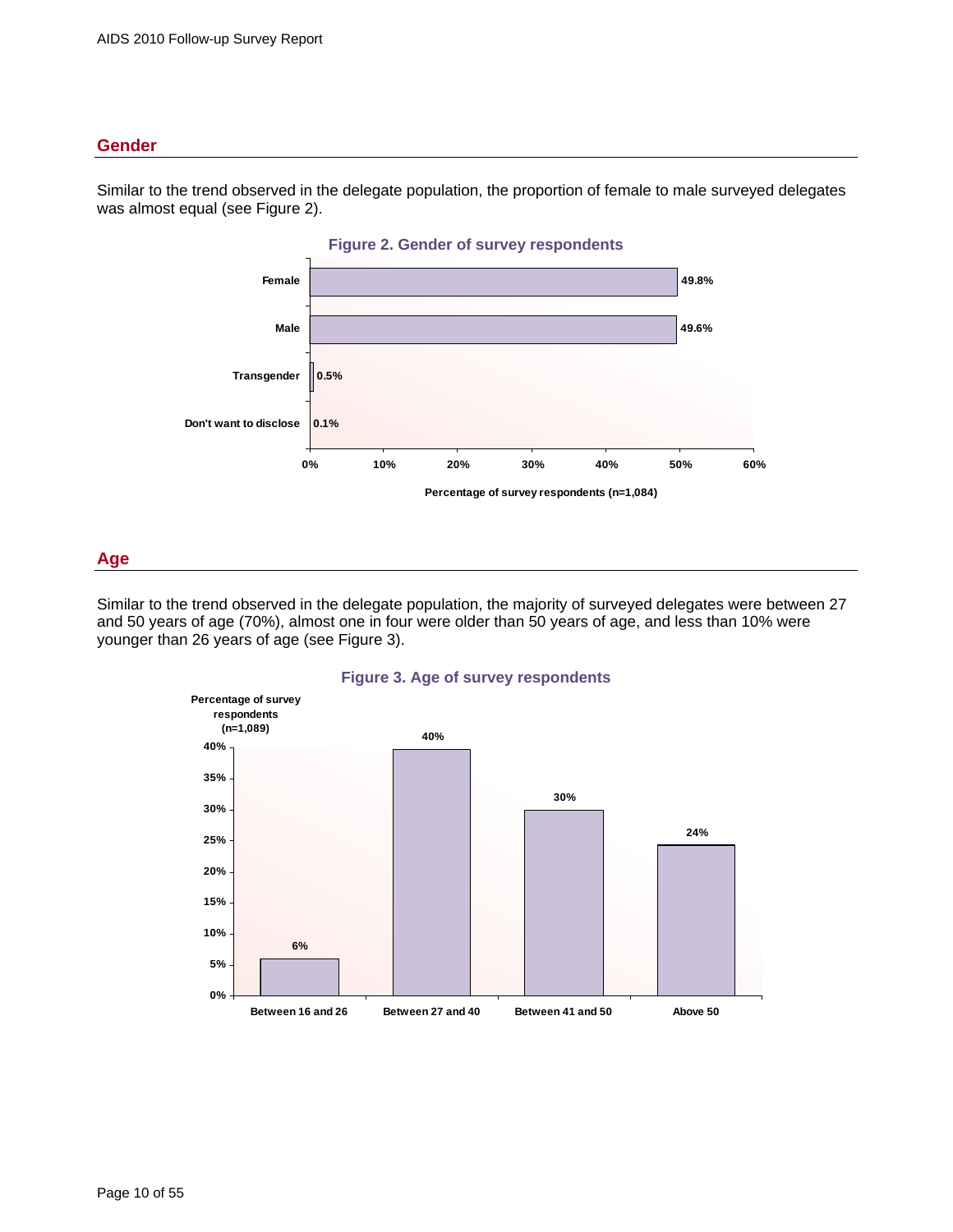# <span id="page-10-0"></span>**Professional experience in the HIV field**

Similar to the trend observed in the sample of delegates surveyed immediately after the conference, almost 70% had more than five years of experience in the HIV field (full or part time), 26% had between two and five years' experience, and 6% had less than two years of experience (see Figure 4).





#### **Main occupation/profession**

Similar to the trend observed in the sample of delegates surveyed immediately after the conference, health care workers/social services providers and researchers were the most represented professions among survey respondents (see Figure 5).



**Figure 5. Main occupation/profession of survey respondents[5](#page-10-1)**

<span id="page-10-1"></span> 5 Total exceeds 100% because respondents were able to select up to two different occupation/profession types.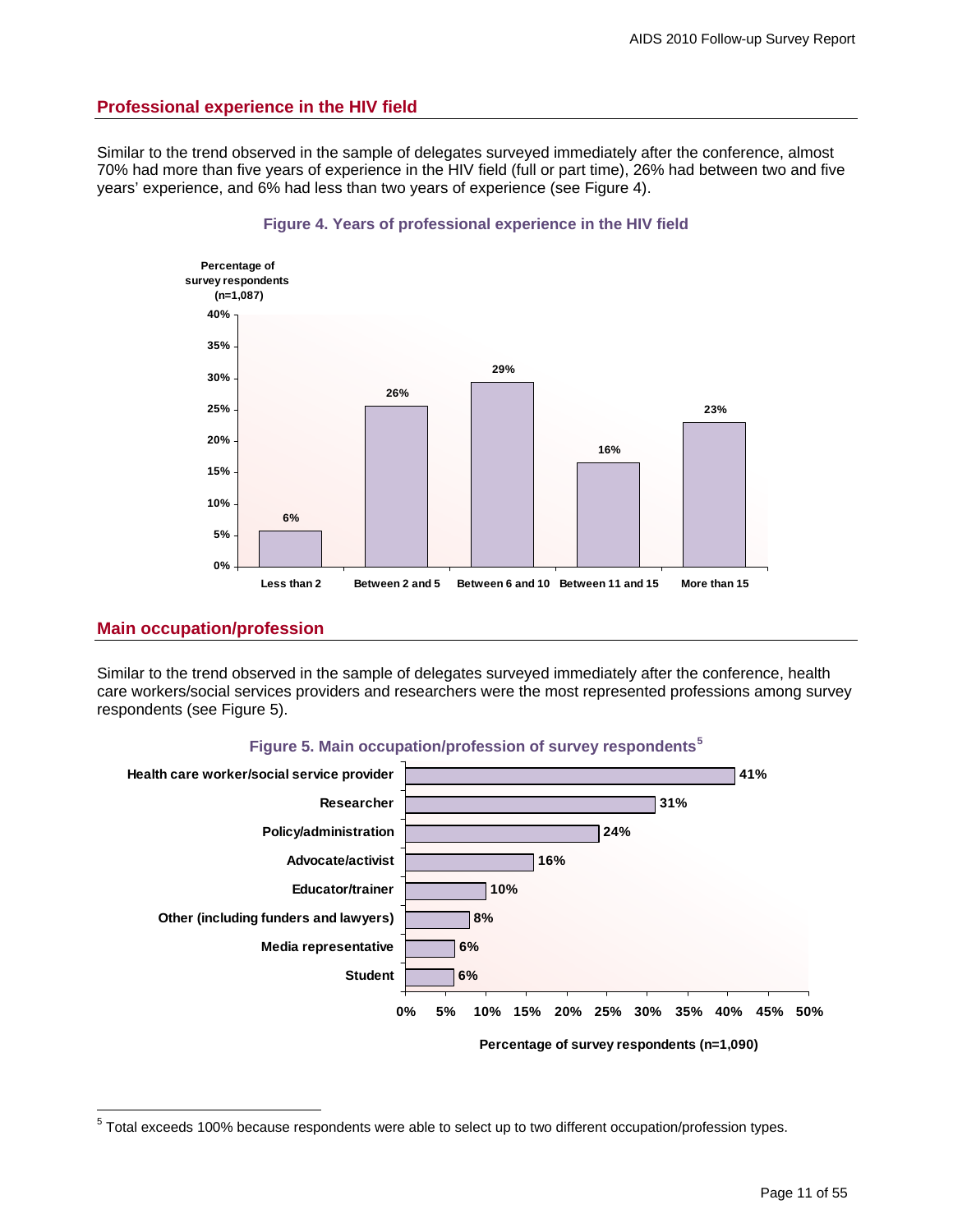# <span id="page-11-0"></span>**Main affiliation/organization**

Similar to the trend observed in the sample of delegates surveyed immediately after the conference, the majority of survey respondents reported being affiliated with and/or working in non-governmental organizations (NGOs) (33%) and the academic sector (18%, see Figure 6).



# **Previous conferences attended**

The proportion of first-time attendees and those who had attended at least one International AIDS Conference (IAC) before AIDS 2010 was almost equal (see Figure 7), which was not the case in the sample of delegates surveyed immediately after the conference (62% were first-time attendees).



#### **Figure 7. Previous International AIDS Conference attended**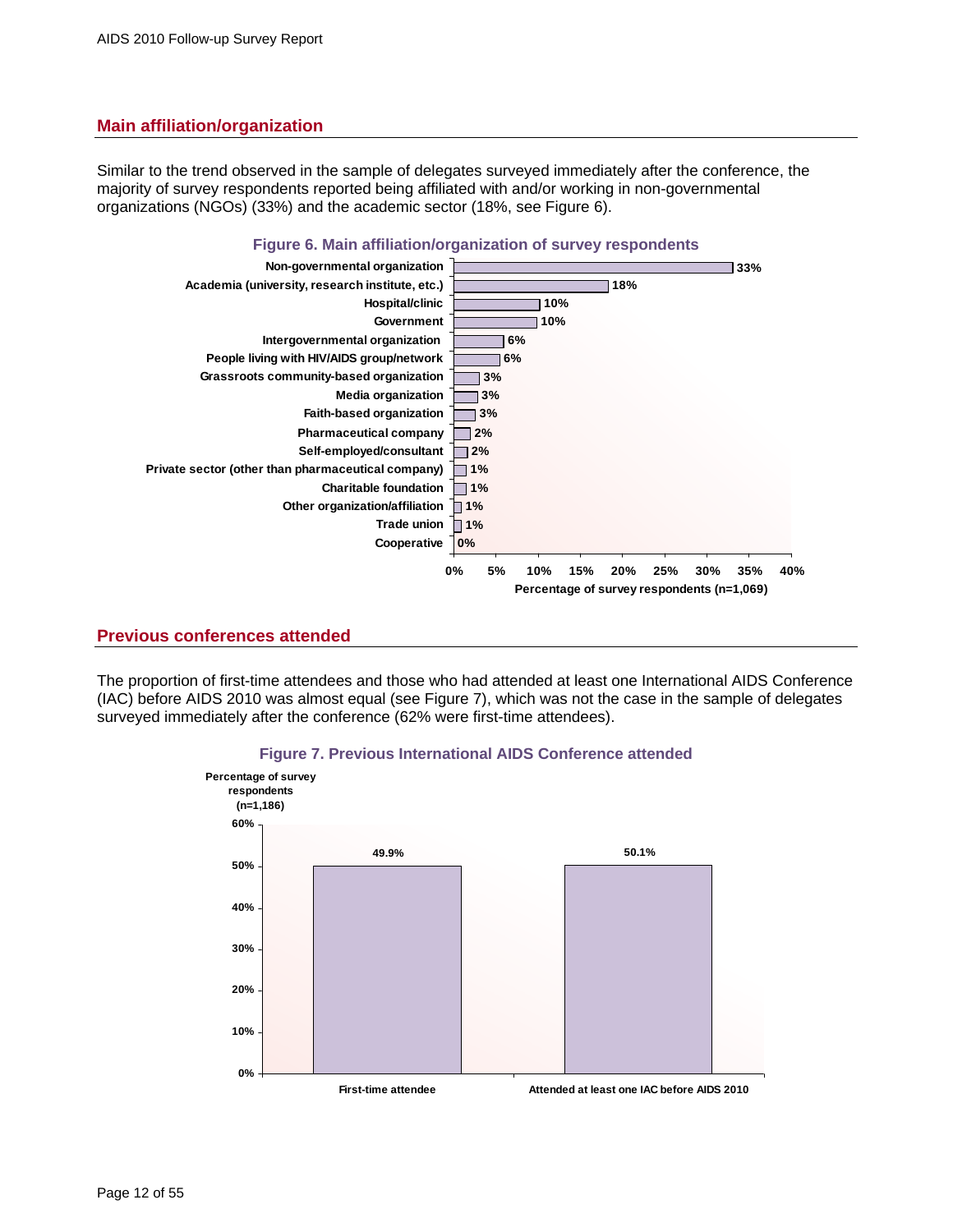# <span id="page-12-0"></span>**Main track of interest**

Similar to the trend observed in the sample of delegates surveyed immediately after the conference, survey respondents identified Track D as their main track of interest at AIDS 2010 (defined as the track in which they attended most sessions), followed by Track F. Tracks A and E were least favoured.

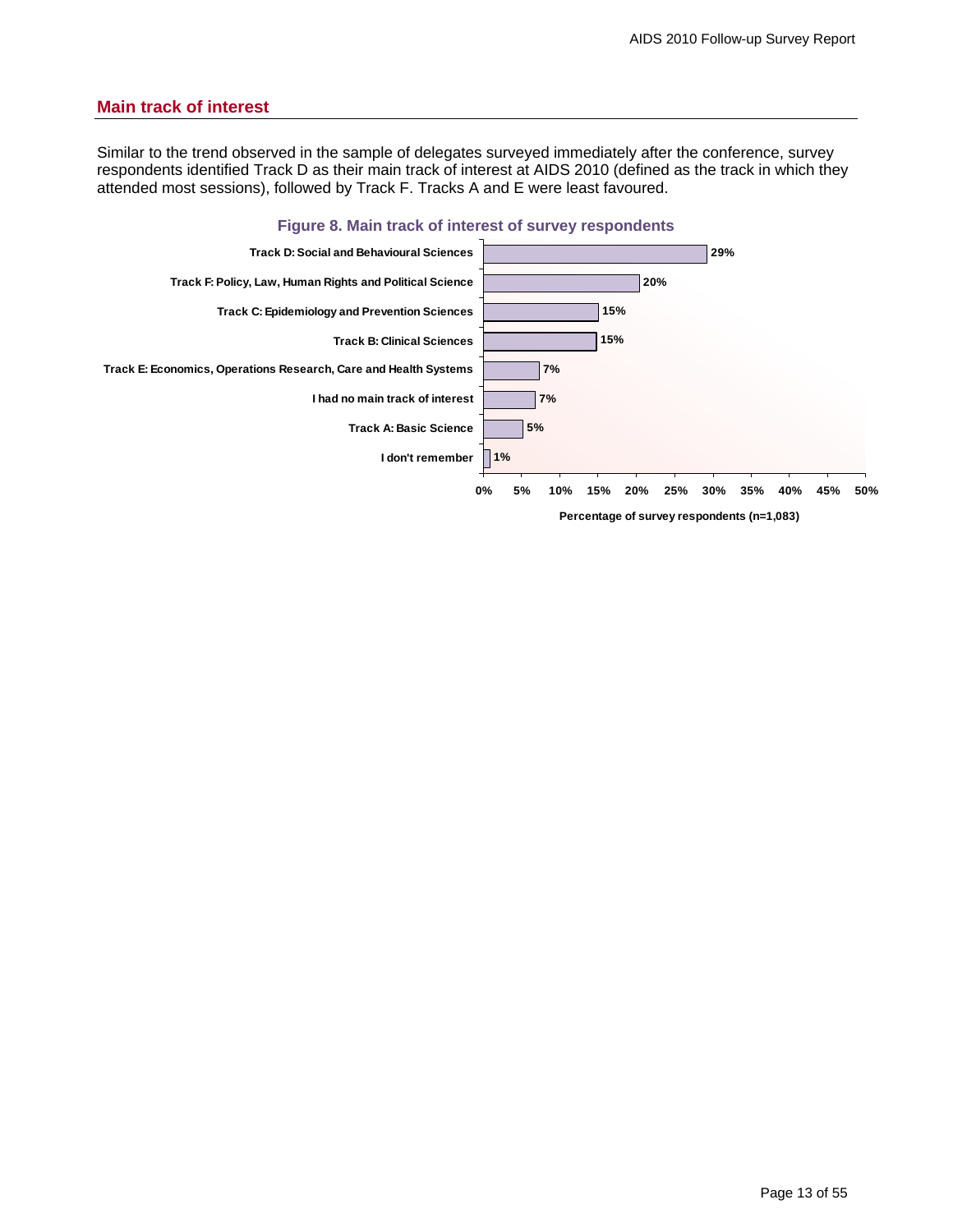# **MAIN FINDINGS**

# <span id="page-13-0"></span>**Impact at the individual/organizational level**

#### **Voices of surveyed delegates**

Examples of influences that the conference has had on delegates' individual and/or organizations' work and/or concrete actions taken as a result of attending AIDS 2010

*"The TB/HIV co-infection information influenced my/our decision to really push for more studies pertaining to this common co-infection. Also the CAPRISA study let our organization … push very hard for prevention strategies and I became much more involved in prevention in my community." (counsellor and social worker, academia, Tanzania)* 

*"The conference made me consider the rights of sex workers and gay and lesbians, and include them in my organization services." (manager/director, NGO, Islamic Republic of Iran)* 

*"During the conference, I was able to meet experts in the field of research I am working on. This helped me to refine my work and get the appropriate guidance." (researcher, academia, Oman)* 

*"We expanded our condom promotion program and made additional types of condoms available in rural areas." (manager/director and advocate/activist, NGO, Grenada)* 

*"The conference has increased my understanding of the importance of … advocacy and contributed to the creation of a project which is unprecedented in Armenia and will lead to better human rights protection of vulnerable groups." (social worker and activist, NGO, Armenia)* 

*"We created a new prevention program in Ecuador." (physician and researcher, academia, Ecuador)* 

*"The abstracts and oral presentations [presented at] AIDS 2010 stimulate us to speed up our study activities progress, produce new ideas … initiate novel research directions." (biology and pathogenesis researcher, academia, China)* 

*"The information gathered at the conference directly influenced the production of a HIV stigma related training package for health care professionals, and for those living with and affected by HIV, along with the production of a training manual for health care professionals." (community health worker, government, United Kingdom)* 

*"As a sex work agency in the US, rights are a big issue. The conference gave us information on efforts across the globe and led us to initiate our own research on rights and initiatives." (health care worker/social services provider, NGO, United States of America)* 

*"I changed career direction from HCV research to HIV research and changed organization due to a CNIHR funding. I am currently advocating for better access to antiretroviral drugs for non-Australian residents who reside in Australia." (biology and pathogenesis researcher, academia, Australia).* 

*"As a result of the conference, we have scaled up our work with marginalised groups in Africa – conducting research into MSM and prisoners in Malawi, for example, and using the research to lobby the Ministry of Health in Malawi to develop services for these groups." (policy/programme analyst, NGO, global)*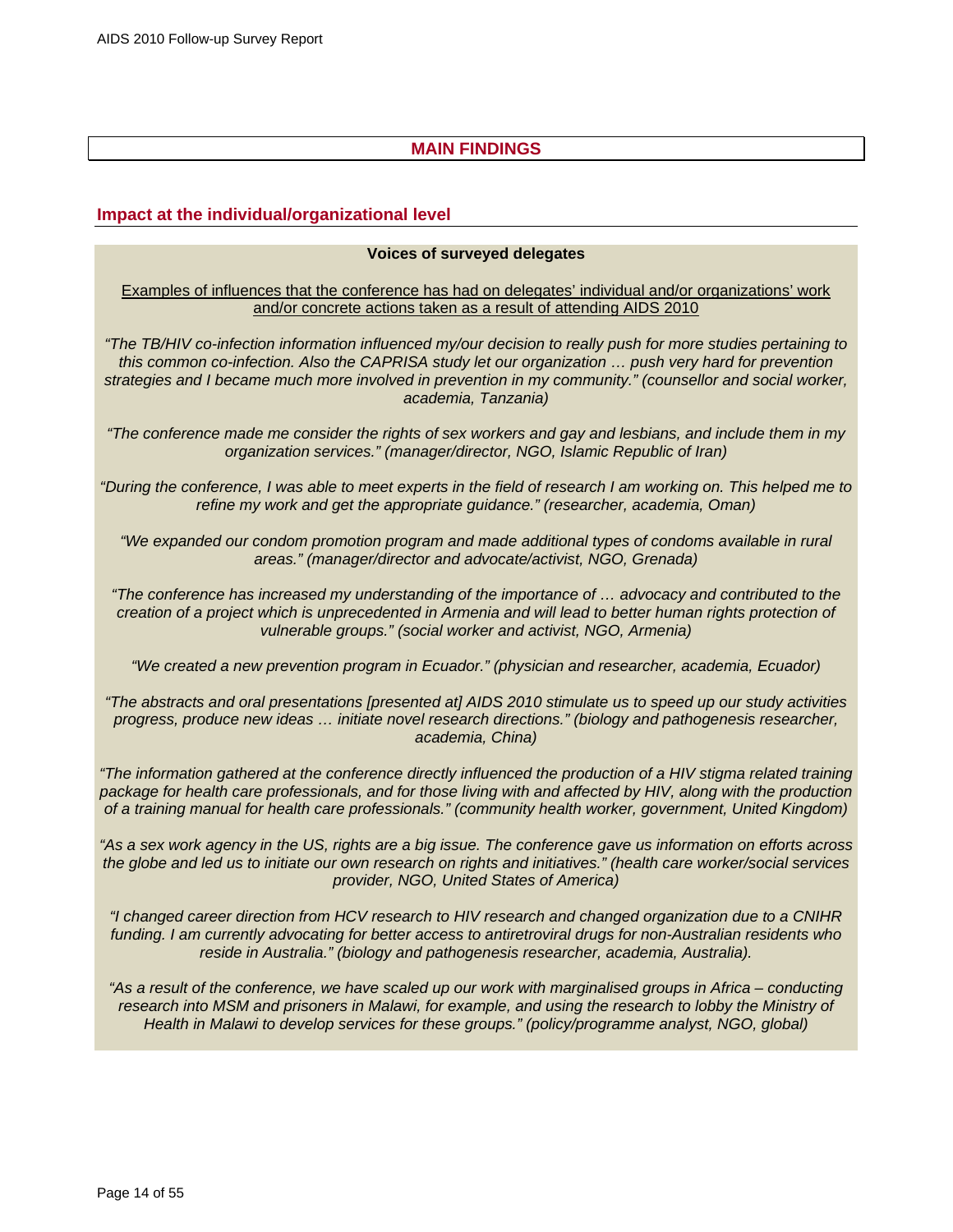# <span id="page-14-0"></span>*Overview of results*

 $\overline{a}$ 

Surveyed delegates were asked if AIDS 2010 had influenced their individual and/or organizations' work in any way. As shown in Figure 9, the vast majority of survey respondents (90%) reported that this had been the case.



#### **Figure 9. Conference influence pattern (at individual and/or organizations' work level)**

# **WHO WAS MORE LIKELY TO INDICATE THAT THE CONFERENCE HAD INFLUENCED HIS/HER INDIVIDUAL AND/OR ORGANIZATION'S WORK?**

When this question was analyzed looking for statistically significant differences in survey respondents' profiles and the likelihood the conference had influenced his/her individual and/or organization's work, the following was found:

- » Advocates/activists (94%), educators/trainers (94%), health care workers/social service providers (93%) and policy/administrators (92%) compared with researchers (84%,  $p < 0.05$ )<sup>[6](#page-14-1)</sup>.
- » Delegates working in/affiliated with people living with HIV/AIDS groups/networks (100%), intergovernmental organizations (98%) and NGOs (92%) compared with those working in governments (8[7](#page-14-2)%), hospitals/clinics (85%) and academia (82%, p < 0.05)<sup>7</sup>.
- » Delegates working in sub-Saharan Africa (94%), Eastern Europe and Central Asia (94%), South and South-East Asia (91%) and Latin America (90%) compared with those working in more than one region ([8](#page-14-3)6%), Western and Central Europe (85%) and North America (78%, p < 0.05)<sup>8</sup>.
- » Delegates whose main track of interest was Track F (93%), Track E and Track D (92% each) compared with those mainly interested in Track C (89%), Track B (85%) and Track A (83%) and those who did not have any track of interest (83%, p=0.05).

No statistically significant correlation was found between the likelihood that the conference had influenced his/her individual and/or organization work and the following survey respondents' characteristics: attendance at a previous IAC, length of HIV professional experience, gender and age.

<span id="page-14-3"></span><span id="page-14-2"></span><span id="page-14-1"></span> $6$  Professions represented by less than 100 survey respondents were excluded from this comparison.

Affiliation/organization types represented by less than 50 survey respondents were excluded from this comparison.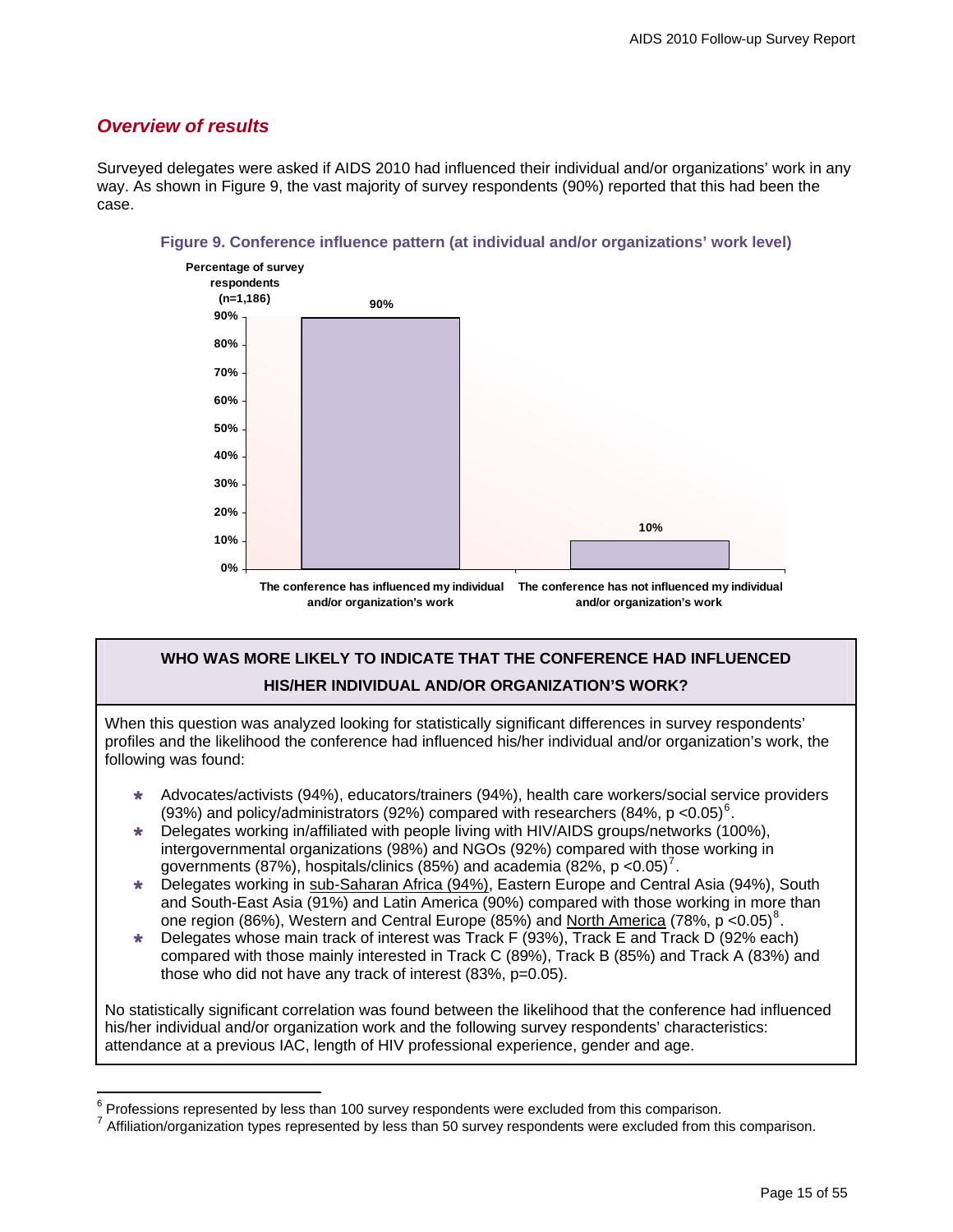<span id="page-15-0"></span>Respondents who reported that this had been the case were asked to select from a 12-item list the types of influences that the conference has had on their individual and/or organizations' work and/or concrete actions taken as a result of attending AIDS 2010. Survey respondents were also asked to give a concrete example of how the conference had influenced their individual and/or organizations' work (a total of 668 delegates provided such examples, representing 63% of all eligible survey respondents).

As shown in Figure 10, the three most frequently noted influences were: 1) motivating people in their work on HIV; 2) sharing information, best practices and/or skills gained at the conference; and 3) affirming current work focus/strategy (each selected by almost 70% of respondents). It is also encouraging to note that almost half the respondents indicated that they had improved/refined work practices and /or methodologies, and that 44% had created new partnerships as a result of attending AIDS 2010.



#### **Figure 10. Types of conference influences on individual and/or organization's work[9](#page-15-1)**

A sample of concrete examples (verbatim responses) illustrating each of the top five themes is provided in the following sub-sections. Other concrete examples, broken down by main region<sup>[10](#page-15-2)</sup>, are available in Appendix 1.

# *Motivation*

Of 1,004 survey respondents, 69% reported that the conference had motivated them, colleagues, managers and/or partners in the work they did on HIV.

<sup>&</sup>lt;sup>8</sup> Regions represented by less than 50 survey respondents were excluded from this comparison.

<span id="page-15-1"></span><sup>9</sup> Total exceeds 100% because respondents were able to select more than one item.

<span id="page-15-2"></span><sup>10</sup> The list of countries classified by main region is available in Appendix 4.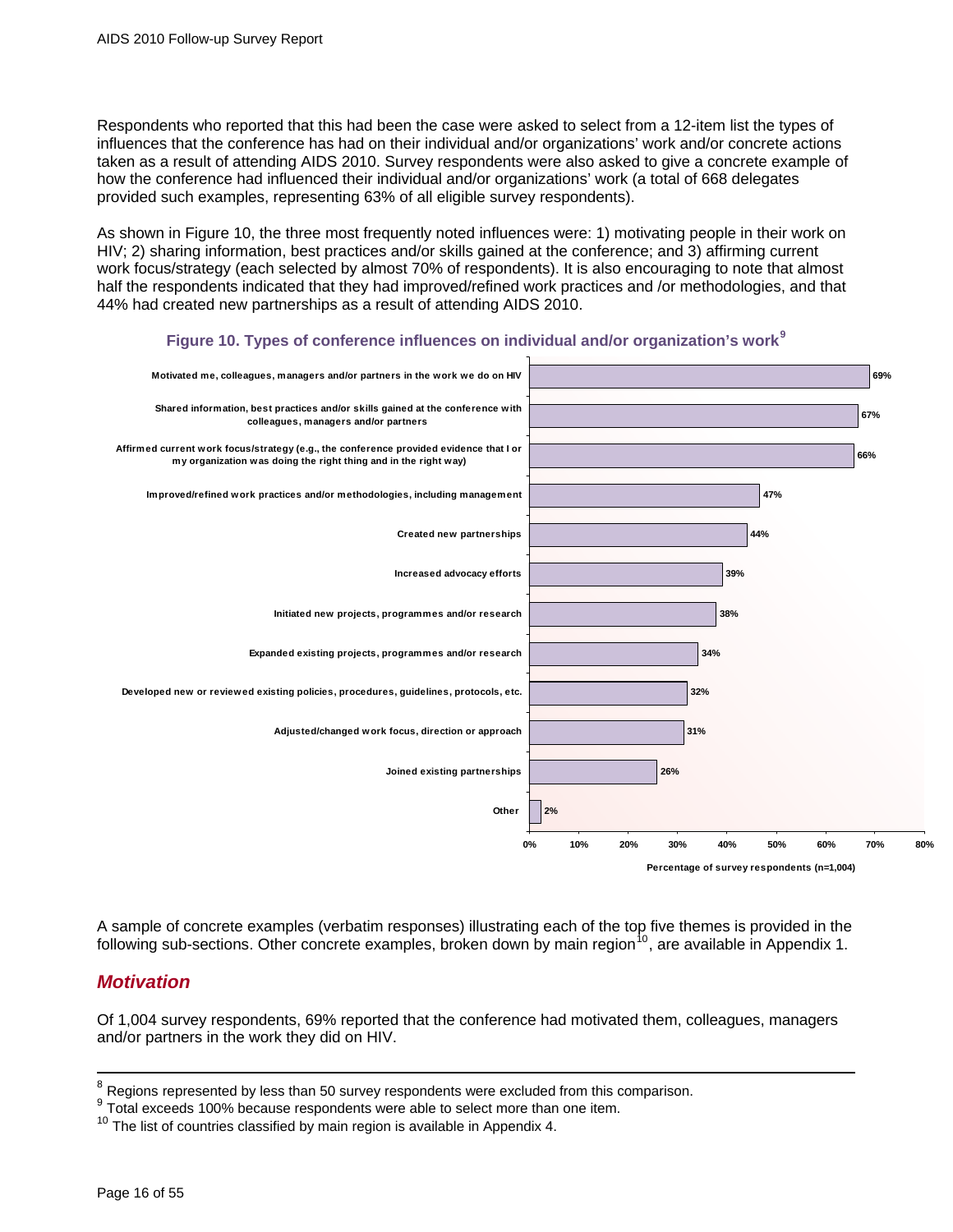The following examples illustrate this theme:

| <b>Verbatim</b>                                                                                                                                                                                                                                                                                                                                                                                                                                                                           | <b>Main profession and/or</b><br>area of expertise      | <b>Main</b><br>affiliation   | <b>Main country</b><br>of work     |
|-------------------------------------------------------------------------------------------------------------------------------------------------------------------------------------------------------------------------------------------------------------------------------------------------------------------------------------------------------------------------------------------------------------------------------------------------------------------------------------------|---------------------------------------------------------|------------------------------|------------------------------------|
| "Since the presentation of the CAPRISA research<br>outcomes at the conference, more people from my<br>organization (and from my government!) get interested<br>and want to know  how to connect these outcomes<br>to programming for the future."                                                                                                                                                                                                                                         | Policy/programme analyst,<br>advocate/activist          | <b>NGO</b>                   | Netherlands                        |
| "I became even more motivated to work and advocate<br>in the field of HIV, not only as [a] professional, but as a<br>true cause. Through the AIDS 2010 conference, when<br>I worked at a Brazilian HIV NGO, I was able to get in<br>touch and think of joint advocacy strategies and<br>opportunities with professionals that I've only<br>managed to get in touch online. This opportunity has<br>provided a more solid group of professionals that we<br>could trust to work together." | Activist                                                | <b>NGO</b>                   | <b>Brazil</b>                      |
| "My work now has incredible impact [on] other<br>partners after presentations, discussions, and sharing<br>done by me and other participants. They are now<br>more motivated and committed in reaching their<br>program objectives. Effects to supervisors of mine and<br>other colleagues were also observed. Some new<br>projects, which were previously considered very<br>unfeasible mainly due to the old fashioned mindset of<br>the superiors, have recently [been] initiated."    | Activist                                                | Faith-based<br>organization  | Indonesia                          |
| "I have been working in the prevention field for a while,<br>but this meeting motivated me to get more involved at<br>different levels."                                                                                                                                                                                                                                                                                                                                                  | Psychologist,<br>social or behavioural<br>science       | Academia                     | <b>United States</b><br>of America |
| "The conference also motivated to get medical male<br>circumcision as an extension to our program which we<br>are still developing."                                                                                                                                                                                                                                                                                                                                                      | Community health worker,<br>skills building trainer     | <b>NGO</b>                   | South Africa                       |
| "Motivating us to continue our work about TB/HIV. Do<br>more about adolescent HIV, new area for HIV<br>medicine."                                                                                                                                                                                                                                                                                                                                                                         | Physician                                               | Government                   | Thailand                           |
| "[The conference gave me] many new ideas to<br>investigate in my country and my NGO (work in<br>(prison, detention center, sex workers)."                                                                                                                                                                                                                                                                                                                                                 | Traditional/complementary<br>therapy practitioner       | Hospital/clinic              | Algeria                            |
| "The findings of the microbicide study highlighted the<br>need to push further in HIV prevention research and to<br>link my work area of HIV vaccine research with the<br>broader field. Additionally, the enthusiasm with which<br>the data was received still resonates as a beacon of<br>hope and promise to me."                                                                                                                                                                      | Manager/director                                        | <b>NGO</b>                   | <b>United States</b><br>of America |
| "I had the opportunity to conduct a workshop where<br>the information shared was really important to the<br>implementation of the project back home. It made me<br>feel that we were [on] the right track and that we<br>should strengthen our efforts and partnerships on the<br>issue. Back home, it motivated the organizations<br>involved in the project to promote additional activities,<br>in order to strengthen awareness in the issue and the<br>links between the partners."  | Policy/programme analyst,<br>advocate                   | Self-employed/<br>consultant | <b>Brazil</b>                      |
| "Encouraged more practical engagement with HIV &<br>ageing, [I] joined a project in London examining this in<br>greater depth and detail."                                                                                                                                                                                                                                                                                                                                                | Health care worker/social<br>service provider, activist | Hospital/clinic              | United<br>Kingdom                  |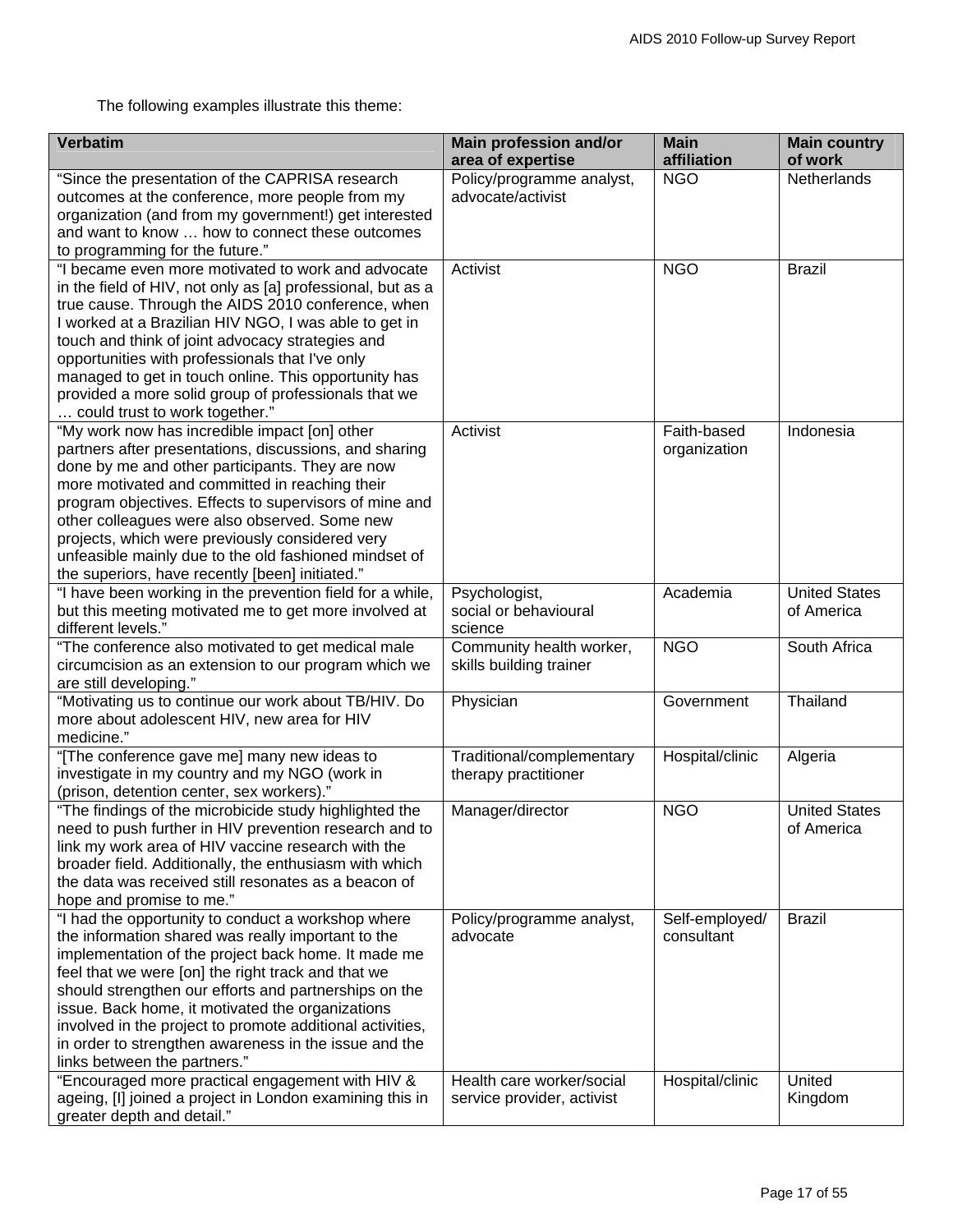<span id="page-17-0"></span>

| Verbatim                                                                                                                                                                                                                                         | Main profession and/or                | <b>Main</b>  | <b>Main country</b> |
|--------------------------------------------------------------------------------------------------------------------------------------------------------------------------------------------------------------------------------------------------|---------------------------------------|--------------|---------------------|
|                                                                                                                                                                                                                                                  | area of expertise                     | affiliation  | of work             |
| "The conference has increased my motivation for the<br>research project I am working on in the field of the<br>control of infectious diseases, including HIV/AIDS."                                                                              | Lab technician, prevention<br>science | Academia     | <b>Benin</b>        |
| "It has influenced me to continue our on-air HIV testing                                                                                                                                                                                         | Broadcast journalist-                 | Media        | Trinidad and        |
| segments on the television show I produce, 'Dreevay'."                                                                                                                                                                                           | television                            | organization | Tobago              |
| "It motivates me to continue working in the field of<br>HIV/AIDS. Similarly, I learnt emerging issue on HIV<br>and AIDS from the conference and share [these]<br>things with my organization, programme and project<br>coverage areas in Nepal." | Social worker                         | <b>NGO</b>   | Nepal               |

### **WHO WAS MORE LIKELY TO HAVE GAINED MOTIVATION?**

When this question was analyzed looking for statistically significant differences in survey respondents' profiles and the likelihood that the conference had motivated them, colleagues, managers and/or partners in the work they did on HIV, the following was found:

» Delegates working in South and South-East Asia (79%), sub-Saharan Africa (76%), and Western and Central Europe (69%) compared with those working in more than one region (67%), Latin America (66%), North America (65%) and Eastern Europe and Central Asia (53%, p < 0.05)<sup>[11](#page-17-1)</sup>.

No statistically significant correlation was found between the likelihood that the conference had motivated them, colleagues, managers and/or partners in the work they did on HIV and the following survey respondents' characteristics: attendance at a previous IAC, length of HIV professional experience, main occupation/profession, main affiliation/organization type, gender, age, and main track of interest at AIDS 2010.

# *Knowledge sharing*

Of 1,004 survey respondents, 67% reported that they had shared information, best practices and/or skills gained at the conference.

The following examples illustrate this theme:

| Verbatim                                                                                                                                                                                                                                                                                                                                                     | <b>Main profession</b><br>and/or area of<br>expertise   | <b>Main affiliation</b> | <b>Main country</b><br>of work     |
|--------------------------------------------------------------------------------------------------------------------------------------------------------------------------------------------------------------------------------------------------------------------------------------------------------------------------------------------------------------|---------------------------------------------------------|-------------------------|------------------------------------|
| "I had received slides and supporting publications from<br>each of the presenters (continued to communicate with<br>some of presenters after the conference), summarized<br>their work/findings and presented it to my co-workers<br>at the branch/division levels, and are now incorporating<br>ideas and approaches to my work as a program<br>evaluator." | Social or behavioural<br>science, prevention<br>science | Government              | <b>United States</b><br>of America |
| "I shared with other colleagues (from infectious<br>diseases areas and other areas: mental health, social<br>services, etc.) the approach proposed in the meeting<br>for some topics, especially social topics (illegal drugs,<br>general issues), so as to review our strategies."                                                                          | Physician                                               | Hospital/clinic         | Argentina                          |

<span id="page-17-1"></span> $11$  Regions represented by less than 50 survey respondents were excluded from this comparison.

 $\overline{a}$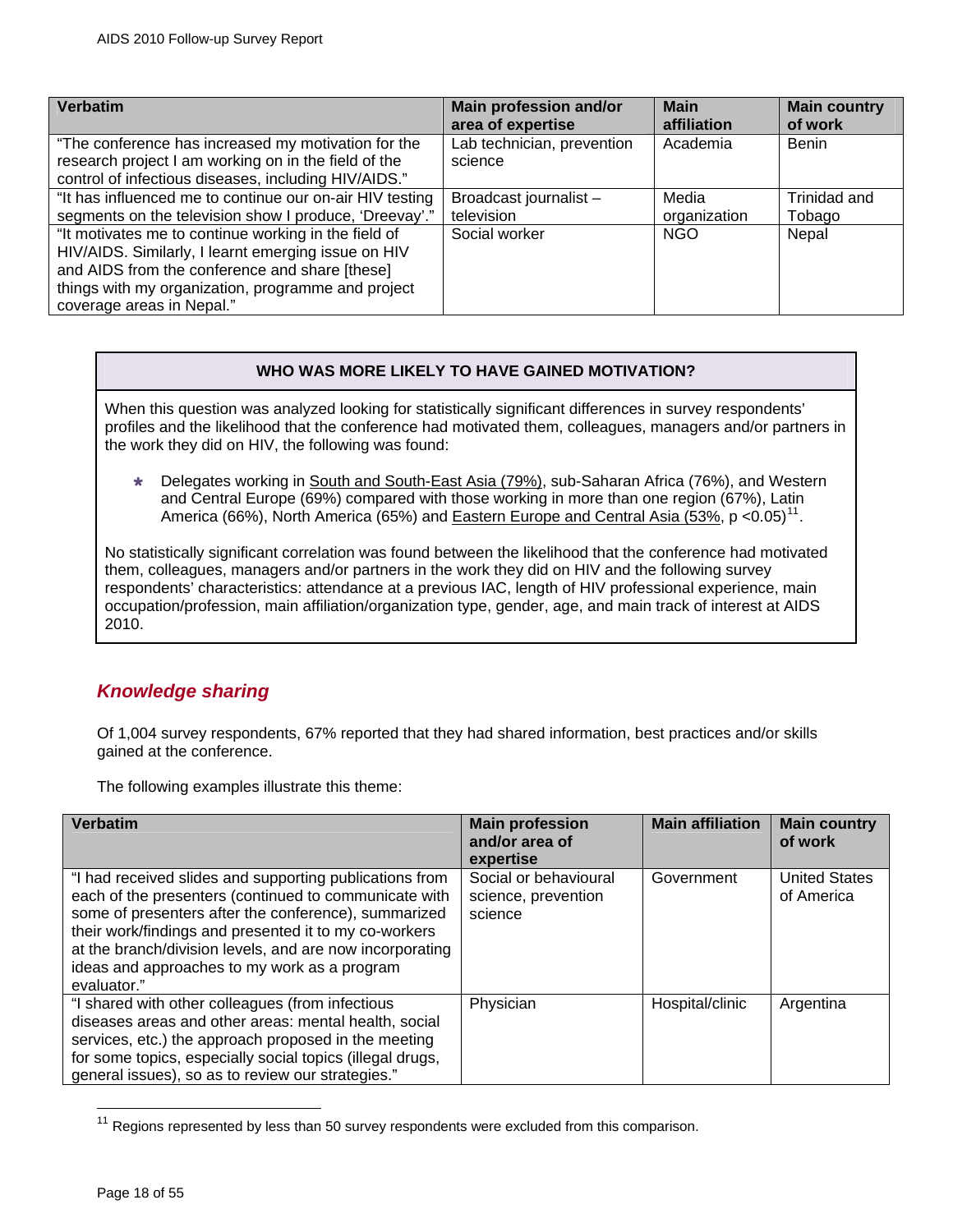| <b>Verbatim</b>                                                                                            | <b>Main profession</b>      | <b>Main affiliation</b> | <b>Main country</b>      |
|------------------------------------------------------------------------------------------------------------|-----------------------------|-------------------------|--------------------------|
|                                                                                                            | and/or area of<br>expertise |                         | of work                  |
| "After the conference, we analyzed materials we had                                                        | Social worker,              | People living           | Estonia                  |
| gained, and shared with colleagues the information                                                         | advocate/activist           | with HIV/AIDS           |                          |
| received. Based on the best practices we have                                                              |                             | group/network           |                          |
| learned, we decided to initiate [a] new project in the                                                     |                             |                         |                          |
| most HIV affected region of Estonia. The project aimed                                                     |                             |                         |                          |
| to provide innovative approach in prevention - HIV                                                         |                             |                         |                          |
| rapid testing and develop linkage system to newly                                                          |                             |                         |                          |
| identified HIV-positive people with ARV treatment."                                                        | Activist,                   | <b>NGO</b>              |                          |
| "The [motto] of the youth force, 'Now, make it happen',<br>was very inspiring. I have managed to share the | educator/trainer            |                         | Macedonia,<br><b>FYR</b> |
| experience with the young members of my                                                                    |                             |                         |                          |
| organization and we are even more actively involved in                                                     |                             |                         |                          |
| Sexual and Reproductive Health and Rights (SRHR)                                                           |                             |                         |                          |
| programmes."                                                                                               |                             |                         |                          |
| "I have shared up-to-date information on HIV                                                               | Skills building trainer,    | Inter-                  | Jamaica                  |
| prevention and treatment with staff and clients."                                                          | advocate                    | governmental            |                          |
|                                                                                                            |                             | organization            |                          |
| "I have applied and transferred the knowledge and                                                          | Community health            | Grassroots              | Australia                |
| skills to my volunteers, team members and external                                                         | worker                      | community-              |                          |
| community groups and other ethnic community                                                                |                             | based                   |                          |
| organizations (e.g., the Centre for Culture, Ethnicity<br>and Health). I have added 'Human rights' into my |                             | organization            |                          |
| training and get volunteers to view their work as a                                                        |                             |                         |                          |
| bigger movement on a global level."                                                                        |                             |                         |                          |
| "After the conference, we shared and get together with                                                     | Counsellor                  | People living           | Taiwan,                  |
| our people here, who are HIV positive and negative, to                                                     |                             | with HIV/AIDS           | Province of              |
| exchange the information and practice the new idea                                                         |                             | group/network           | China                    |
| into our living."                                                                                          |                             |                         |                          |
| "By networking with our German partner organization,                                                       | Psychologist,               | Grassroots              | Netherlands              |
| Deutsche AidsHilfe, we have come to invite them over                                                       | print journalist            | community-              |                          |
| to our country to let them give a full day's presentation                                                  |                             | based                   |                          |
| on the very successful German structural prevention                                                        |                             | organization            |                          |
| and the current successful campaign they have for<br>prevention with MSM."                                 |                             |                         |                          |
| "I was the first person from all media houses from                                                         | Broadcast journalist-       | Media                   | <b>Bhutan</b>            |
| Bhutan to participate in the conference. I brought                                                         | television                  | organization            |                          |
| [back] some interviews; for all of us, it was [a] first-                                                   |                             |                         |                          |
| hand experience to come close [to] people living with                                                      |                             |                         |                          |
| HIV. Moreover, I made [a] short documentary on HIV                                                         |                             |                         |                          |
| (Rights here, Right now). It was an opportunity for my                                                     |                             |                         |                          |
| people to understand what is going on worldwide."                                                          |                             |                         |                          |
| "I have been able to share and practice the things<br>learned and this has improved on the quality of my   | Physician                   | <b>NGO</b>              | Kenya                    |
| work and programs."                                                                                        |                             |                         |                          |
| "I presented the findings from the conference to the                                                       | <b>Nurse</b>                | Hospital/clinic         | Canada                   |
| direct care staff I work with."                                                                            |                             |                         |                          |
| "The points I have learned at the conference,                                                              | Physician,                  | Government              | India                    |
| especially basics on CD4 cell counts (and many such                                                        | teacher/lecturer            |                         |                          |
| facts with evidence), were useful to teach our fellows in                                                  |                             |                         |                          |
| the HIV fellowship program we conduct at our                                                               |                             |                         |                          |
| hospital."<br>"I met someone and spoke at length on safe medical                                           |                             | <b>NGO</b>              |                          |
| injection practices, then followed up on this at my own                                                    | Manager/director            |                         | Rwanda                   |
| organization."                                                                                             |                             |                         |                          |
|                                                                                                            |                             |                         |                          |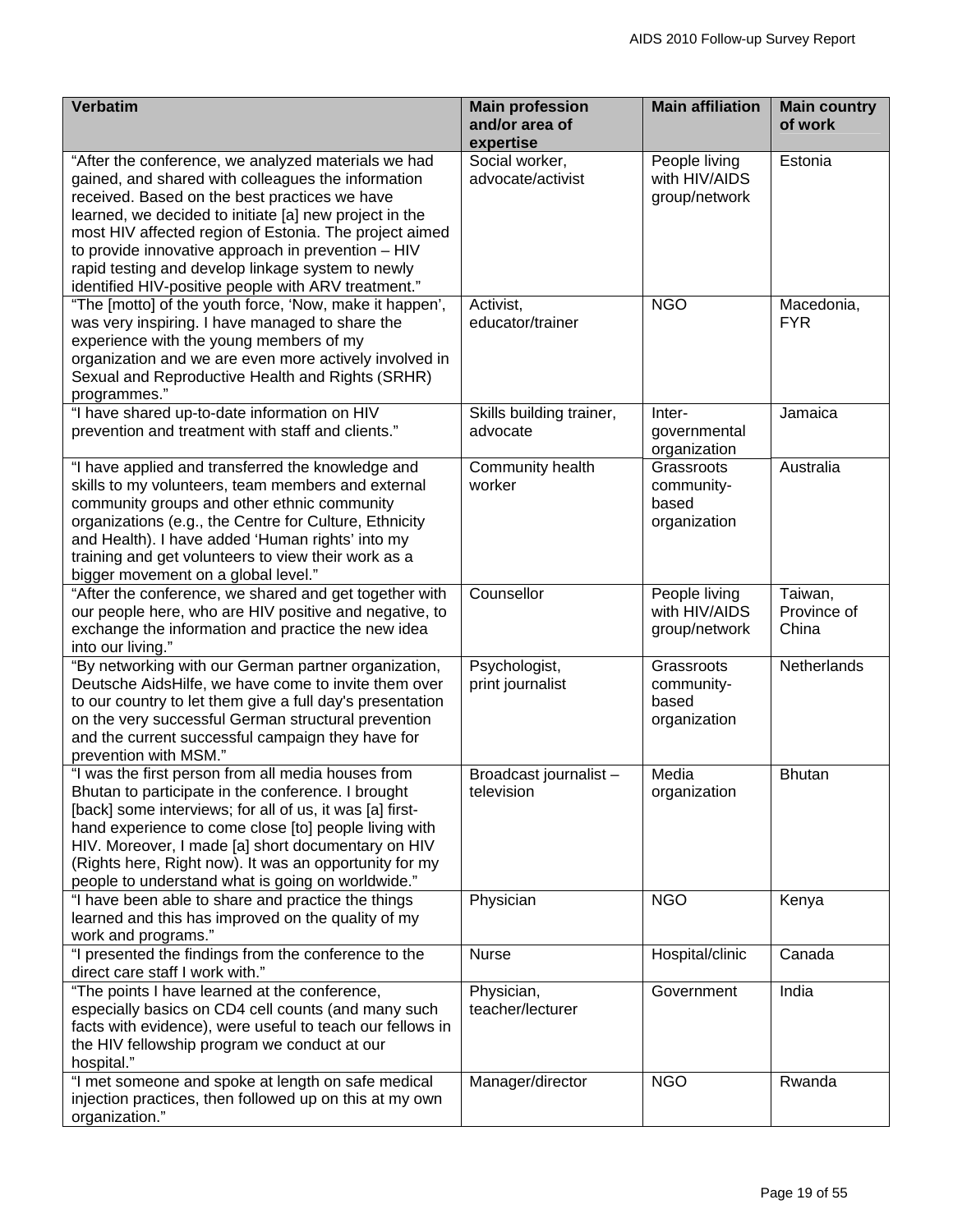<span id="page-19-0"></span>

| <b>Verbatim</b>                                                                                                                                                                                                                                     | <b>Main profession</b><br>and/or area of<br>expertise | <b>Main affiliation</b>   | <b>Main country</b><br>of work     |
|-----------------------------------------------------------------------------------------------------------------------------------------------------------------------------------------------------------------------------------------------------|-------------------------------------------------------|---------------------------|------------------------------------|
| "I have shared everything I had observed and learned<br>[at the conference] with my HIV-positive colleagues<br>when I met them during a national policy making<br>meeting."                                                                         | Health care<br>worker/social services<br>provider     | Government                | Pakistan                           |
| "I have answered many questions about information<br>presented at the conference from clinicians who were<br>unable to attend. Most of the questions have involved<br>data on the new NNRTI, rilpivirine, and the tenofovir<br>gel study, CAPRISA." | Clinical science                                      | Pharmaceutical<br>company | <b>United States</b><br>of America |

# **WHO WAS MORE LIKELY TO HAVE SHARED INFORMATION, BEST PRACTICES**

# **AND/OR SKILLS GAINED AT THE CONFERENCE?**

When this question was analyzed looking for statistically significant differences in survey respondents' profiles and the likelihood that they had shared information, best practices and/or skills gained at the conference, the following was found:

- » Educators/trainers (79%), advocates/activists (74%), policy/administrators (73%) and health care workers/social service providers (71%) compared with researchers (58%, p <0.05)<sup>[12](#page-19-1)</sup>.
- » Delegates working in/affiliated with people living with HIV/AIDS groups/networks (83%), governments (73%), intergovernmental organizations and NGOs (71% each) compared with those working in hospitals/clinics (62%) and academia (50%, p  $\lt 0.05$ )<sup>[13](#page-19-2)</sup>
- » Delegates working in sub-Saharan Africa (77%), South and South-East Asia (75%) and in more than one region (69%) compared with those working in Latin America (66%), Eastern Europe and Central Asia (62%), Western and Central Europe (58%) and North America (53%, p <0.05)<sup>[14](#page-19-3)</sup>.
- » Delegates whose main track of interest was Track E (81%), Track D (73%) and Track F (70%) compared with those mainly interest in Track C (64%), those who did not have any track of interest (64%), those mainly interested in Track B (54%) and those mainly interested in Track A (47%, p  $< 0.05$ ).

No statistically significant correlation was found between the likelihood that they had shared information, best practices and/or skills gained at the conference and the following survey respondents' characteristics: attendance at a previous IAC, length of HIV professional experience, gender and age.

# *Affirmation of current work focus and/or strategy*

Of 1,004 survey respondents, 66% reported that the conference allowed them to affirm current work focus and/or strategy (e.g., the conference provided evidence that the delegate or his/her organization was doing the right thing and in the right way).

 $\overline{a}$ 

<span id="page-19-1"></span><sup>&</sup>lt;sup>12</sup> Professions represented by less than 100 survey respondents were excluded from this comparison.<br><sup>13</sup> Affiliation/organization types represented by less than 50 survey respondents were excluded from this comparison.

<span id="page-19-3"></span><span id="page-19-2"></span><sup>14</sup> Regions represented by less than 50 survey respondents were excluded from this comparison.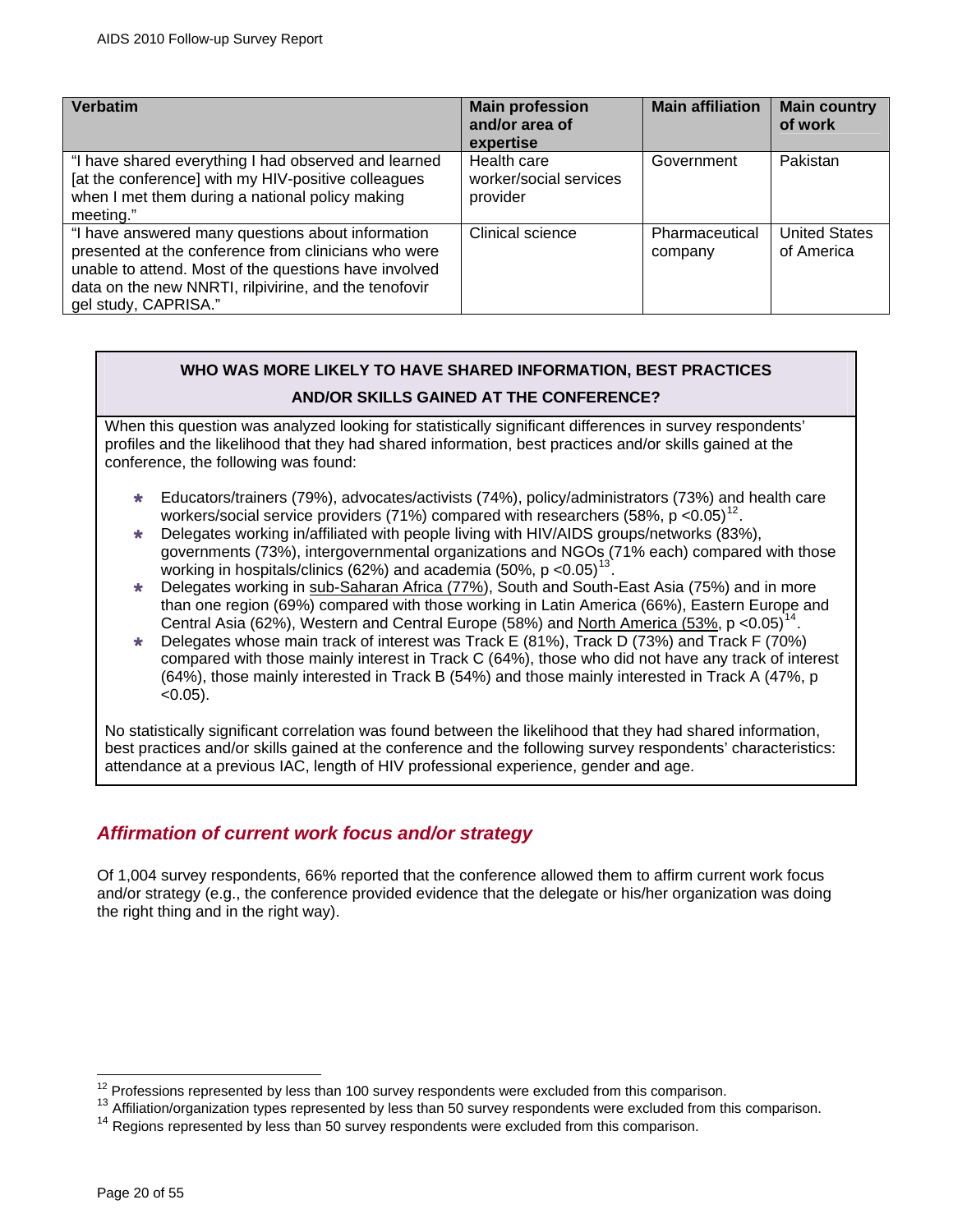The following examples illustrate this theme:

| <b>Verbatim</b>                                                                                                                                                                                                                                                                | <b>Main profession and/or</b><br>area of expertise | <b>Main affiliation</b>           | <b>Main country</b><br>of work       |
|--------------------------------------------------------------------------------------------------------------------------------------------------------------------------------------------------------------------------------------------------------------------------------|----------------------------------------------------|-----------------------------------|--------------------------------------|
| "Reaffirmed the importance of providing legal<br>services to PLHIV, and we have now started a free<br>law clinic dedicated to PLHIV in London -<br>http://www.riverhouseuk.org/node/182 ."                                                                                     | Lawyer, teacher/lecturer                           | Academia                          | United Kingdom                       |
| "Affirmed current work focus of ART. Adopted new<br>PMTCT guidelines."                                                                                                                                                                                                         | Counsellor, social or<br>behavioural science       | <b>NGO</b>                        | Uganda                               |
| "Reinforced the position of the organization regarding<br>drug use through  launching of the discussion<br>paper, 'From Coercion to Cohesion'."                                                                                                                                | Unknown                                            | Intergovernmental<br>organization | <b>Brazil</b>                        |
| "The responses to research we presented confirmed<br>and guided our future project plans."                                                                                                                                                                                     | Physician, clinical<br>science                     | Pharmaceutical<br>company         | United States of<br>America          |
| "Affirmed that our work with human rights, community<br>mobilisation and HIV and TB co-infection is very<br>important."                                                                                                                                                        | Advocate/activist, funder                          | <b>NGO</b>                        | Zambia                               |
| "The conference helped to affirm our support for rapid<br>testing being available both within clinic settings and<br>in community based settings."                                                                                                                             | Epidemiology,<br>postgraduate student              | Academia                          | Australia                            |
| "Affirmed our organization's work on expansion of<br>HAART (aka treatment as prevention) and have<br>worked with other organizations to take the approach<br>further into the research of Seek, Treat, Test and<br>Retain."                                                    | Administrator                                      | Hospital/clinic                   | Canada                               |
| "The conference re-affirmed the work we do in<br>integrating HIV, MNCH and reproductive health. This<br>was applauded and [strengthened] other countries'<br>desire to have [the] same interventions "                                                                         | Manager/director                                   | <b>NGO</b>                        | Swaziland                            |
| "Affirmed for me that using more qualitative inquiry to<br>capture the experiences of people living with HIV was<br>needed. I am now in the process of doing that for my<br>PhD. The new emphasis on children with HIV now<br>makes my work more relevant and timely as well." | Postgraduate student                               | Academia                          | Canada,<br>Uganda, United<br>Kingdom |
| "Validated our strategy for research on woman-<br>controlled HIV prevention."                                                                                                                                                                                                  | Prevention science,<br>advocate                    | Intergovernmental<br>organization | Global                               |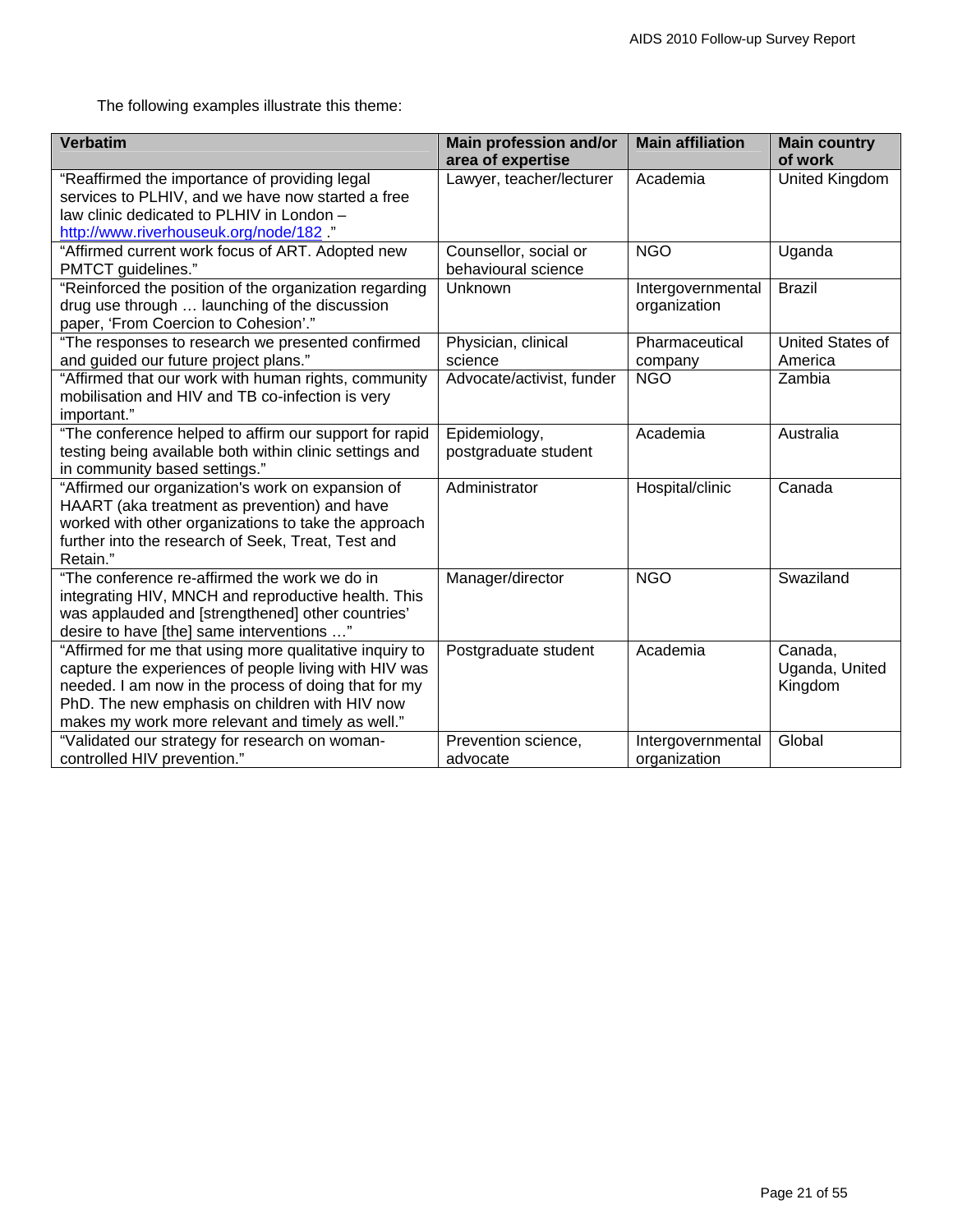# **WHO WAS MORE LIKELY TO HAVE AFFIRMED CURRENT WORK FOCUS/STRATEGY?**

<span id="page-21-0"></span>When this question was analyzed looking for statistically significant differences in survey respondents' profiles and the likelihood that the conference allowed them to affirm current work focus/strategy, the following was found:

- » Policy/administrators (73%), researchers (71%) and educators/trainers (70%) compared with health care workers/social service providers (65%) and advocates/activists (60%, p  $< 0.05$ )<sup>[15](#page-21-1)</sup>.
- Delegates working in North America (75%), sub-Saharan Africa (73%), Latin America and in more than one region (69% each), South and South-East Asia (66%) compared with those working in Eastern Europe and Central Asia (56%), and Western and Central Europe (55%,  $p \leq 0.05$ )<sup>[16](#page-21-2)</sup>.
- » Delegates with at least six years of experience in the HIV field (between 68% and 73%) compared with those having less experience (62% of those having between two and five years of experience and 39% of those having less than two years' experience, p <0.05).
- » Delegates between 41 and 50 years of age (72%) and those above 50 years of age (67%) compared with those between 27 and 40 years of age (65%) and those between 26 and 16 years of age (45%, p <0.05).
- Delegates who attended a previous IAC (67%) compared with first-time attendees (57%, p <0.05).

No statistically significant correlation was found between the likelihood that the conference allowed delegates to affirm current work focus/strategy and the following survey respondents' characteristics: main affiliation/organization type, gender and main track of interest at AIDS 2010.

# *Improvement of work practices and /or methodologies*

Of 1,004 survey respondents, 47% reported that they had improved and/or refined work practices and/or methodologies, including management, as a result of attending the conference.

The following examples illustrate this theme:

| <b>Verbatim</b>                                                                                                                                                                                                           | <b>Main profession and/or</b><br>area of expertise | <b>Main affiliation</b>     | <b>Main country</b><br>of work |
|---------------------------------------------------------------------------------------------------------------------------------------------------------------------------------------------------------------------------|----------------------------------------------------|-----------------------------|--------------------------------|
| "Our scientific work is now oriented more also                                                                                                                                                                            | Epidemiology                                       | Hospital/clinic             | Austria                        |
| towards international standards."                                                                                                                                                                                         |                                                    |                             |                                |
| "Changed management of ART in TB."                                                                                                                                                                                        | Physician                                          | Hospital/clinic             | South Africa                   |
| "We increased the VCT sites for people to find<br>easily where [blood is tested for HIV]. We changed<br>the policy for 100% condom use to Continuum of<br>Prevention to Care and Treatment for Entertainment<br>Workers." | Manager/director                                   | Government                  | Cambodia                       |
| "We are now implementing some brief motivational<br>interviewing techniques (learnt during a skills<br>building workshop at AIDS 2010) in our<br>programming."                                                            | Social worker                                      | Faith-based<br>organization | Namibia                        |
| "The clinical management guidelines of when to<br>initiate therapy was adopted by our clinic."                                                                                                                            | Social worker                                      | Hospital/clinic             | Canada                         |
| "We reorganized our organizational structure for<br>effective and efficient management. We expanded<br>our advocacy work and added new information that<br>we gained from the conference."                                | Psychologist, peer<br>educator                     | <b>NGO</b>                  | Philippines                    |

<span id="page-21-2"></span><span id="page-21-1"></span><sup>&</sup>lt;sup>15</sup> Professions represented by less than 100 survey respondents were excluded from this comparison.<br><sup>16</sup> Regions represented by less than 50 survey respondents were excluded from this comparison.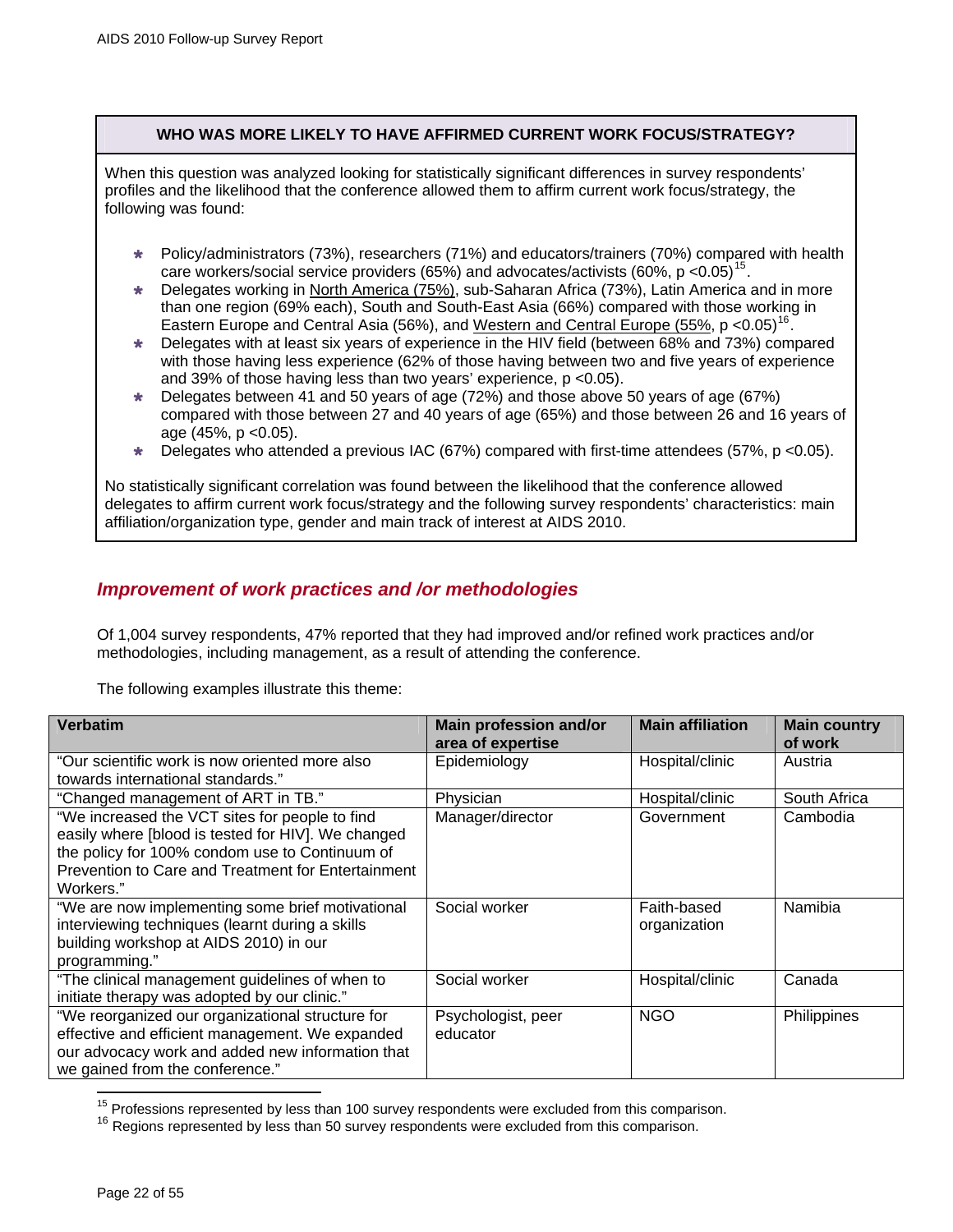<span id="page-22-0"></span>

| <b>Verbatim</b>                                     | Main profession and/or<br>area of expertise | <b>Main affiliation</b> | <b>Main country</b><br>of work |
|-----------------------------------------------------|---------------------------------------------|-------------------------|--------------------------------|
| "I learnt about the new WHO guidelines for PMTCT    | Physician, clinical science                 | Academia                | Uganda                         |
| and paediatric HIV which I was then able to         |                                             |                         |                                |
| implement at my work place."                        |                                             |                         |                                |
| "I have taken the material and incorporated it into | Social worker, social or                    | Academia                | Trinidad and                   |
| the social work courses that I lecture presently.   | behavioural science                         |                         | Tobago                         |
| Thus, each of my courses has an HIV component."     |                                             |                         |                                |
| "Ideas taken on improving community strategy have   | Physician,                                  | Hospital/clinic         | Kenya                          |
| helped us refine our ways of working and we now     | manager/director                            |                         |                                |
| have better communication methods with our          |                                             |                         |                                |
| community health workers."                          |                                             |                         |                                |
| "We have started planning new protocols for         | Physician, clinical science                 | Hospital/clinic         | Italy                          |
| improving HIV care of HIV-infected inmates at [the] |                                             |                         |                                |
| local prison. We have designed and implemented      |                                             |                         |                                |
| protocols on bone health management for HIV-        |                                             |                         |                                |
| infected patients followed up at our institution."  |                                             |                         |                                |
| "We improved the tests we do in the lab and added   | Biology and pathogenesis                    | <b>NGO</b>              | Uganda                         |
| on new tests. Recruitment strategy of volunteers to | research                                    |                         |                                |
| participate in vaccine trial has improved after     |                                             |                         |                                |
| attending sessions on community engagement."        |                                             |                         |                                |

# **WHO WAS MORE LIKELY TO HAVE IMPROVED AND/OR REFINED WORK PRACTICES AND/OR METHODOLOGIES?**

When this question was analyzed looking for statistically significant differences in survey respondents' profiles and the likelihood that they had improved and/or refined work practices and/or methodologies as a result of attending the conference, the following was found:

- » Delegates working in/affiliated with people living with HIV/AIDS groups/networks (59%), governments (57%), hospitals/clinics (54%) and intergovernmental organizations (52%) compared with those working in NGOs (46%) and academia (41%,  $p \le 0.05$ )<sup>[17](#page-22-1)</sup>.
- » Delegates working in sub-Saharan Africa (57%), South and South-East Asia (56%) and Latin America (51%) compared with those working in Eastern Europe and Central Asia (45%), North America (35%), Western and Central Europe (34%) and in more than one region (33%, p <0.05)<sup>[18](#page-22-2)</sup>.

No statistically significant correlation was found between the likelihood to have improved and/or refined work practices and/or methodologies as a result of attending the conference and the following survey respondents' characteristics: attendance at a previous IAC, gender, age, main occupation/profession, length of HIV professional experience and main track of interest at AIDS 2010.

# *Creation of new partnerships*

 $\overline{a}$ 

Of 1,004 survey respondents, 44% reported that they had created new partnerships as a result of attending the conference.

 $17$  Affiliation/organization types represented by less than 50 survey respondents were excluded from this comparison.

<span id="page-22-2"></span><span id="page-22-1"></span><sup>&</sup>lt;sup>18</sup> Regions represented by less than 50 survey respondents were excluded from this comparison.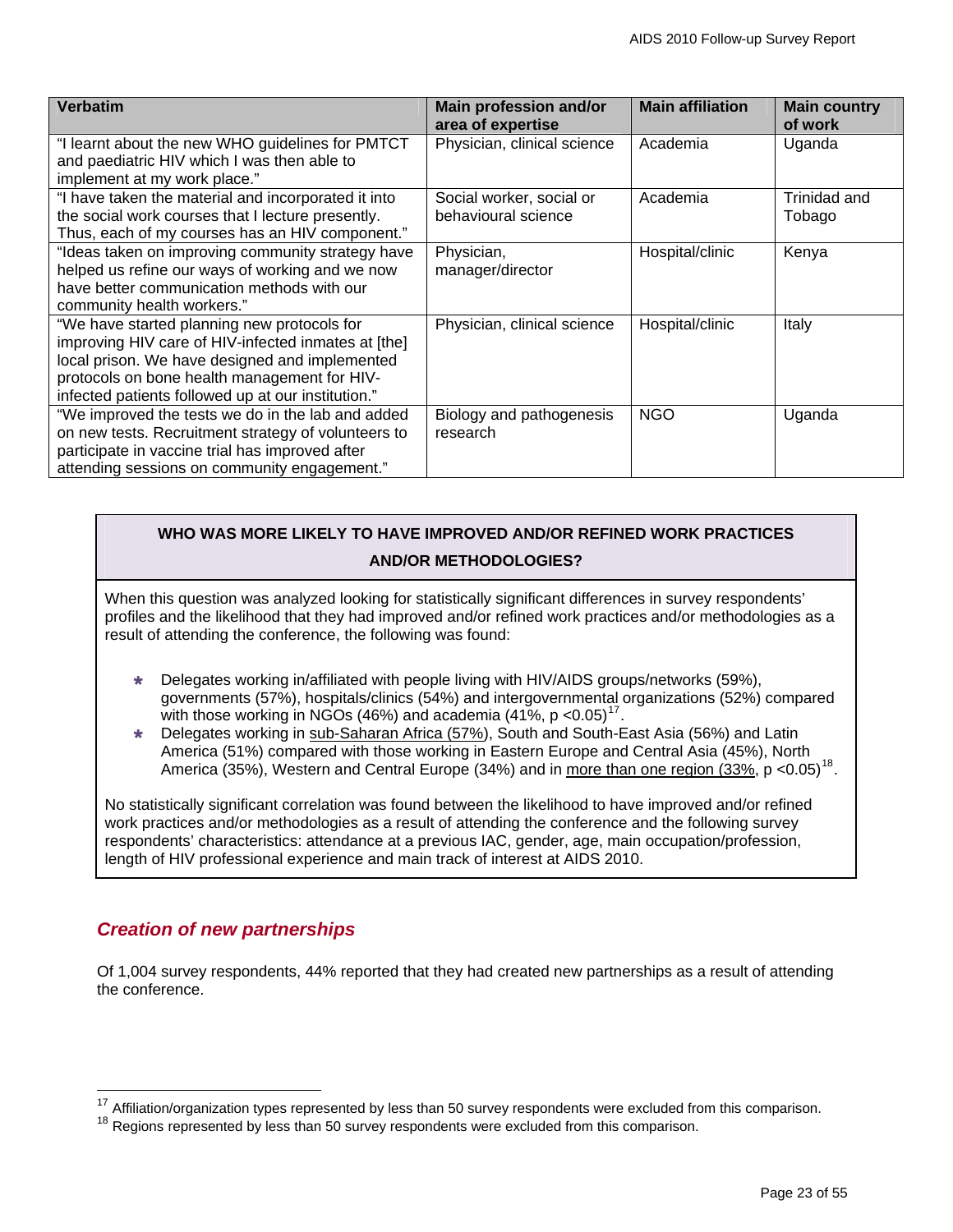The following examples illustrate this theme:

| <b>Verbatim</b>                                                                                                                                                                                                                                                                                                                                      | <b>Main profession and/or</b><br>area of expertise | <b>Main affiliation</b>                         | <b>Main country</b><br>of work                                             |
|------------------------------------------------------------------------------------------------------------------------------------------------------------------------------------------------------------------------------------------------------------------------------------------------------------------------------------------------------|----------------------------------------------------|-------------------------------------------------|----------------------------------------------------------------------------|
| "The conference provided an opportunity to meet with<br>new partners. We are beginning new harm reduction<br>programming in five countries."                                                                                                                                                                                                         | Policy/programme<br>analyst                        | <b>NGO</b>                                      | India, China,<br>Indonesia,<br>Ukraine, Kenya,<br>Cambodia                 |
| "We are now investing more in multi-national<br>partnerships and network at an Africa level."                                                                                                                                                                                                                                                        | Advocate, lawyer                                   | <b>NGO</b>                                      | South Africa                                                               |
| "Have an ongoing collaboration on 2 projects with<br>peers met at the conference."                                                                                                                                                                                                                                                                   | <b>Biology</b> and<br>pathogenesis research        | Government                                      | <b>United States of</b><br>America                                         |
| "Creation of a network of AIDS 2010 Caribbean<br>regional participants with ultimate establishment of<br>plans (recruitment of guest speakers) that were<br>successful for activities of the 2010 World AIDS Day."                                                                                                                                   | Manager/director                                   | Government                                      | Virgin Islands,<br><b>British</b>                                          |
| "I have been able to work in partnership with local<br>government on the elaboration of public policies on<br>HIV/AIDS prevention."                                                                                                                                                                                                                  | Peer educator,<br>undergraduate student            | <b>NGO</b>                                      | Chile                                                                      |
| "New partners came into our projects."                                                                                                                                                                                                                                                                                                               | Physician                                          | <b>NGO</b>                                      | <b>Czech Republic</b>                                                      |
| "We created new and very fruitful partnership with<br>medical state university and conducted clinical trials."                                                                                                                                                                                                                                       | Lab technician,<br>epidemiology                    | <b>NGO</b>                                      | Russian<br>Federation                                                      |
| "I learnt about priorities of key global partners and then<br>identified collaboration opportunities that were<br>mutually beneficial in the short and medium term."                                                                                                                                                                                 | Manager/director                                   | Government                                      | Canada                                                                     |
| "We have a new collaboration for new TB study."                                                                                                                                                                                                                                                                                                      | Physician, clinical<br>science                     | Academia                                        | Thailand                                                                   |
| "During the conference we were able to create new<br>partnerships with organizations in Eastern Europe and<br>Central Asia and this enabled us through meetings,<br>workshops and forums to discuss ways to increase our<br>advocacy efforts in the new regions."                                                                                    | Advocate/activist                                  | People living<br>with HIV/AIDS<br>group/network | Germany,<br>Austria,<br>Portugal,<br>Eastern Europe<br>and Central<br>Asia |
| "Established link with another research group who is<br>doing a similar study in Europe on HIV prevention."                                                                                                                                                                                                                                          | Prevention science,<br>epidemiology                | Academia                                        | Australia                                                                  |
| "An idea gelled at the conference for a collaborative<br>project. It emerged from a session I attended and I<br>began, at the conference, to establish the partnerships<br>that have led to an international project to develop a<br>guidance document for staff of CBOs to help them<br>manage care dilemmas when dealing with key<br>populations." | Funder                                             | Charitable<br>foundation                        | Global                                                                     |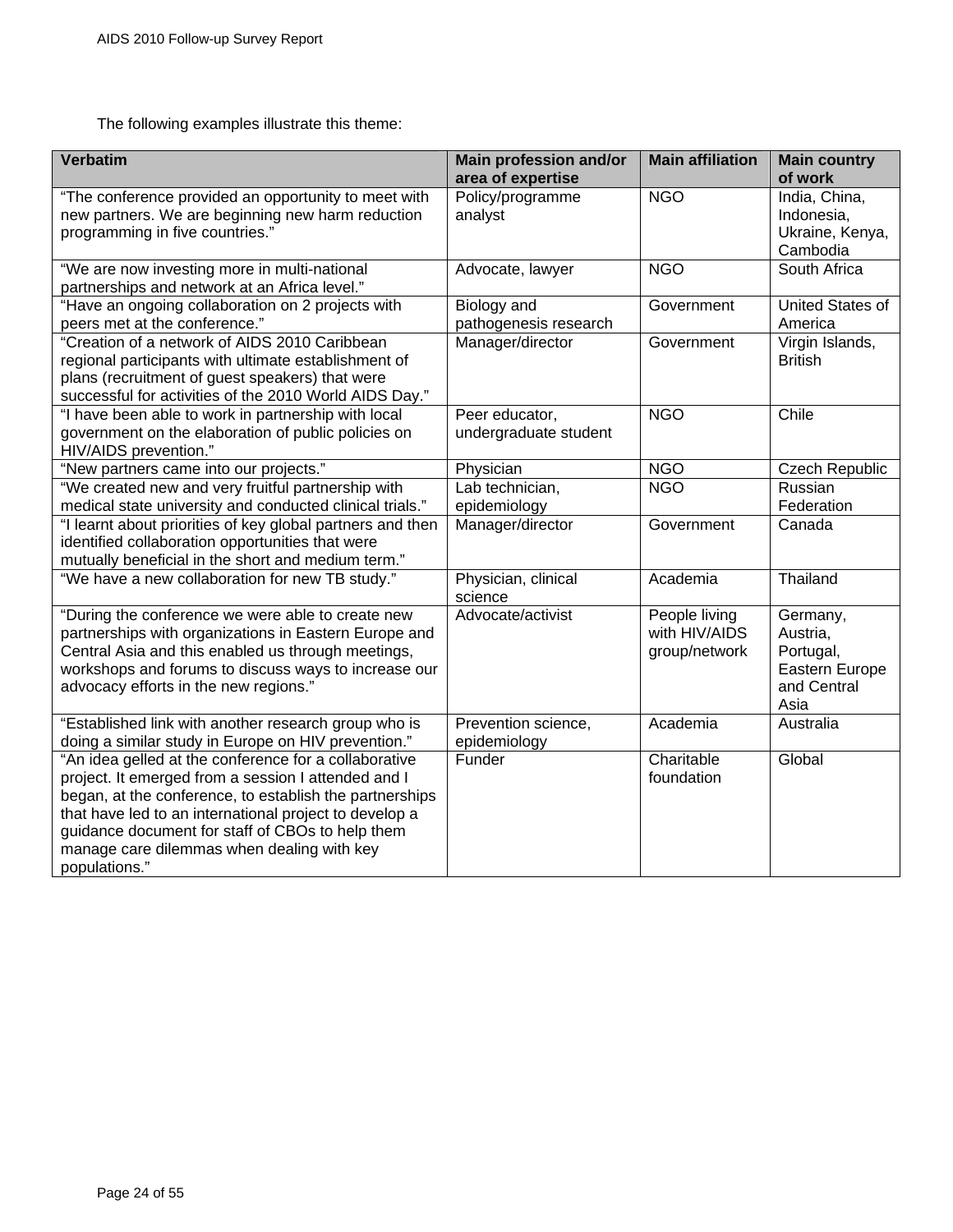### **WHO WAS MORE LIKELY TO HAVE CREATED NEW PARTNERSHIPS?**

When this question was analyzed looking for statistically significant differences in survey respondents' profiles and the likelihood that they had created new partnerships as a result of attending the conference, the following was found:

- » Delegates working in/affiliated with people living with HIV/AIDS groups/networks (59%), NGOs (49%) and intergovernmental organizations (44%) compared with those working in academia (35%), governments (32%) and hospitals/clinics (30%, p <0.05)<sup>[19](#page-24-0)</sup>.
- » Delegates working in more than one region (64%), Eastern Europe and Central Asia (51%), sub-Saharan Africa (50%) and Latin America (46%) compared with those working in South and South-East Asia (39%), North America (36%) and Western and Central Europe (34%,  $p$  <0.05)<sup>[20](#page-24-1)</sup>.

No statistically significant correlation was found between the likelihood to have created new partnerships as a result of attending the conference and the following survey respondents' characteristics: attendance at a previous IAC, gender, age, main occupation/profession, length of HIV professional experience and main track of interest at AIDS 2010.

 $\overline{a}$ 

<sup>&</sup>lt;sup>19</sup> Affiliation/organization types represented by less than 50 survey respondents were excluded from this comparison.

<span id="page-24-1"></span><span id="page-24-0"></span><sup>20</sup> Regions represented by less than 50 survey respondents were excluded from this comparison.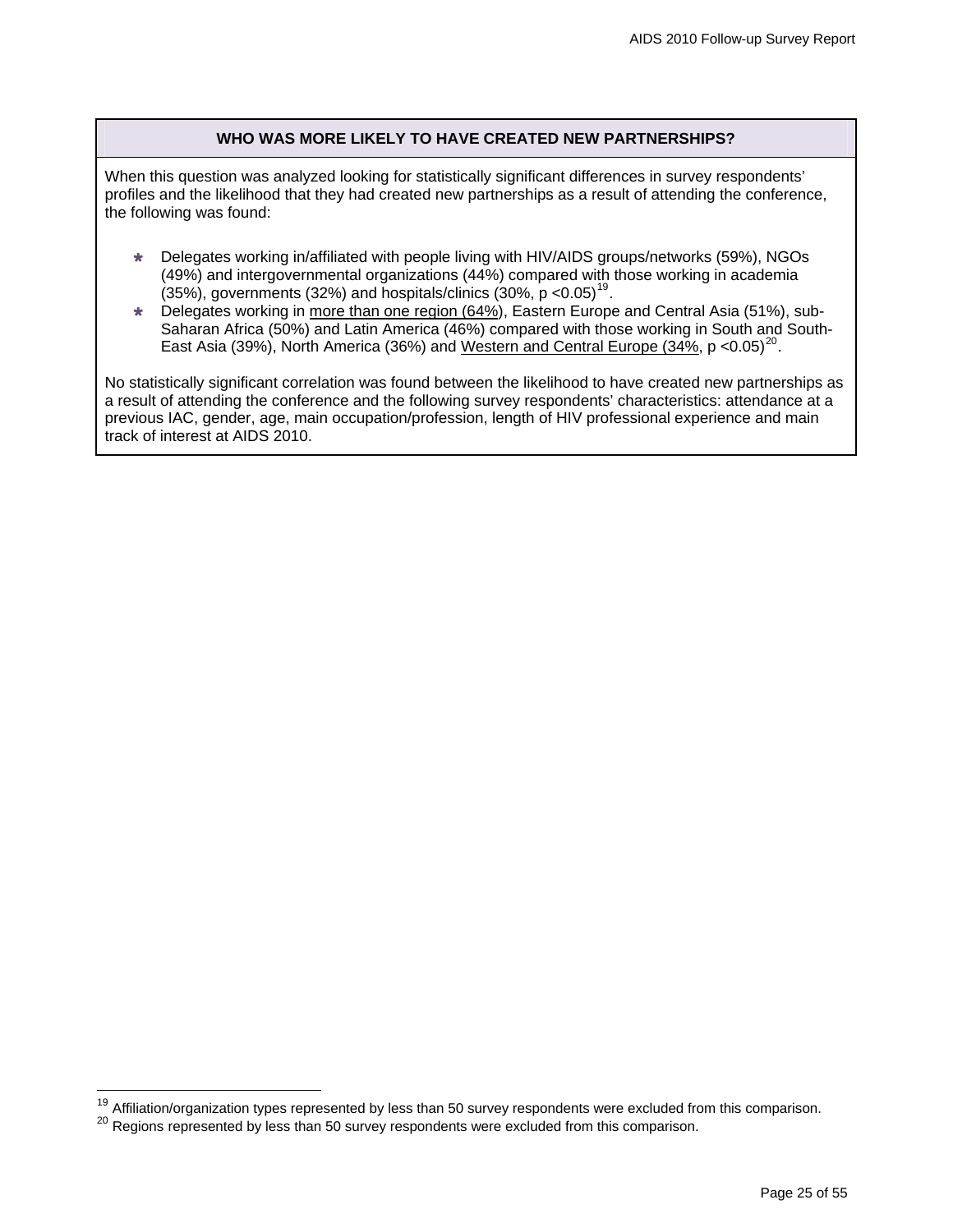# <span id="page-25-0"></span>**Impact on networking**

#### **Voices of surveyed delegates**

*"The conference helped to shape my understanding of the global scope of the work we are doing, building up partnerships and networks that can unite again for future events." (community-based researcher and journalist, NGO, Germany)* 

*"[The conference allowed me] to network with other organizations." (advocate/activist, NGO, Peru)* 

*"The conference [allowed me to] create a great network with other organizations [with which] I shared a lot of experience." (manager/director, people living with HIV/AIDS group/network, Ethiopia).* 

*"Through networking with a small contingent of transgender activists, we've expanded our view and*  will be collaborating on a systematic review of global HIV risk for transgender women." (health care *worker/social services provider, academia, United States of America)* 

*"Since the conference we have been able to provide evidence for the need to have government support regarding indigenous peoples and HIV. The conference information and ability to network with partners enabled us to do that." (manager/director and peer educator, NGO, New Zealand)* 

 *"The conference has provided NGOs like ours the opportunity to widen our networks in the international community which strengthened our partnerships with NGOs and regions." (health care worker/social services provider, NGO, Taiwan, Province of China)* 

*"Established new contacts and cooperation, developed … HIV prevention involving HIV-positive MSM … (positive prevention) taking into account the experience of other NGOs that do positive prevention among LGBT. This motivated me to adhere to various networks … in the EECA region." (activist and peer educator, NGO, Moldova)* 

*"The conference opened our minds to work towards new target groups we usually do not work with in our country for social and cultural reasons, such as MSM and sexual workers, in addition to [joining] regional networks and [establishing] a national one in Syria." (policy/programme analyst and skills building trainer, faith-based organization, Syria Arab Republic)* 

*"My organization works more systematically in establishing networking at local level." (counsellor and social worker, NGO, Indonesia)* 

*"I was able to meet with numerous colleagues from community-based organizations in the Global South who have served on our grant making peer review mechanisms. The networking occurring in the Global Village and at abstract-driven sessions was very useful to my program." (funder, charitable foundation, global)* 

Surveyed delegates were asked if they had kept in contact with people they met for the first time at AIDS 2010. Of 1,171 respondents, 72% said "yes". This finding is consistent with the fact that almost half of surveyed delegates reported that they had created new partnerships as a result of attending the conference.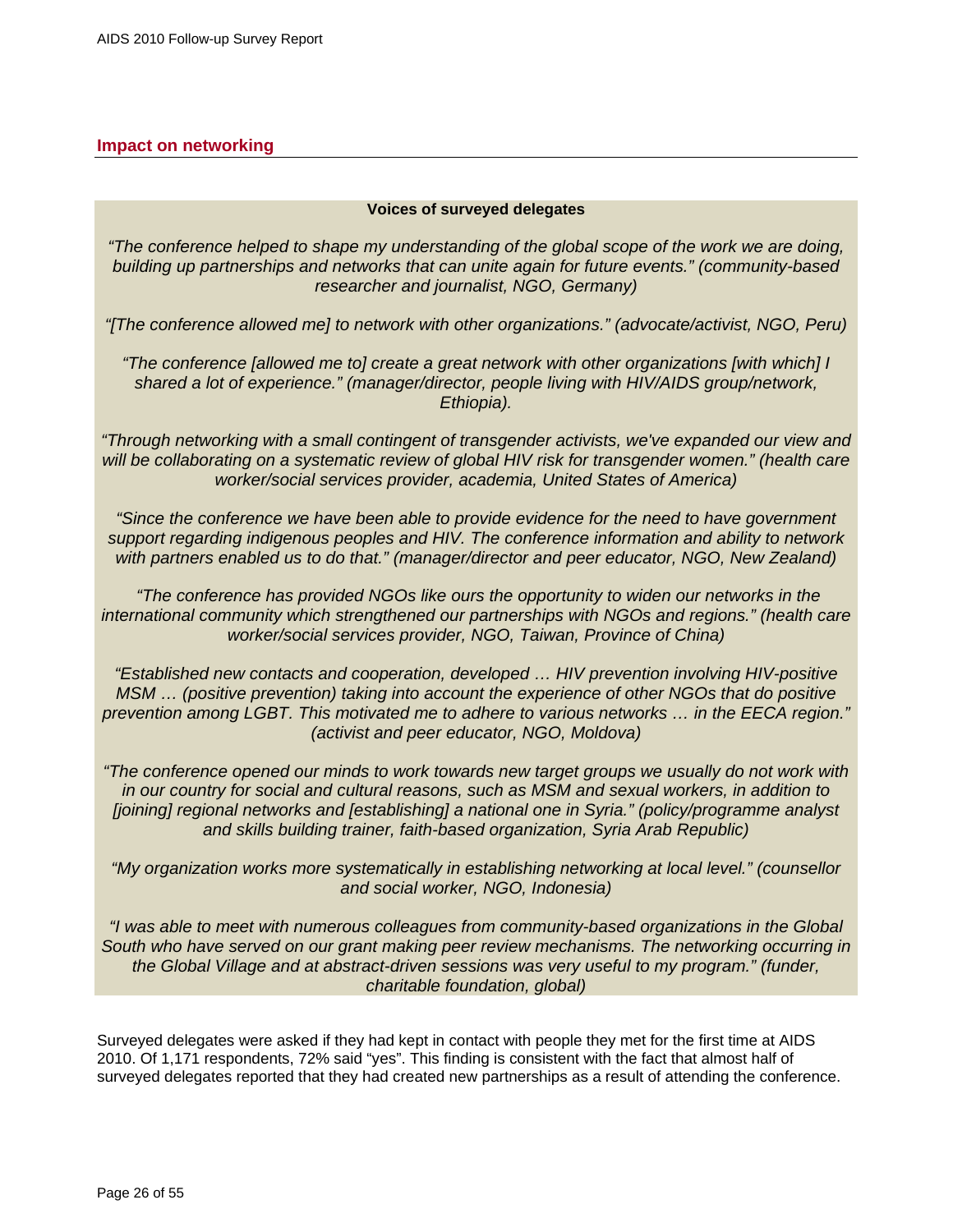# **WHO WAS MORE LIKELY TO HAVE KEPT IN CONTACT WITH PEOPLE MET FOR THE FIRST TIME AT AIDS 2010?**

When this question was analyzed looking for statistically significant differences in survey respondents' profiles and the likelihood that they had kept in contact with people met for the first time at the conference, the following was found:

- » Advocates/activists (82%) and policy/administrators (75%) compared with health care workers/social service providers (71%), educators/trainers (70%) and researchers (64%, p <0.05)<sup>[21](#page-26-0)</sup>.
- » Delegates working in/affiliated with people living with HIV/AIDS groups/networks (93%), NGOs (78%) and intergovernmental organizations (75%) compared with those working in governments (67%), academia (59%) and hospitals/clinics (56%,  $p < 0.05$ )<sup>[22](#page-26-1)</sup>.
- » Delegates working in Eastern Europe and Central Asia (87%), sub-Saharan Africa (77%) and in more than one region (76%) compared with those working in Latin America (71%), South and South-East Asia (68%), Western and Central Europe (61%), and North America (57%, p <0.05)<sup>[23](#page-26-2)</sup>.
- » Delegates between 26 and 16 years of age (87%) and those between 27 and 40 years of age (73%) compared with those between 41 and 50 years of age (70%) and those above 50 years  $(63\%, p < 0.05)$ .
- Male delegates (76%) compared with female delegates (65%, p <0.05).
- » First-time attendees (76%) compared with delegates who had attended a previous IAC (68%, p  $< 0.05$ ).
- » Delegates whose main track of interest was Track F (85%), Track D (74%) and Track C (73%) compared with those mainly interested in Track E (67%), Track A (66%), Track B (54%) and those who did not have any track of interest (54%, p < 0.05).

No statistically significant correlation was found between the likelihood to have kept in contact with people met for the first time at the conference and the following survey respondents' characteristic: length of HIV professional experience.

Other examples provided in Appendices 1 and 2 illustrate the extent to which the conference has contributed to enhancing delegates' networks.

 $\overline{a}$ 

<span id="page-26-0"></span><sup>&</sup>lt;sup>21</sup> Professions represented by less than 100 survey respondents were excluded from this comparison.<br><sup>22</sup> Affiliation/organization types represented by less than 50 survey respondents were excluded from this comparison.

<span id="page-26-2"></span><span id="page-26-1"></span><sup>23</sup> Regions represented by less than 50 survey respondents were excluded from this comparison.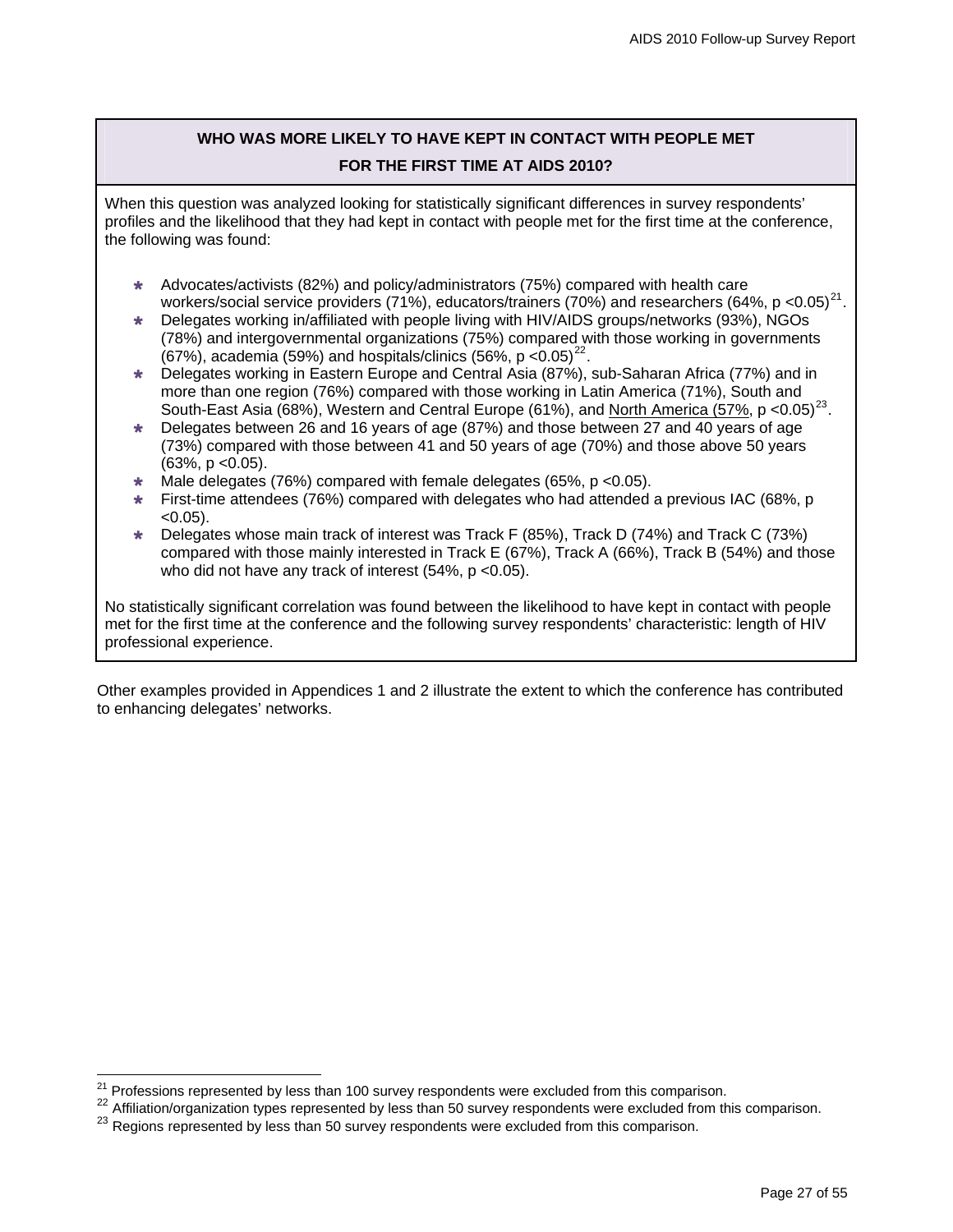# <span id="page-27-0"></span>**Impact at the local, national, regional or global level**

#### **Voices of surveyed delegates**

*"The Vienna Declaration invigorated harm reduction advocacy in Canada and around the world." (community-based and policy researcher, self-employed/consultant, Canada)* 

*"In addition to the successful completion of the workplace policy, work is now at an advanced stage to develop policies for the Health and Education sectors." (counsellor and advocate, faith-based organization, Montserrat)* 

*"Decriminalization of drug use has been advocated and a new drug bill is drafted and in the process of discussions in the parliament." (physician and policy/programme analyst, intergovernmental organization, Maldives)* 

*"The Pre-Exposure Prophylaxis Initiative (IPrEx) and CAPRISA studies oriented a discussion between governmental and nongovernmental actors to look for different and new way for prevention." (policy researcher, government, Peru)* 

*"Some states have changed their discriminating entry and residence policies for PLHIV – see www.hivrestrictions.org." (community-based researcher and journalist, NGO, Germany)* 

*"The local authorities reacted to my broadcasts from Vienna and they set up a local conference for HIV and epidemic issues." (broadcast journalist, media organization, Romania)* 

*"There were many meetings at the ministry level to discuss how we can do better with HIV, as well as two conferences conducted [at the national level]." (physician, government, Saudi Arabia)* 

*"MSM were not a concern to the government and were always stigmatized. After the conference, the Minister for Special Programmes in the office of the president had a meeting with them and talked about their problems and how to fight HIV and AIDS. This showed a change in perception and acceptance by the government that they exist and need to be addressed." (health care worker/social service provider, hospital/clinic, Kenya)* 

 *"The conference was very helpful in my work, especially to improve the policy environments on HIV/AIDS in my country (e.g., to reduce stigma and discrimination, to improve the work with female sex workers and MSM)." (policy/administrator, government, Mongolia)* 

*"The results of the SPARTAN trial changed prescribing practices of doctors. Monotherapy trials results only confirmed that its main benefit is cost and therefore has very little impact on doctors' practice in Australia." (profession and affiliation unknown, Australia)* 

Surveyed delegates were asked if they were aware of AIDS 2010 influencing HIV work, policies or advocacy at the local, national, regional or global level. Of 1,124 respondents, 49% said "yes", 40% did not know and 11% said "no".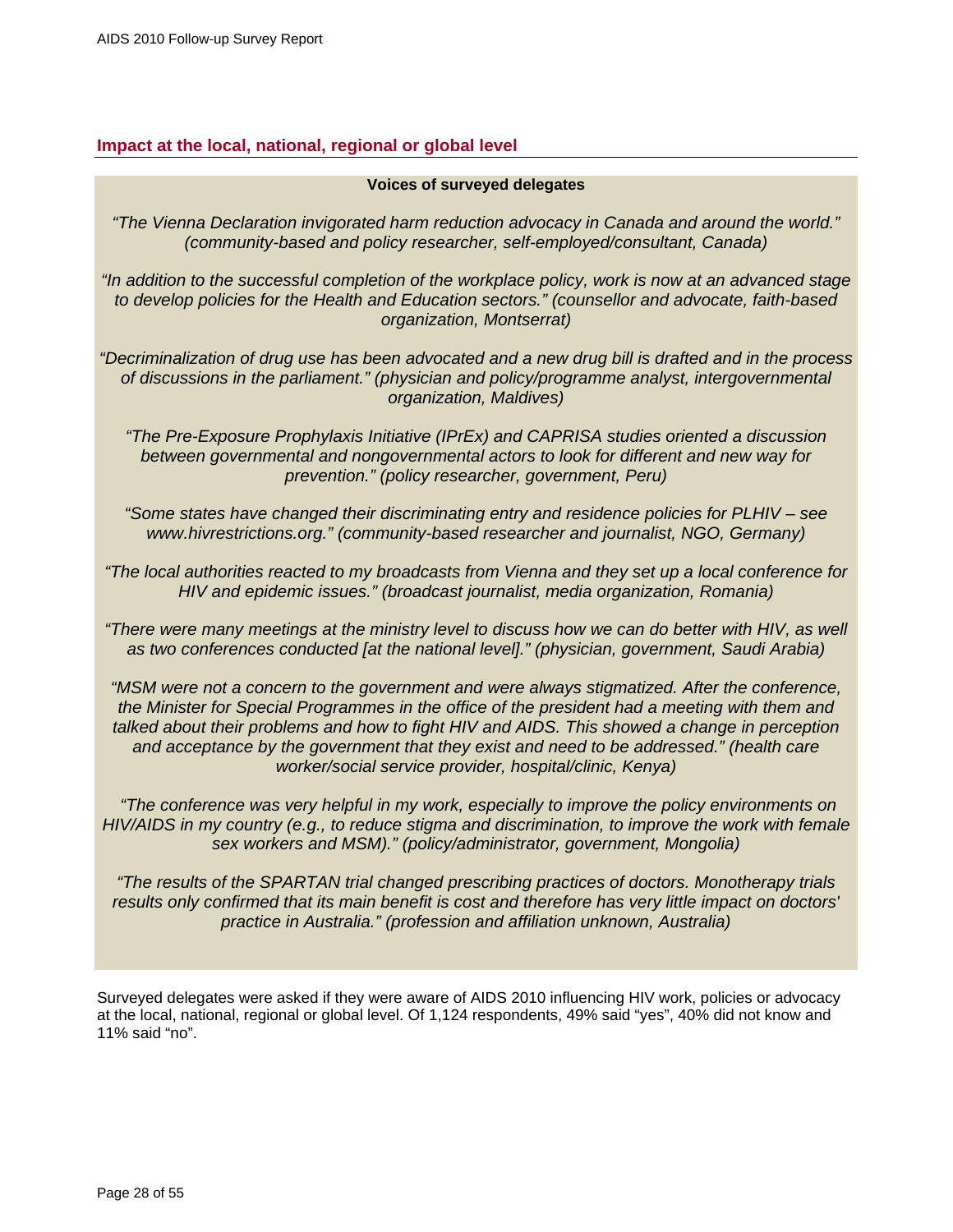Respondents who were aware of AIDS 2010 influencing HIV work, policies or advocacy at the local, national, regional or global level were invited to give examples. In about 400 examples, the most recurrent themes were:

- Development or revision of policies, strategies, protocols, practices and/or guidelines related to HIV/AIDS prevention and treatment, as well as the protection of rights of the most-at-risk populations (MARPs)
- Better access to or scale up of HIV prevention, treatment, care and/or support services/programmes and better integration of HIV and other health related services
- Increased awareness and/or engagement of leaders, including policy makers, through discussions, debates, media coverage and other types of information sharing
- Increased focus on prevention
- Increased collaboration, including new partnerships, and consultation/participation of key stakeholders (e.g., civil society and community-based organizations, PLHIV, MSM and other MARPs)
- Increased advocacy related to HIV prevention and treatment, need for more funding and elimination of discrimination
- Improved recognition and prioritization of the rights of MARPs.

Not surprisingly, the following key words were the most frequently cited:

- Vienna Declaration<sup>22</sup>
- CAPRISA<sup>[25](#page-28-1)</sup>
- WHO guidelines (new WHO guidelines to initiate treatment at a higher threshold of CD4 count)
- Prevention of mother to child transmission
- Human rights

 $\overline{a}$ 

- Test and treat
- Treatment as prevention
- Male circumcision
- Funding of HIV/AIDS programmes.

A sample of concrete examples (verbatim responses) is available for each main theme in Appendix 2.

<span id="page-28-0"></span><sup>24</sup> The Vienna Declaration, the official declaration of the XVIII International AIDS Conference, seeks to improve community health and safety by calling for the incorporation of scientific evidence into illicit drug policies and by highlighting the ways that over reliance on drug law enforcement results in a range of health and social harms, including growing HIV rates among people who use drugs. Drafted by [a team of international experts](http://www.viennadeclaration.com/writing-committee.html) and initiated by several of the world's leading HIV and drug policy scientific bodies ([the International AIDS Society,](http://www.iasociety.org/) the [International Centre for Science in Drug Policy,](http://www.icsdp.org/) and the [BC Centre for Excellence in HIV/AIDS\)](http://www.cfenet.ubc.ca/), the declaration was opened for endorsement by academics and members of the public on 28 June 2010. As of 31 March 2011, 21,000 individuals had signed it, including Nobel Laureates, former<br>heads of state, religious leaders, and experts in science, medicine, civil society and law.

<span id="page-28-1"></span><sup>&</sup>lt;sup>25</sup> The CAPRISA (Centre for the AIDS Programme of Research in South Africa) study is about the first vaginal gel microbicide to prevent HIV. CAPRISA compared the tenofovir microbicide vaginal gel with a placebo in sexually active women in sub-Saharan Africa. Results from this study were presented at AIDS 2010, which generated a substantial amount of reports and other types of coverage.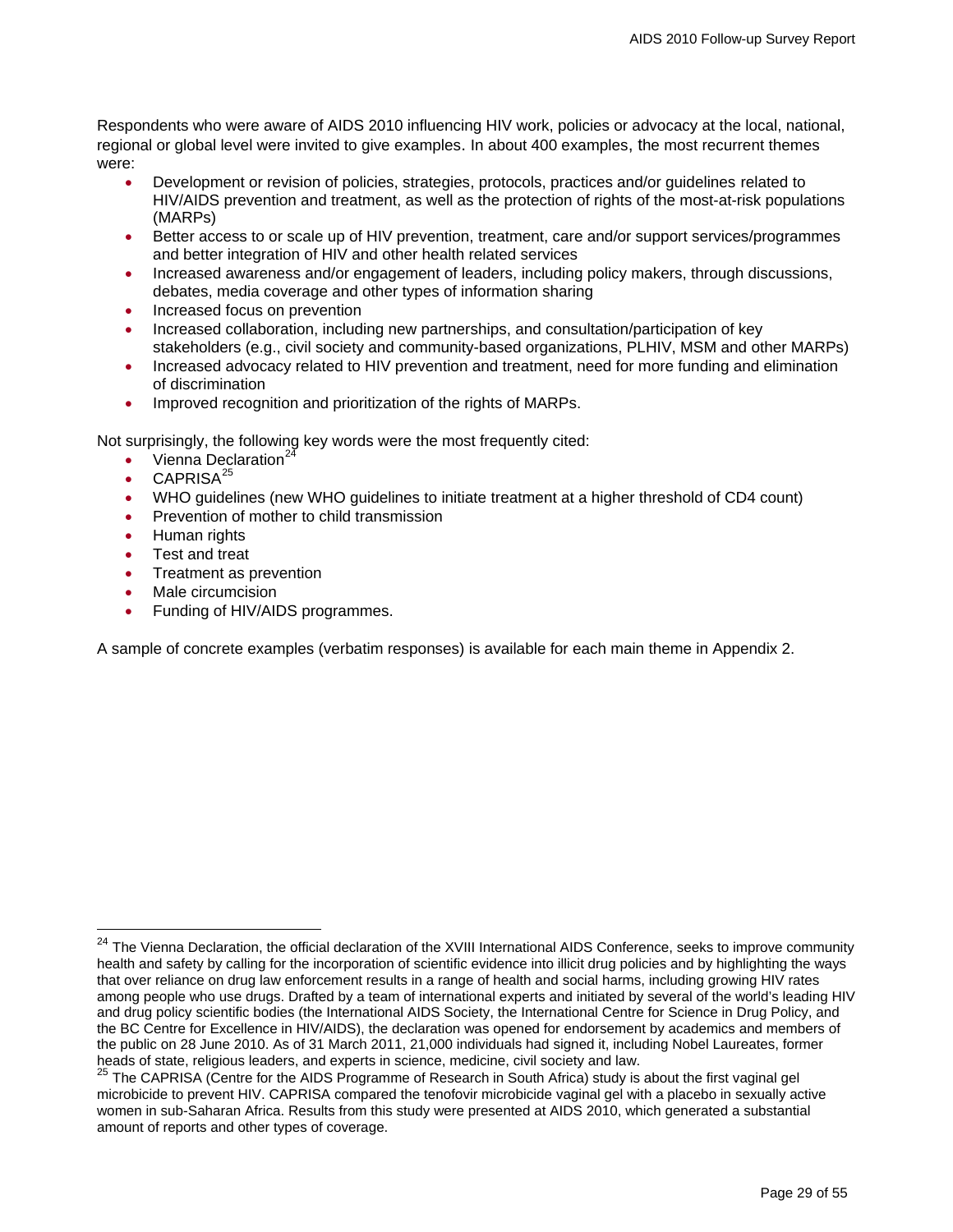### <span id="page-29-0"></span>**CONCLUSION**

Results of the online survey completed by more than 1,000 AIDS 2010 delegates 10 months after AIDS 2010 demonstrate that the conference had a marked positive impact on HIV work at different levels.

Impacts at country level were reported across the globe, thanks to a strong presence of leaders at the conference and effective advocacy by delegates and their organizations after the conference. Concrete examples provided by surveyed delegates clearly show that the International AIDS Conference has the potential to influence national, regional and global HIV responses in different areas, and serves as a catalyst for policy change, elaboration of strategies, revision of protocols and/or guidelines, better access to HIVrelated services, increased awareness and advocacy, increased engagement of key leaders, better collaboration between national stakeholders, and increased attention to the rights of most-at-risk populations.

The work of delegates and their organizations has also been influenced by the conference, resulting in: increased motivation; sharing of information, best practices and/or skills gained at the conference; affirmation of current work focus and/or strategy; improvement of work practices and/or methodologies; creation of new partnerships; increased advocacy; launches of new projects, programmes and research; expansion of existing projects, programmes and research; development or review of policies, procedures, guidelines and protocols; adjustment of work focus, direction or approach; and joining of existing partnerships. That 72% of surveyed delegates reported keeping in contact with people they had met for the first time at AIDS 2010 demonstrates that the relationships established during such conferences are essential and sustainable.

All these findings clearly show that the influence of AIDS 2010 has extended far beyond those who attended, thanks to networking, collaboration and knowledge sharing at all levels (community, organization, national, regional and international).

In conclusion, this follow-up survey confirmed the results of the AIDS 2008 follow-up survey, proving that far more than being simply a five-day event, the International AIDS Conference is a key forum for those working in HIV and AIDS, influencing both delegates and their organizations, and reaching thousands of nonattendees, thus accelerating the national, regional and global response to HIV.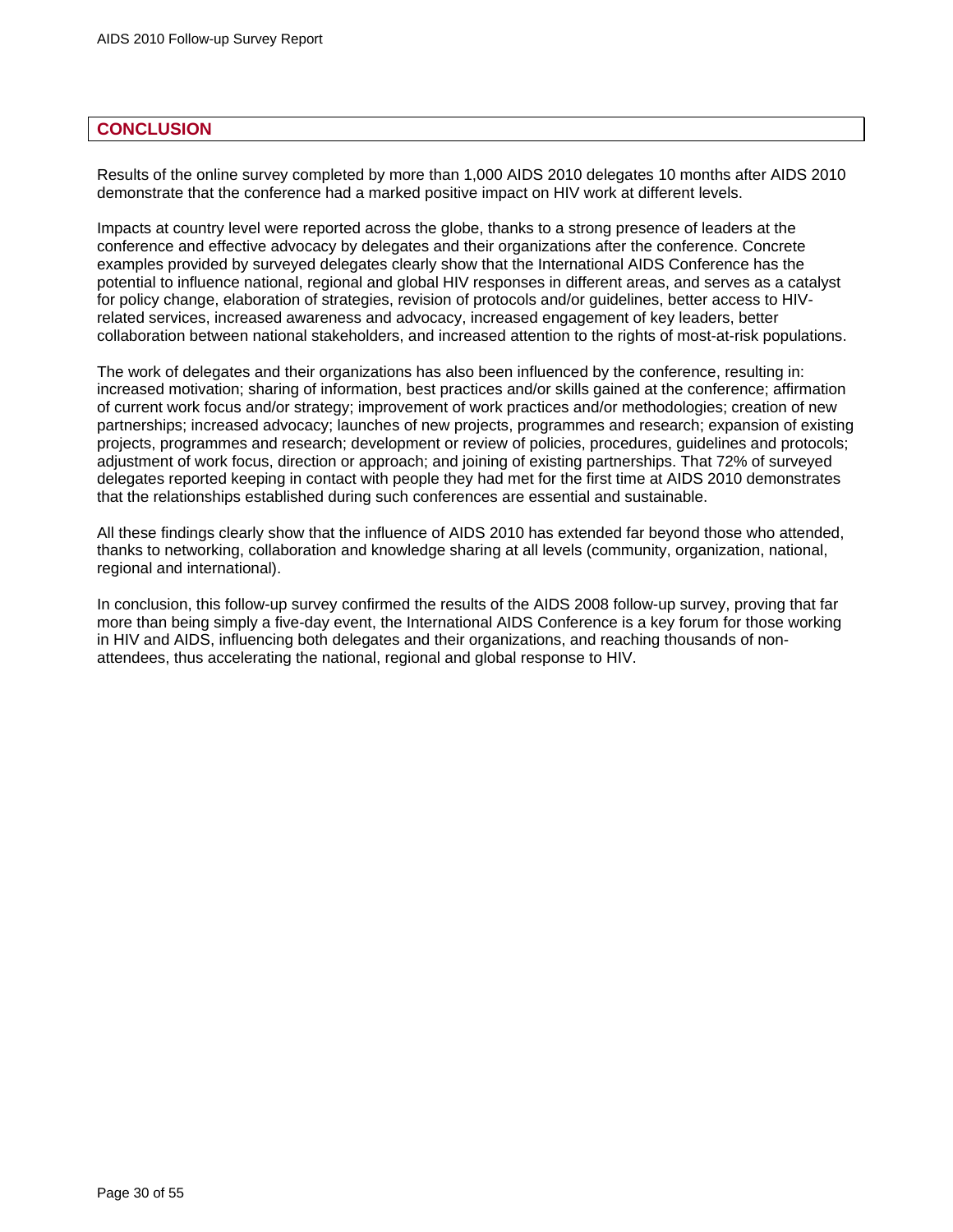# <span id="page-30-0"></span>**APPENDIX 1 – Examples of the conference influences on delegates' individual and/or organizations' work**

Examples are classified by main region<sup>[26](#page-30-1)</sup> and do not duplicate those listed in the core report. The delegate's main profession, affiliation type and country of work are specified in brackets.

# **Sub-Saharan Africa**



- $\epsilon$  "Contacts made during the conference have helped us, through technical assistance, to successfully finalize our proposal to the GFTAM [Global Fund to Fight AIDS, Tuberculosis and Malaria] round 10." (biology and pathogenesis researcher and manager/director, government, Burkina Faso)
- " "The conference had reinforced my advocacy capacities on the institutional and political level by taking [sexual minorities] into account [in] programs against AIDS. In this way, I carried out a study among sexual workers and other MSM in my country. Nowadays, strategies are developed at the national level to reduce sex workers' and MSM vulnerability towards HIV/AIDS." (social or behavioural science and community-based researcher, consultant, Burkina Faso)
- " "Following [the presentation of] Michel Sidibe as chairman of the High Level Commission on prevention, I understood the importance of HIV prevention and proposed a similar commission at the national, provincial and communal levels …" (social or behavioural science researcher, government, Burundi)
- $\approx$  "I have greatly improved my advocacy work. The conference fed my organization and I with ample information on PLHIV's rights, how to fight stigmatization and how to come up with special policies in their favor." (social worker and advocate, people living with HIV/AIDS group/network, Cameroon)
- $\approx$  "This conference has influenced our way of prevention through 'treatment as prevention', encouraged us to expand VCT and greatly improved our gender approach in Congo Brazzaville." (physician and prevention science researcher, intergovernmental organization, Republic of Congo)
- $\approx$  "In my organization, we ... have started a program of sensitization of religious leaders [because] most gay men fear being seen at the LGBT clinics due to attacks called … by the religious leaders." (advocate/activist, grassroots community-based organization, Kenya)
- $\approx$  "As a council member of my organization, the Kenya Medical Women's Association (KEMWA), my colleagues and I were able to secure an appointment with Dr Zeda Rossenburg who became a key speaker in the field of pre-exposure prophylaxis at our symposium held in October 2010." (physician and teacher/lecturer, academia, Kenya)

 $\overline{a}$ 

<span id="page-30-1"></span> $^{26}$  The composition of each region is available in Appendix 4.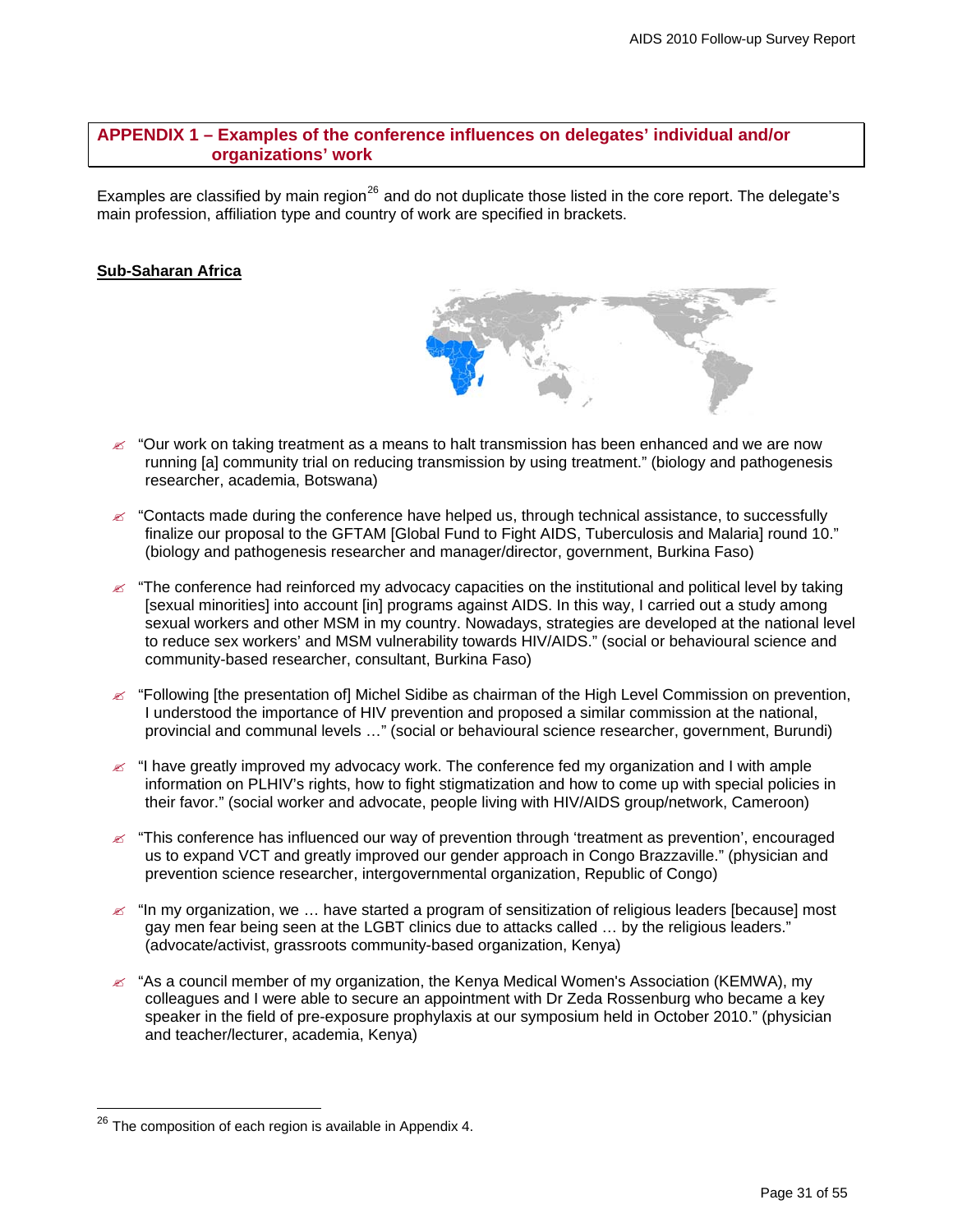- $\epsilon$  "The conference made me more interested in the AIDS field and I hope to work in this field next year. I am especially thinking about a small project on [behaviour change by] young girls in schools … for my graduation project." (activist and undergraduate, NGO, Kenya)
- $\approx$  "Same-sex relationships are not allowed in my country. However, this was one of the major topics during the conference and countries such as Malawi were asked to repeal such laws in order to accommodate MSM in the fight and response to universal treatment, care and support. Since I have come back and shared this information, the newspaper I'm working [at] is now able to write articles concerning homosexuality." (print journalist, media organization, Malawi)
- $\approx$  "Based on our experience of the Red Umbrella movement at AIDS 2010, we have decided to implement the same movement … In this context, we have organized the first red Umbrella March in Mauritius and started to conduct a survey … to learn the real problem that sex workers are facing. In the same line, we have sensitized the parliament with an advocacy document on sex workers' human rights, despite the fact that sex work is illegal in our country." (counsellor and manager/director, NGO, Mauritius)
- $\approx$  "We started holding technical meetings and discussing ... presentations held at the conference ... We also initiated a new project in the area of HIV prevention, which is focusing on the prevention combination that we had learnt at the conference." (manager/director, NGO, Mozambique)
- $\le$  "I am a University Director and after AIDS 2010, I created a center for studies and actions in the field of AIDS prevention within my University." (prevention and social or behavioural science researcher, academia, Mozambique)
- $\approx$  "As a sex worker myself, our organization has just begun with sex work advocacy. In Vienna, I met sex workers from all over the world and I have gained great knowledge in the following areas: legal reform in other countries, how to correctly document police abuse, sexual health and human rights, as well as how other organizations lobby for the removal of punitive laws against sex work." (social worker and peer educator, NGO, Namibia)
- " "I have joined a research group looking into HIV prevalence and variants in a cross-sectional study of high-risk groups. This study will lead to a longer term cohort study if initial findings prove favorable for further study." (physician and activist, consultant, Nigeria)
- $\approx$  "As a member and Chairman of Rwanda NGO Forum on AIDS and Health Promotion, we have managed, in partnership with all civil society organizations, to call for a penal code that neither promotes nor criminalizes sex workers and their partners. …Visit our website: [www.rwandangoforum.org](http://www.rwandangoforum.org/)." (physician and manager/director, faith-based organization, Rwanda)
- $\approx$  "The conference has influenced the way we (Association Misericorde Divine) organize cooperatives of HIV-positive women." (manager/director, NGO, Rwanda)
- $\ll$  "My negative perception toward men having sex with men has changed by accepting homosexuals" rights." (prevention science researcher and advocate, people living with HIV/AIDS group/network, Sierra Leone)
- $\le$  "I am more aware of the Raltegravir resistance pattern and I'm using this knowledge in my prescribing practices." (physician and clinical science researcher, academia, South Africa)
- $\mathscr{L}$  "As an organization, we did not have a clear operational document for guiding intervention focusing on MARPs (sex workers and MSM). Thanks to the conference, we have now an implementation framework." (nurse, government, Swaziland)
- $\approx$  "We have been encouraged to scale up efforts in addressing HIV in prison settings and on injecting drug users. This area lacked attention and research in sub-Saharan Africa." (social worker and manager/director, intergovernmental organization, Swaziland)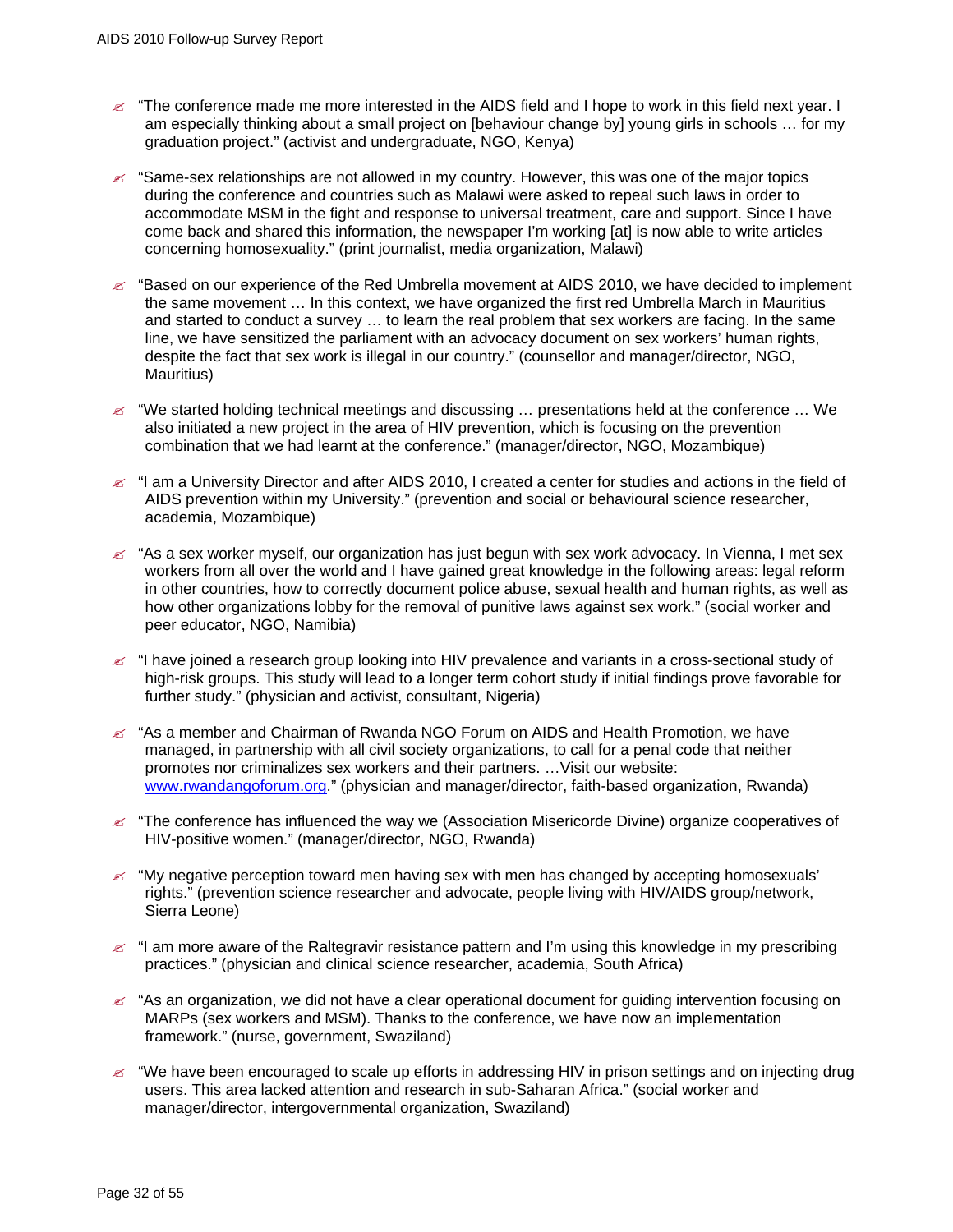- $\approx$  "The attention to human rights during the conference influenced presentations on this topic during trainings, especially rights of women and youth." (physician, NGO, Tanzania)
- $\approx$  "PMTCT services' strengthening has motivated my organization to carry on the compassionate and comprehensive services without discrimination of any sort." (health care worker/social services provider, faith-based organization, United Republic of Tanzania)
- $\approx$  "Before the conference, I was developing a research project concerning disclosure among pediatric patients in Uganda. By attending the conference, I got exposed to studies that have been done in this area in Uganda and other countries, which has helped me to revise my proposal and focus on aspects that haven't been researched on." (social or behavioural science and community-based researcher, academia, Uganda)
- $\approx$  "The conference provided evidence that once you [adhere to taking] your antiretroviral drugs ... the chances of infecting others are very minimal. Thus, we have increased advocacy to engage the government on supporting our local industries, since the availability and regular supply of drugs is arguably the biggest challenge in the fight against HIV/AIDS in Uganda. This is a gap that urgently needs to be addressed, especially in a situation where universal and consistent access to drugs is not yet possible." (social worker and activist, NGO, Uganda)
- $\approx$  "After the conference, I have personally organized seminars in villages and at workplaces in order to share received knowledge. Moreover, I have trained over 50 journalists using the AIDS reporting manual that I got from the conference. Finally, I communicated to over 20 million Ugandans through our five radios, five newspapers and two television stations in Uganda. Thus, I am very grateful that I was offered a media scholarship by the International AIDS Society. It has greatly improved AIDS awareness in my community." (print journalist, media organization, Uganda)
- $\approx$  "It has influenced me in analyzing data, tracking information, and engaging in research for final dissemination at AIDS 2012." (social worker, faith-based organization, Uganda)
- $\approx$  "After AIDS 2010, I became the Ambassador of the Interfaith Network in Zambia ... in order to share best practices learnt at the conference, especially on the linkages between MDGs [Millennium Development Goals] and HIV, as well as religion and HIV. Recently, because of the new technological approach I had learned in Vienna, the Interfaith in Zambia gave me the task to share best practices with Botswana Interfaith which has just started." (manager/director, faith-based organization, Zambia)
- $\mathscr{\mathscr{L}}$  "Feedback on sex work research and programming has been extremely useful in designing our organization's sex work research programme. For the first time, we have managed to bring sex workers, the police and policy makers to a forum where they have openly expressed their concerns, in addition to chatting [about] how to work harmoniously." (social or behavioural science researcher, academia, Zimbabwe)
- $\approx$  "We started sensitizing health care workers on WHO 2010 guidelines." (social or behavioural science researcher, NGO, Zimbabwe)
- $\ll$  "We have updated our teaching protocols with the WHO 2010 guidelines." (physician, NGO, Zimbabwe)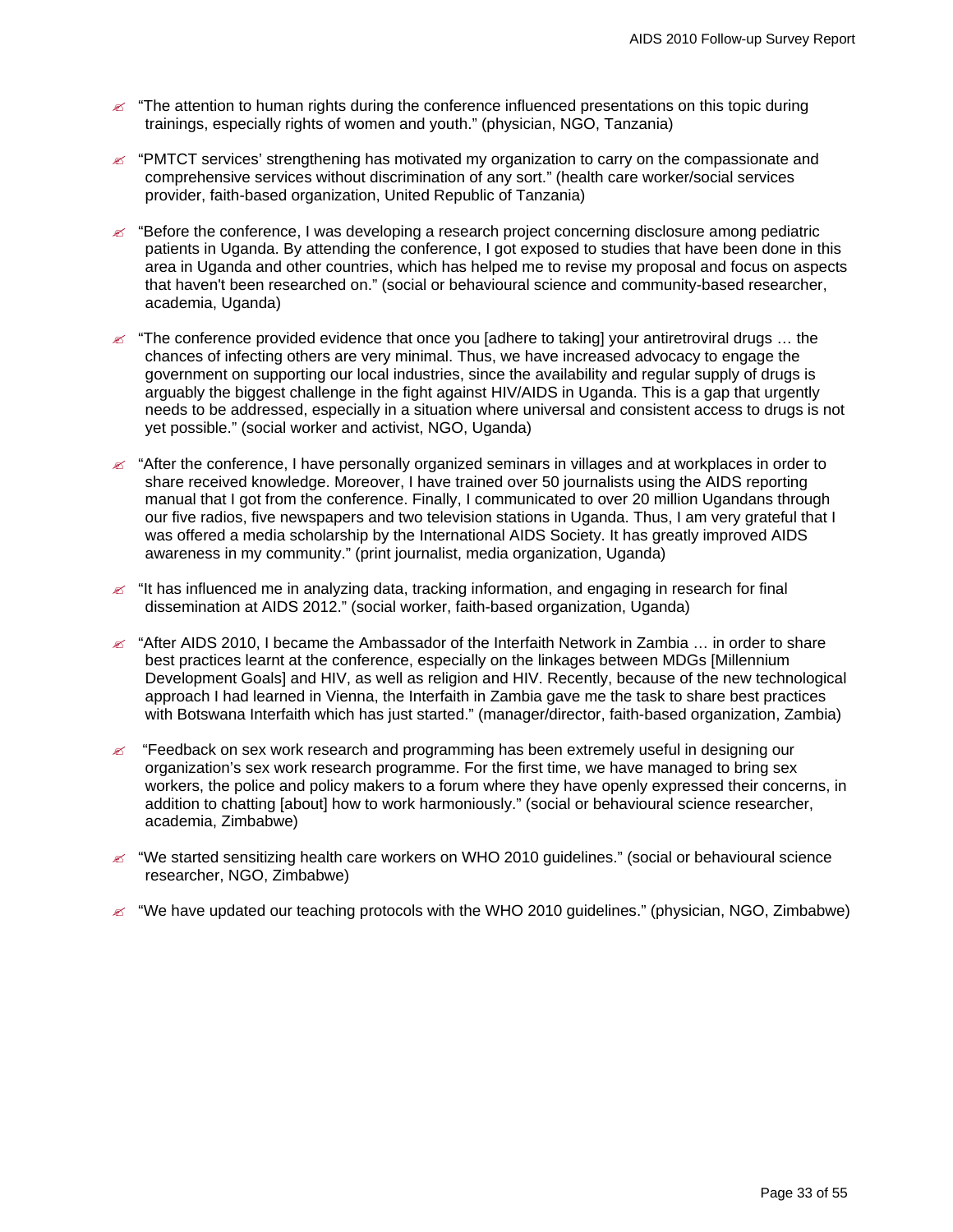# **Middle East and North Africa**



- $\mathcal{L}$  "I have updated and introduced new information in my training modules." (counsellor, intergovernmental organization, Lebanon)
- $\leq$  "The conference allowed me to be more confident about my work and I consider it as a turning point [in] my career]." (peer educator, NGO, Lebanon)
- $\approx$  "By providing us with new insights, results released by the CAPRISA study influenced our work concerning interventions among sero-discordant partnerships." (epidemiology, academia, Qatar)
- " "I have improved my skills in terms of drugs selection." (physician, hospital/clinic, Saudi Arabia)
- " "I used to disagree with human rights' protection concerning sex workers and men having sex with men. After the conference, I understood the importance of these groups in our fight against AIDS. This shift of viewpoint [contributed to] a major change of philosophy in my organization, which has been translated [into new] policies …." (social worker, NGO, Sudan)
- " "I'm currently disseminating insights gained at the conference into the following themes:
	- Children and HIV (MsF workshop)
	- Motivational interview for behavior change (workshop)
	- Palliative care in resource-limited settings.

I'm also planning to run workshops on these subjects in new South Sudan." (physician and teacher/lecturer, faith-based organization, Sudan)

- $\approx$  "I have started identifying precise training needs before conducting campaigns. In addition, I have also changed my organization's HIV spot test kits." (counsellor, intergovernmental organization, Sudan)
- $\approx$  "[After the conference], I have written many articles encouraging governmental and private organizations to unite and participate to the AIDS' fight in order to protect our society from AIDS." (journalist, media organization, Sudan)

#### **Eastern Europe and Central Asia**



 $\mathcal{L}$  "My colleagues and I created a new project related to the prevention of TB among IDUs, sex workers and migrants (and submitted the proposal to TB REACH). Then, our organization has been involved in advocacy for IDUs' and sex workers' rights. We conducted seminars [and] trainings, as well as round tables for policemen." (manager/director, NGO, Kyrgyzstan)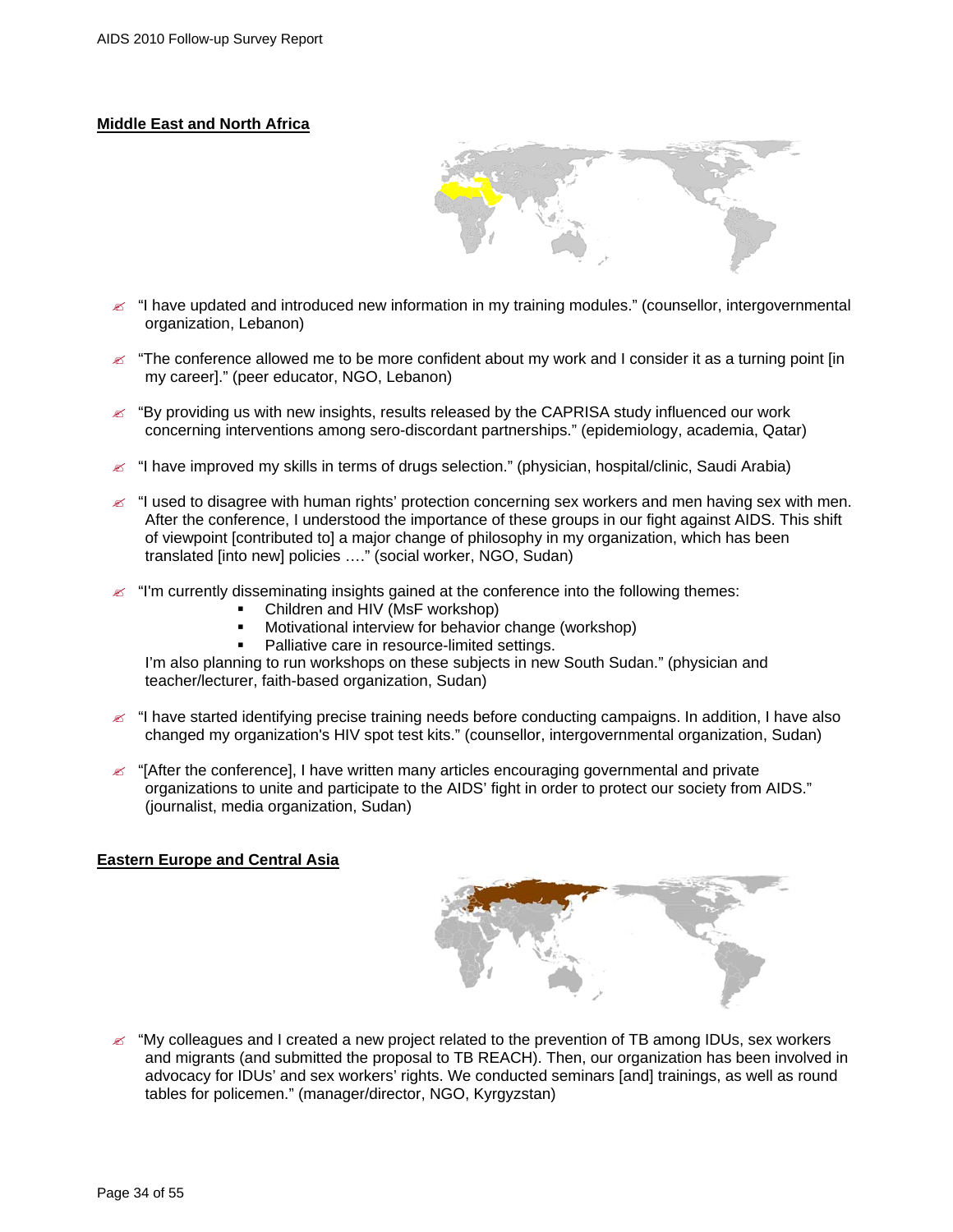- $\approx$  "My country has realized that [our] new treatment guidelines did not comply with WHO suggestions. The conference concretely helped my organization [raise] this issue in the State's Commission of HIV/AIDS. Furthermore, as a journalist, the conference contributed to greatly improve my publications, by providing me with new knowledge." (activist and print journalist, media organization, Latvia)
- $\approx$  "Thanks to the conference, we have established a partnership with MTV Staying Alive and received funding in December 2010. Thus, we have been able to develop our project, named 'HIV Aware – Be Empowered, Act Positively'." (manager/director and peer educator, NGO, Moldova)
- $\approx$  "After having participated in the seminar concerning women drug users, we have realized that we had not paid much attention to the specific needs of this target group … Consequently, my organization has improved existing harm reduction practices by … developing a specific approach for women drug users." (researcher, NGO, Romania)
- $\approx$  "As a result of attending AIDS 2010, three main positive changes have been achieved in my organization, in the Russian Federation and in Eastern Europe and Central Asia (EECA): - I've been in contact with a new donor organization and have received funding for a three-year project concerning positive prevention among HIV-positive MSM in Russia. - It has been decided to expand the mandate of my foundation and establish a consortium of HIV and MSM/LGBT services organizations … based in Russia and in the EECA. Today, I have become the Chairman of the Board of Directors of the consortium. - After negotiations with international organizations (WHO, UNAIDS, UNDP), we have participated in the preparation and the conduct of the  $1<sup>st</sup>$  regional consultation, 'Invisible epidemic: HIV, MSM and transgender people in the EECA', which was held in November 2010 in Ukraine." (psychologist and
- $\le$  "I have gained further experience in conducting important international advocacy campaigns (e.g., the Vienna Express), which I'm currently using while planning a new campaign in my country." (social worker and skills building trainer, NGO, Tajikistan)
- $\epsilon$  "Discussions with colleagues from other countries helped me to develop our strategy in the domain of capacity building of organizations providing services to vulnerable women and improving gender equality." (social worker and manager/director, NGO, Tajikistan)
- $\approx$  "The UNODC office is now taking a leading role in  $\ldots$  enhancing accessibility of IDUs to medical and social services." (manager/director and advocate, intergovernmental organization, Turkmenistan)
- $\approx$  "After the conference, our organization included women's issues in its advocacy policy." (manager/director and activist, charitable foundation, Ukraine)

manager/director, NGO, Russian Federation)

- $\approx$  "Information received on human rights programs was studied and included into the 2010 National Report, which was presented to the government and all national stakeholders." (policy research and policy/programme analyst, government, Ukraine)
- $\approx$  "I was given a lot of useful and reliable materials about human rights during the conference and I'm now using it in my advocacy work in Central and Eastern Asia." (manager/director and skills building trainer, intergovernmental organization, Uzbekistan)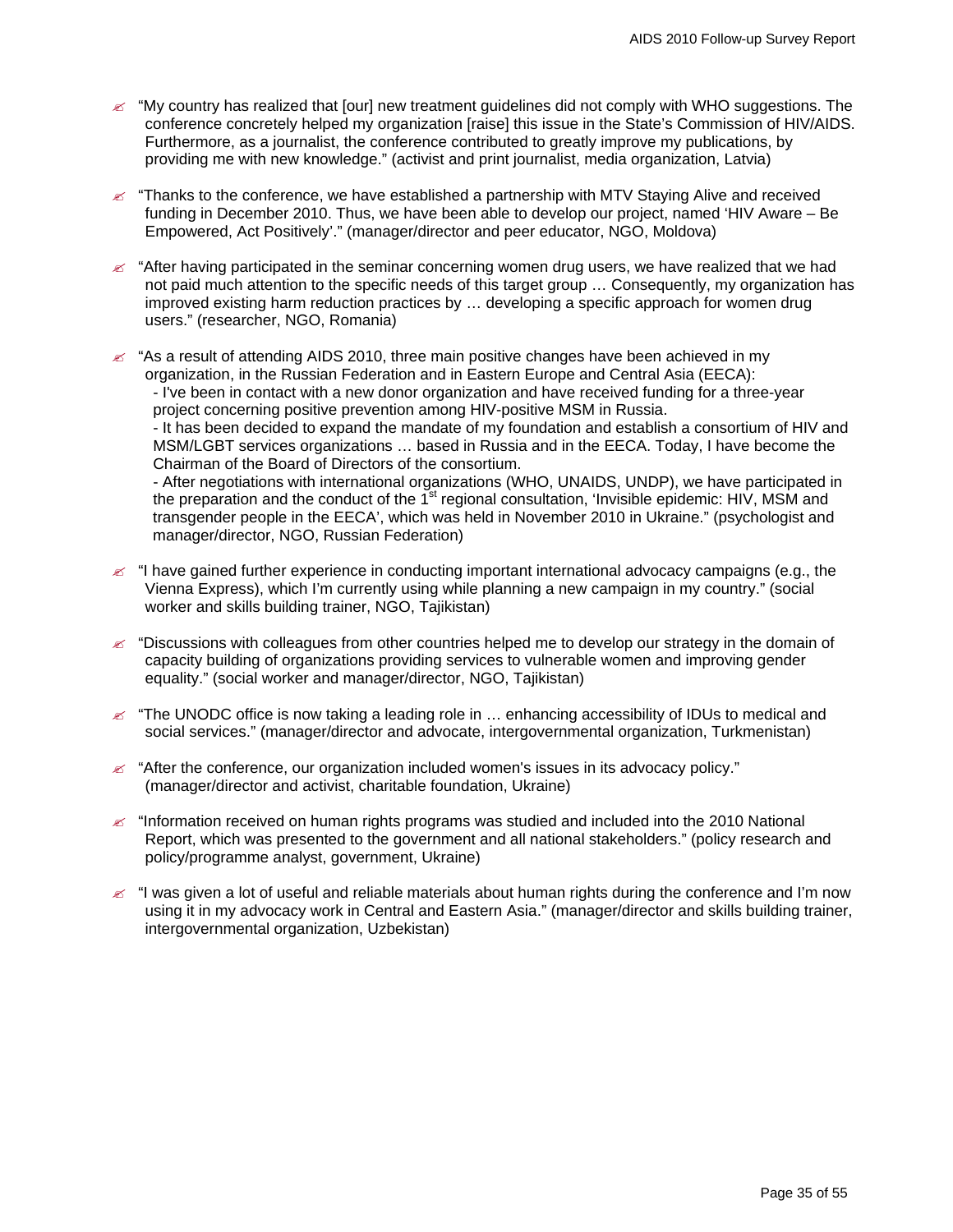#### **East Asia**



 $\leq$  "Since the conference, our organization has been able to work in collaboration with other international NGOs/groups to provide services to foreign PLHIV. We have also been able to develop further our shelter services and projects in finding support for vulnerable children we support. Finally, we have updated our education campaigns addressed to schools and communities with current news and information that we received during the conference." (health care/social services provider, NGO, Taiwan, Province of China)

#### **South and South-East Asia**



- $\approx$  "Learning gained from new WHO recommendations (PMTCT and paediatric HIV care) helped build my capacity to assist the MoH [Ministry of Health] in revising national guidelines. In addition, we are initiating a new partnership to expand HIV prevention services to younger cohorts of most-at-risk populations." (policy/programme analyst and funder, intergovernmental organization, Cambodia)
- " "After attending AIDS 2010, I have realized the importance of advocacy in our work. In this regard, my organization has initiated a process of documenting advocacy efforts on Section 377 of the Indian Penal Code through interviewing key stakeholders and the community. The process is still on." (policy/programme analyst, NGO, India)
- " "The CAPRISA trial results presented at the conference energized the whole spectrum of activities on new HIV prevention technologies in India. In addition, the global experiences and lessons learned in HIV prevention, care and treatment were shared with all Indian staff of the organization FHI." (manager/director, NGO, India)
- " "Since ART and TB were very well discussed during the conference, I, as the HIV/AIDS officer of UNODC, decided to consider some activities for these two items in the country program of my office." (physician and manager/director, intergovernmental organization, Islamic Republic of Iran)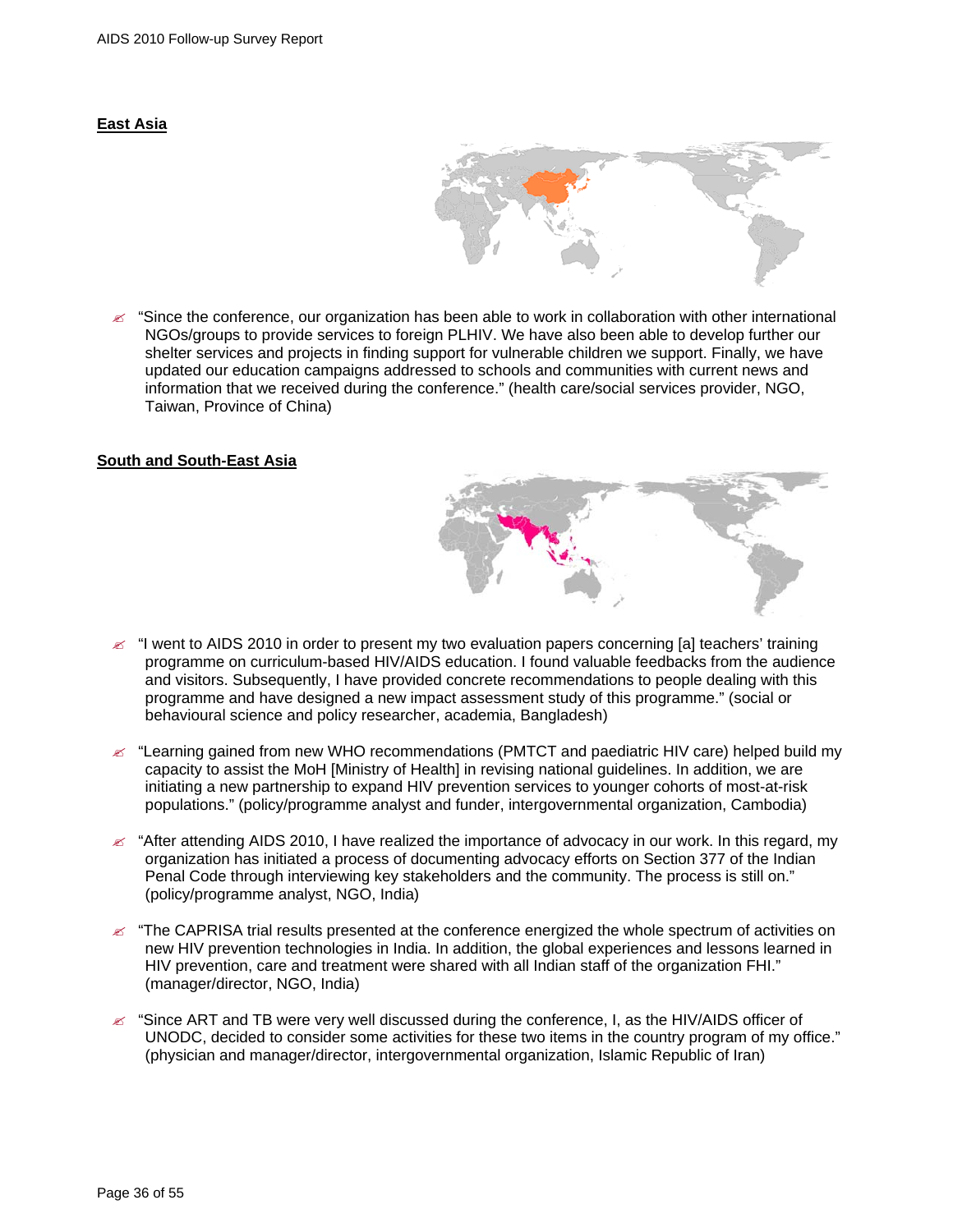- $\approx$  "The remarkable influence is the knowledge I gained in co-infections ... HIV and youth prevention. I shared this new knowledge with colleague and networks. In addition, I also gained knowledge in HIV positive rights, which is completely unknown in our country…" (health care worker/social service provider and activist, people living with HIV/AIDS group/network, Myanmar)
- " "The knowledge acquired from AIDS 2010 enabled me to provide valuable input during the preparation of the 2011-2016 Nepal National HIV Strategy. My input mainly concerned multisectoral responses for halting and reversing HIV prevalence in the country." (social or behavioural science, intergovernmental organization, Nepal)
- $\approx$  "I have initiated a rehabilitation organization working on HIV/AIDS, sexual health, STDs and IDUs." (social or behavioural science and activist, NGO, Pakistan)
- $\approx$  "I focus my research efforts on risks of HIV among young professionals in our country. [In this regard], I think that an exposure to prevention efforts in different parts of the world gave me a better preparation." (researcher, academia, Philippines)
- $\mathscr{\mathscr{L}}$  "Since the conference, I have changed my practice regarding when to start ART." (physician, government, Thailand)
- $\approx$  "It has motivated us to continue our work about TB/HIV. In addition, we started focusing more on adolescence and HIV." (physician, government, Thailand)
- $\ll$  "We are developing the new national strategy on HIV/AIDS prevention and control for the period 2011-2020 by applying best practices … gained at the conference." (physician, government, Vietnam)

#### **Oceania**



- $\le$  "I [discovered] a new research methodology called respondent-driven sampling which has been used to reach 'hidden' populations. [Since] I am working with 'hidden' immigrant populations, I have been able to influence researchers in Australia to adopt and trial this recruitment method in a funding proposal for a major study on immigrant populations." (manager/director, government, Australia)
- $\le$  "I'm now starting antiretroviral therapy for my patients at a higher CD4 count." (physician, hospital/clinic, Australia)
- $\approx$  "HIV & aging presentations allowed us to bring back a lot of knowledge to share and it really energized the development of state and national strategies." (advocate and educator/trainer, NGO, Australia)
- $\ll$  "We have developed a working group to address the issues of HIV and ageing for our PLHIV clients." (health care worker/social services provider, NGO, Australia)
- $\approx$  "[We] have increased our collaboration with similar organizations." (educator/trainer, NGO, Papua New Guinea)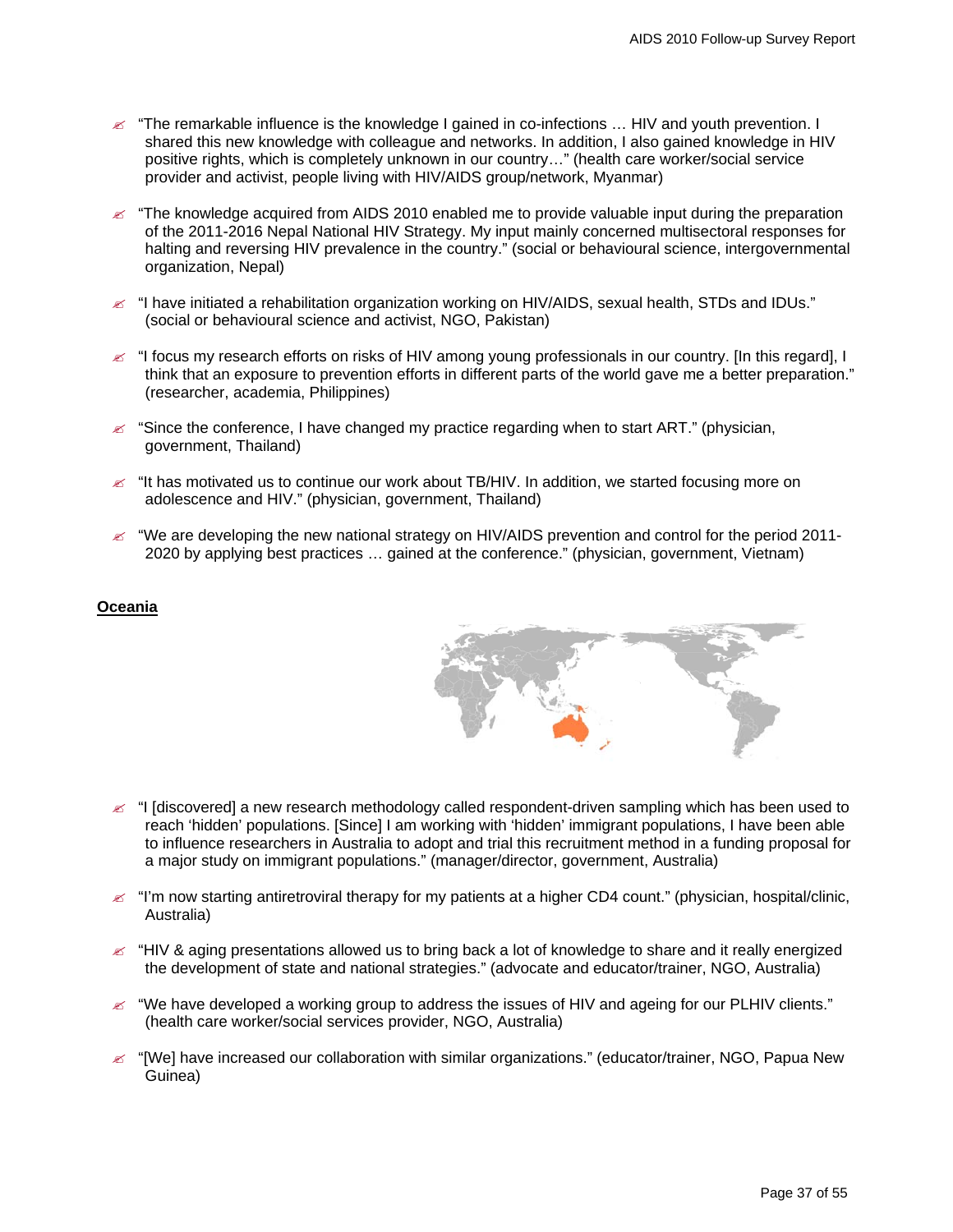$\epsilon$  "I have used information [gained at the conference] to introduce a new rapid testing for hepatitis C." (nurse and manager/director, NGO, New Zealand)

#### **Latin America**

- 
- $\epsilon$  "The conference greatly helped us] define the international strategic plan on HIV and AIDS for indigenous peoples and communities." (manager/director, NGO, Bolivia)
- $\mathscr{L}$  "Knowledge acquired at the conference has been applied to new viral models." (researcher and teacher/lecturer, hospital/clinic, Brazil)
- $\approx$  "Now I have even more desire to continue studying and trying to help any human being infected by HIV. I [gave] a speech at my laboratory with some important points that touched me during the conference and had an immediate answer from other researchers and employees regarding more conscious attitudes and policies concerning HIV/AIDS patients." (biology and pathogenesis researcher, academia, Brazil)
- " "We have realized how important research is and that we have to start doing it in our service. It will help us improve good practices with our patients." (physician, hospital/clinic, Brazil)
- $\approx$  "A number of community consultations took place in order to share experiences gained at the conference." (epidemiology and community-based researcher, academia, Guatemala)
- $\ll$  "[The conference has enabled us] to identify injecting drug users as a key group. [We] have begun to engage in roundtable discussions with key stakeholders to focus more on this group." (manager/director, NGO, Mexico)
- $\epsilon$  "The workshop, named 'HIV reservoirs and strategies to control them', helped me initiate a new project." (biology and pathogenesis researcher, government, Mexico)
- $\approx$  "Research strengthening and HIV/AIDS evaluation has become an important part of the Health Ministry's policies." (policy researcher, government, Peru)
- $\ll$  "[The conference encouraged us] to create new cultural strategies to work in HIV/AIDS [such as] fashion, music and theater." (activist, NGO, Venezuela)

#### **Caribbean**



" "We have approached community outreach differently and by doing that, we are getting some positive questions from the community, especially concerning the STD programme." (community health worker, government, Anguilla)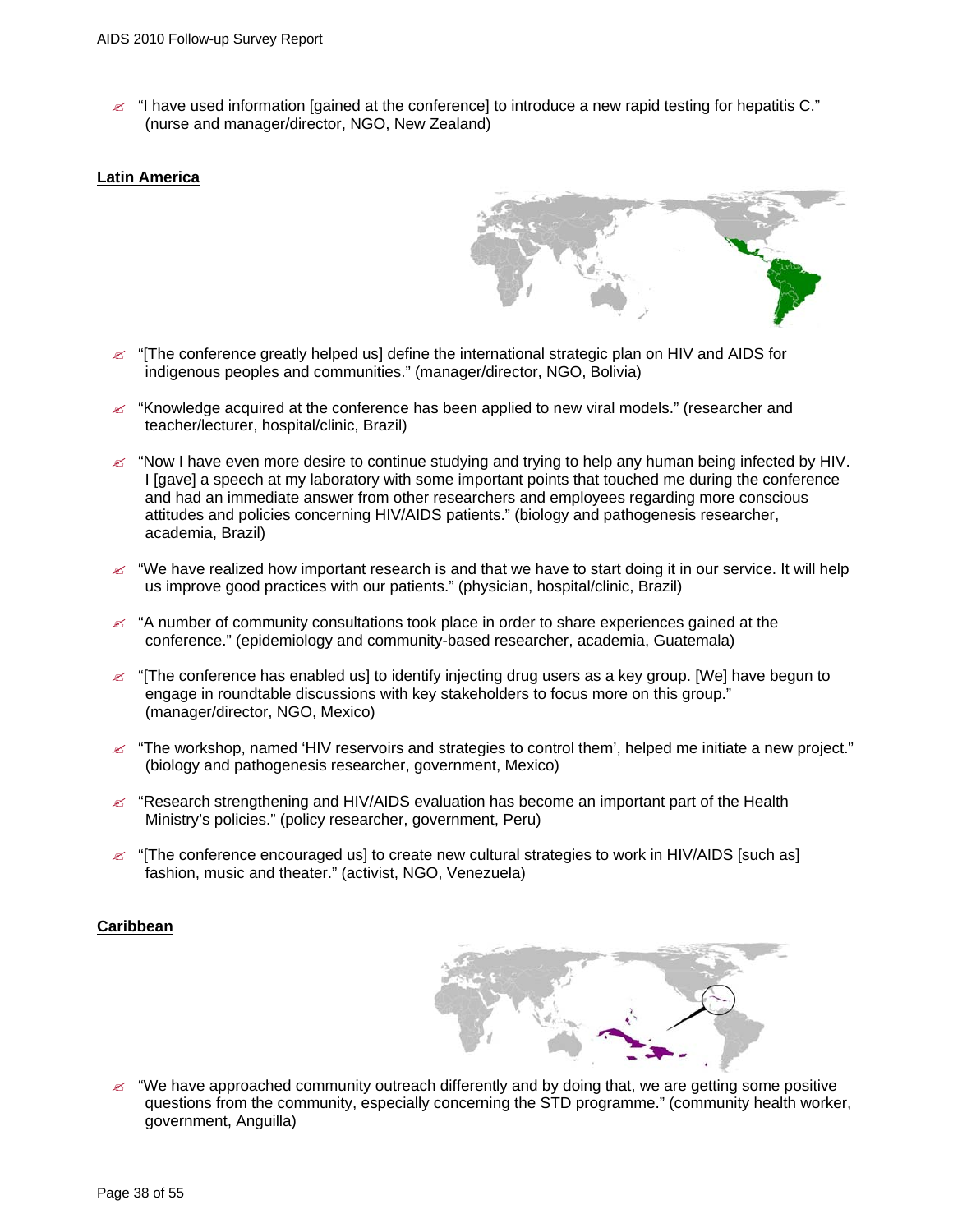- $\epsilon$  " [As a result of the conference], a new national campaign to fight stigma and discrimination was launched, in which I immediately enrolled. This campaigned used a T-shirt slogan: I am HIV + does it matter?" (educator/trainer, government, Barbados)
- $\mathscr{L}$  "As a result of attending the conference, I have developed a needs assessment survey for marginalized communities (gays, transgender, sex workers, PLHIV) in order to examine the true needs of these communities and open an organization that would facilitate their care, education, empowerment and development." (community health worker and advocate, NGO, Barbados)
- $\approx$  "During the conference, I have discussed with various organizations' members, which do a similar work [to] mine, and was able to share experiences, knowledge and methodologies with them. It helped me refocus our project and insert new approaches." (community health worker, NGO, Dominican Republic)
- $\approx$  "Best practices learnt from similar agencies, presentations made on women issues globally and the demonstration of advocacy [at the conference] have resulted in the expansion of our current programs." (nurse and skills building trainer, NGO, Jamaica)
- $\ll$  "It has tremendously helped me in my interactions with some most-at-risk populations such as MSM. I better understand their practices and the reason why this particular group does not readily access … the care they need." (health care worker/social service provider, hospital/clinic, Jamaica)
- $\epsilon$  "It gave me incentives to include HIV awareness in my online media work. On a more personal level, I have made conscious steps to practice a healthier lifestyle that can contribute to maintain my negative HIV status." (media representative, government, Montserrat)

# **North America**



- " "I presented on a project I worked on involving the testimonies and/or affidavits of currently and formerly incarcerated people and their experiences with injection drug use in prison. In the same session was another presenter who developed a similar approach involving affidavits, but using a peer-centred approach. These peers developed their capacity to formulate research and carry out interviews, a model which I am planning to replicate." (policy researcher and lawyer, NGO, Canada)
- $\approx$  "Information obtained in a workshop on women issues have been incorporated into existing programs. Contacts made with sex workers' groups have assisted in improving a new program for our organization." (manager/director and activist, grassroots community-based organization, Canada)
- $\ll$  "We looked at our cancer screening protocols and made changes. Moreover, we continue to revise and to change initiation of ART, using guidelines and recommendations presented at the conference." (nurse, hospital/clinic, Canada)
- $\approx$  "I have started offering HAART to anyone, especially to patients with [CD4 counts] lower than 500. In addition, I became more aware of social challenges that people living with HIV are facing." (physician, hospital/clinic, United States of America)
- $\approx$  "The conference reaffirmed our desire to continue our post-doctoral training programs in southern Africa." (pharmacist and teacher/lecturer, academia, United States of America)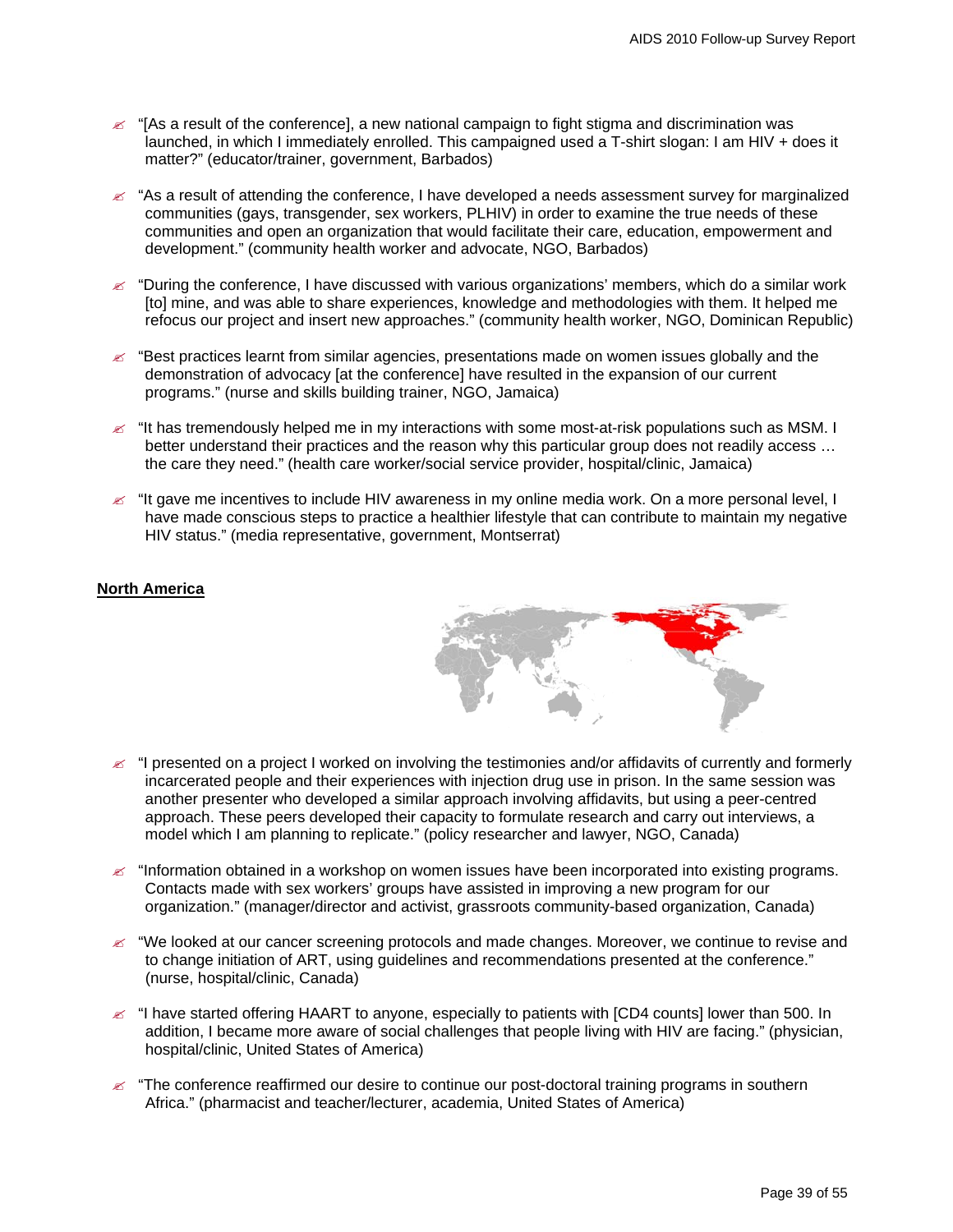- $\approx$  "During the conference, I had the chance to meet an international funder interested in my work and was invited to submit a proposal that was awarded. We have begun working in three different countries this month." (social or behavioural science researcher, academia, United States of America)
- $\epsilon$  "Findings from presentations were incorporated into our educational materials." (community-based journalist and educator/trainer, academia, United States of America)
- $\mathbb Z$  "The conference helped to solidify and expand our national and international network of organizations addressing the issue of aging with HIV (US, UK, Africa, The Netherlands, Canada, Australia). We are currently working on a joint paper with these colleagues and have plans to submit proposals for joint presentations at AIDS 2012." (social or behavioural science researcher, main affiliation unknown, United States of America)
- " "[I'm] re-engaged in global HIV research and have started a project in India addressing women and HIV." (social or behavioural science, academia, United States of America)
- $\approx$  "We are now more focused on involving people living with HIV/AIDS in our work." (prevention science researcher, NGO, United States of America)
- $\ll$  "I was able to connect with global women organizations doing similar legal and policy advocacy for women living with HIV as I do. This helped shift my organization to use a more focused and universal human rights framework and build partnerships with other domestic HIV women organizations to develop a unified message." (policy researcher and lawyer, people living with HIV/AIDS group/network, United States of America)
- " "As a result of the session concerning male circumcision, we are refining a priority research agenda and working to expand safe and voluntary adult male circumcision." (manager/director, NGO, United States of America)

#### **Western and Central Europe**



- $\approx$  "We have implemented GIPA (Greater and meaningful Involvement of People living with HIV/AIDS) and PHDP (Positive health, dignity, and prevention) principles as superior principles in creating a new larger HIV/AIDS organization in Denmark." (advocate, NGO, Denmark)
- $\ll$  "[For] a couple of years, our organization has invested efforts and financial resources to motivate researchers from different fields to combine their work approaches to HIV reservoirs. AIDS 2010 confirmed … that this is a research priority and that supporting a continuum of basic, preclinical and clinical research in this field is essential. It also enabled us to evaluate our efforts and identify our strengths and weak points. This led to an adjustment of our work's focus. We expanded certain programs and created new international partnerships in order to focus on areas in which our community has competitive and original edges. We have joined an existing network (Alan Lafeuillade's HIV Persistence Network) and the new IAS LinkedIn network group, 'Towards a cure'." (biology and pathogenesis researcher, government, France)
- " "We are organizing a testing week among MSM for 2012 and are now starting brainstorming on rapid testing among migrants." (policy/programme analyst and funder, charitable foundation, France)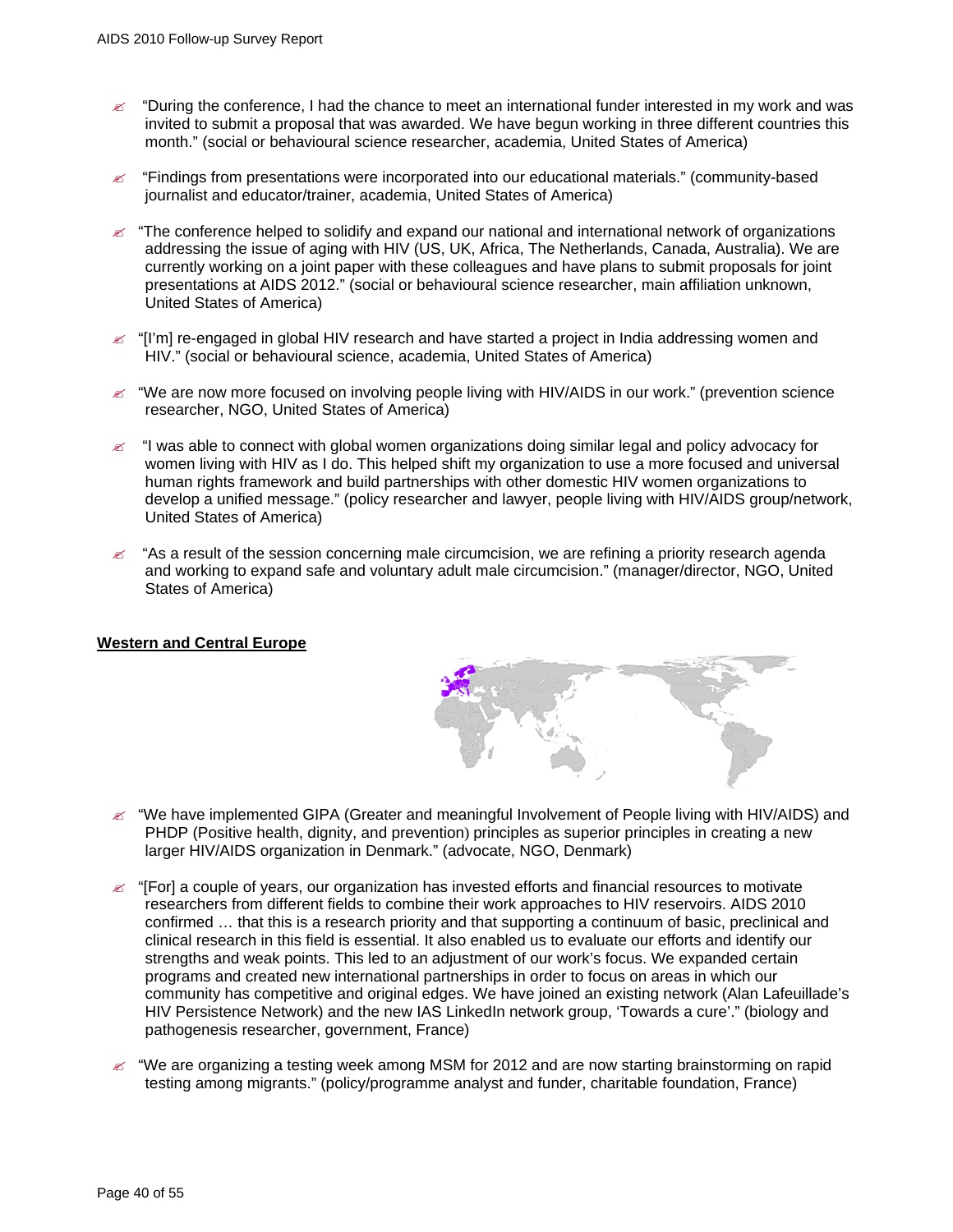- $\approx$  "More than the conference itself, it was the Global Village which has had the greatest influence [on my work]. For example, the cooperation with the Twinning Project's participants is being continued, the Women in Europe and Central Asia Region (WECARE) network has become one of my organization's major projects and the cooperation with other women networks last on." (social or behavioural science researcher and community-based journalist, charitable foundation, Germany)
- $\approx$  "We have been able to include some aspects related to immune activation in our research." (biology and pathogenesis researcher, academia, Italy)
- $\epsilon$  "I encountered a new field, namely biomedical HIV prevention research, in which I could make a contribution with my experience on HIV treatment research." (social or behavioural science researcher and teacher/lecturer, academia, Netherlands)
- $\approx$  "The conference inspired me to do more collaborative working and to provide a service to clients that will enable them to be informed and supported for a period of time." (community health worker, hospital/clinic, United Kingdom)
- $\approx$  "It helped us to develop a new resource/training package concerning the impact of HIV-related stigma for professionals." (community health worker and educator/trainer, government, United Kingdom)
- $\ll$  "We have developed partnerships with the Interparliamentary Union and the All Party Parliamentary group on HIV/AIDS at the British Parliament. This resulted in holding a one-day seminar on the theme, 'The role of parliaments and parliamentarians in creating effective responses to HIV/AIDS', at the National Assembly of the Republic of Serbia in December 2010. During four sessions, parliamentarians, parliamentary staff, NGO representatives and people living with HIV discussed parliamentary practice, parliamentary experiences, challenges faced by legislators and opportunities for partnerships and joint action against HIV/AIDS." (pharmacist and manager/director, NGO, Serbia)
- $\approx$  "I discovered new sources to use in my articles." (print journalist, media organization, Spain)
- $\approx$  "Vienna has helped me to improve my strategies to get in touch with Parliament's members." (lawyer, NGO, Switzerland)
- $\approx$  "We could get in touch with ILO and [it now supports] us in implementing a HIV workplace policy in Switzerland." (lawyer, NGO, Switzerland)

#### **Delegate's work country not specified**

- $\approx$  "We have started a partnership and a new project with the UNODC and the Global Fund establishing a drop-in center in Gaza for drug injectors and HIV cases and families." (physician and researcher, NGO)
- $\approx$  "We have strengthened our network in the field of youth prevention." (social or behavioural science researcher, NGO)
- $\le$  "I launched a pilot project at the conference (I had a booth at the Global Village) whose principle was to use art … to raise awareness of HIV/AIDS … In Vienna, I met members of a Brazilian organization who invited people from my non-profit organization (Christie's place) to attend a series of meetings this summer, in Brazil." (physician and researcher)
- $\epsilon$  "Both agencies I volunteer with and work for are formalizing partnership agreements and have had strategic planning exercises, using some of the material I picked up in Vienna, in particular one manual concerning capacity building and one on harm reduction." (field of work unknown)
- $\approx$  "Feedback from the presentation of our results helped us to refine strategies." (researcher, pharmaceutical company)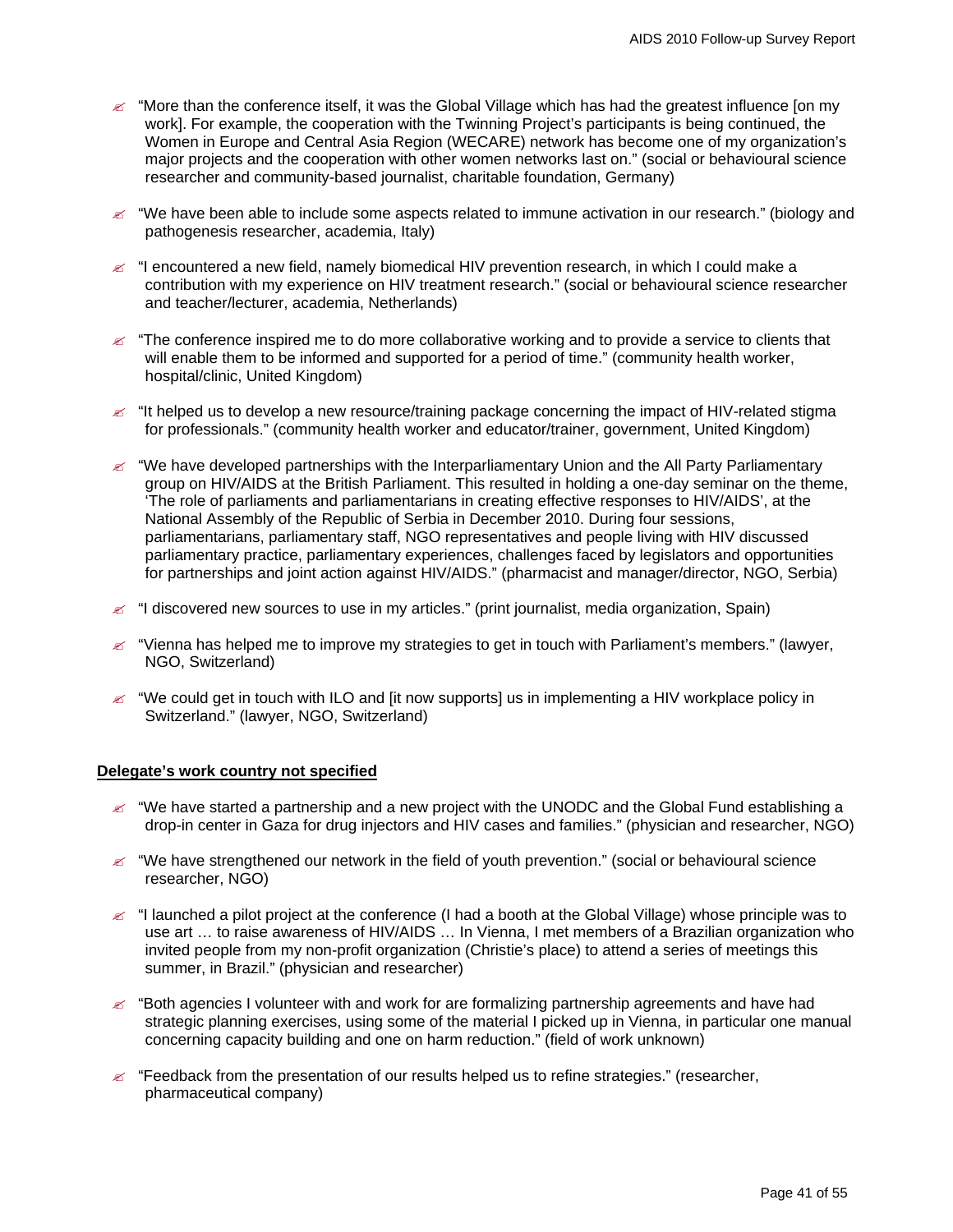- $\le$  "After our participation to a satellite meeting at the conference, we have started focusing on the problem of IRIS-related mortality in Africa. Under a wider initiative concerning HIV/AIDS mortality, we are going to perform a large autopsy study this year." (field of work unknown)
- $\mathcal{L}$  "After my return from the conference, we have reviewed our corporate approach and decided to focus more on the vulnerability of families within the framework of [the] HIV fight. This made us ... concentrate more efforts and resources on women and children." (advocate, NGO)
- $\mathscr{L}$  "New evidence in the use of gels in HIV prophylaxis was a game-changer for me in the next phase of prevention." (policy/administration, intergovernmental organization)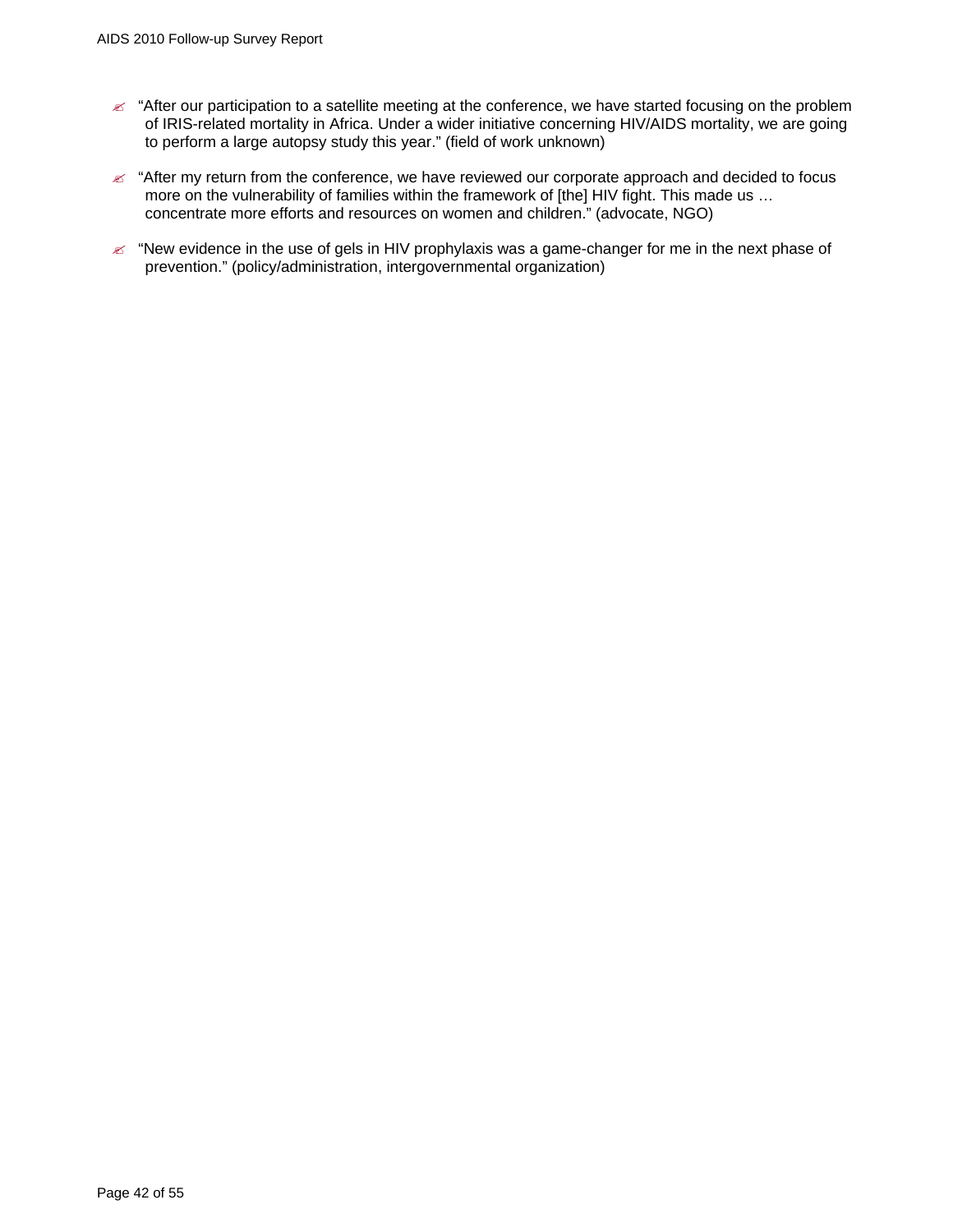# <span id="page-42-0"></span>**APPENDIX 2 – Examples of the conference influences on HIV work, policies or advocacy at the local, national, regional or global level**

Many examples fall under more than one main theme. However, they are only listed once in this appendix.

#### **Development or revision of policies, strategies, protocols, practices and/or guidelines**

#### *Local, national or regional level*

#### Sub-Saharan Africa

- $\approx$  "The government of Uganda adopted the 2010 PMTCT and HAART guidelines." (Uganda)
- $\approx$  "Policies on task shifting and combined HIV prevention were given a renewed emphasis." (Malawi)  $\mathscr{L}$  "Change of ART regimen and increased cut off for CD4 test." (Malawi)
- $\approx$  "A few months after AIDS 2010, new and favorable national policies [were adopted] by the National AIDS Commission, Ghana Health Service and national AIDS/STIs control programmes towards HIV/AIDS prevention, advocacy, stigma & discrimination reduction, care & support, and enabling environment." (Ghana)
- $\mathscr{L}$  "A workplace policy is coming up in Ghana." (Ghana)
- $\approx$  "New strategies to care [for] people who live with HIV." (Burkina Faso)
- $\approx$  "Through advocacy and [thanks to the help] of UNAIDS, we get in Congo Brazzaville a good law protecting PLHIV." (Republic of Congo)
- $\mathscr{L}$  "National policies and guidelines have been reviewed especially on treatment." (Kenya)
- $\mathscr{L}$  "[A total of] 21 NGOs have [put in place] an HIV workplace policy." (Kenya)
- $\epsilon$  "The revised WHO guidelines were promptly adapted and new country-specific HIV guidelines were developed. National training manuals were revised and new M&E tools were developed." (Zimbabwe)
- $\approx$  "Most programs are now adapting their guidelines according to the revised WHO guidelines." (Nigeria)  $\epsilon$  "The policy of the Nigerian government against discrimination at workplace or any other place has
- greatly improved the quality of life of PLHIV." (Nigeria)
- $\approx$  "Swaziland used some of the information to inform guidelines on isoniazid preventive therapy (IPT). The information on ART for HIV prevention is also generating discussion that is making the country realize that they should have adopted option B for PMTCT rather than the option A in the current PMTCT guideline." (Swaziland)

#### East Asia

- $\approx$  "New regional policies on funding for forced detoxification centers in China, [influenced by] the Vienna Declaration." (China)
- $\mathscr{L}$  "Various items presented at AIDS 2010 helped us to work out new policies about discrimination attitudes against people infected with HIV-1." (China)

#### South and South-East Asia

- $\approx$  "The National AIDS Commission and provincial commissions had sent their officials to the conference. After the conference, some standard procedures were updated." (Indonesia)
- $\approx$  "I think our country is more supportive of research, monitoring and evaluation of HIV programs. There are intensified efforts towards building the data base (outside of surveillance data) about what agencies and NGOs are doing with populations which did not receive attention before. The metrics of programs [are] beginning to be recognized as an important part of HIV work." (Philippines)
- $\approx$  "National HIV guidelines have been changed." (Thailand)
- $\ll$  "Counterparts are more open and motivated to revise national guidelines using information gained from AIDS 2010." (Cambodia)
- $\approx$  "Some strategies, such as WHO advice on care and treatment including PMTCT advice, are applied in our country." (Vietnam)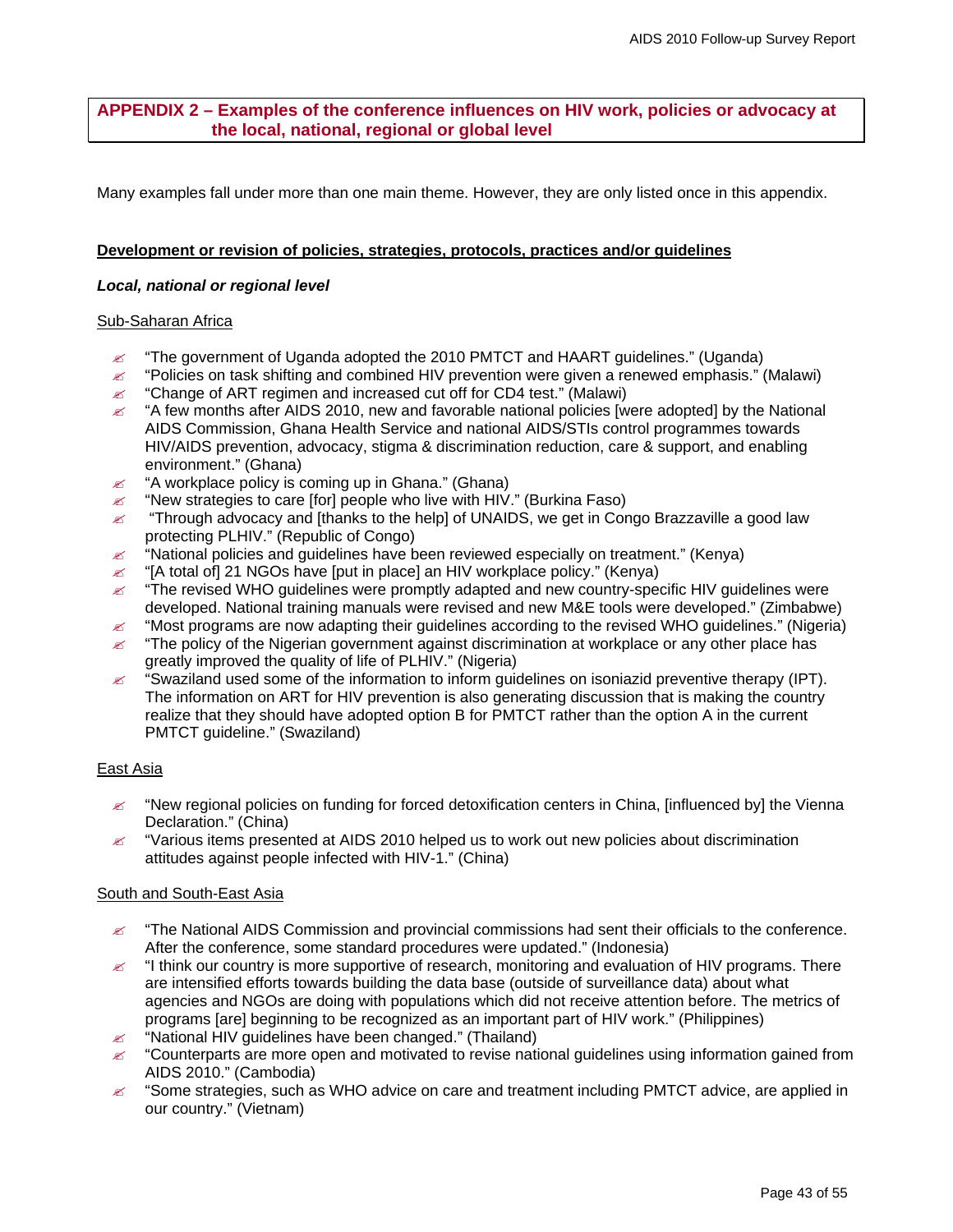$\approx$  "We developed a 2011-2012 action plan for palliative care." (Vietnam)

#### Oceania

 $\ll$  "Australia is in the middle of reviewing its HIV resiting policy and we have put forward our support for the approval of rapid testing." (Australia)

#### **Latin America**

 $\approx$  "In my city, things have changed a bit ... [with] the local elaboration of a policy to provide an effective response to HIV/AIDS; in this framework, LGBT groups are now participating, as well as commercial sex workers, government representatives, representatives of military institutions, universities, community leaders and civil society organizations." (Ecuador)

#### **Caribbean**

- $\approx$  "After the conference, my country has given more attention to the ILO policies for people living with HIV …" (Willemstad, Curacao)
- $\ll$  "We are now in the process of reviewing our national workplace policies regarding HIV [according to] ILO workplace policies." (Aruba)

#### North America

- $\ll$  "I asked our municipal government to sign the Vienna Declaration, which triggered the Mayor to become fully aware of the declaration's content and background. The crime prevention committee learned about it; the outcome to date is the triggering of a community drug strategy." (Canada)
- $\ll$  "The CAPRISA data, along with evolving data about PrEP, have led to CDC guidelines on the use of HIV PrEP." (United States of America)

#### Western and Central Europe

- $\approx$  "Since AIDS 2010, 'combination prevention', as Carlos Cáceres from Peru spoke about, became the new terminology in the development policy of the Dutch government." (Netherlands)
- $\approx$  "Recent development of national matrix for HIV prevention and care." (Netherlands)
- $\mathscr{\mathscr{L}}$  "Change in legislation regarding people living with HIV in Austria." (Austria)
- $\ll$  "Focus and principles of the new AIDS strategy in my country were adjusted accordingly." (Serbia)
- $\mathscr{L}$  "Restrictions for PLHIV concerning travel have changed." (Germany)

#### *Global level*

- $\approx$  "Data presented and discussed at the conference have influenced WHO recommendations regarding timing of ART start during TB treatment."
- $\leq$  "The declarations made during the conference greatly influenced policy development at the global level (UNAIDS, WHO, etc.)."
- $\mathscr{L}$  "The Vienna Declaration brought new movements into international drug policy."
- $\ll$  "The focus on ending vertical transmission that we saw at the conference has led to shifts in policies and programs for many funders, including the Coalition on Children Affected by AIDS, for which I work. We have taken on a 5-year strategic focus that aligns with global efforts to end vertical transmission."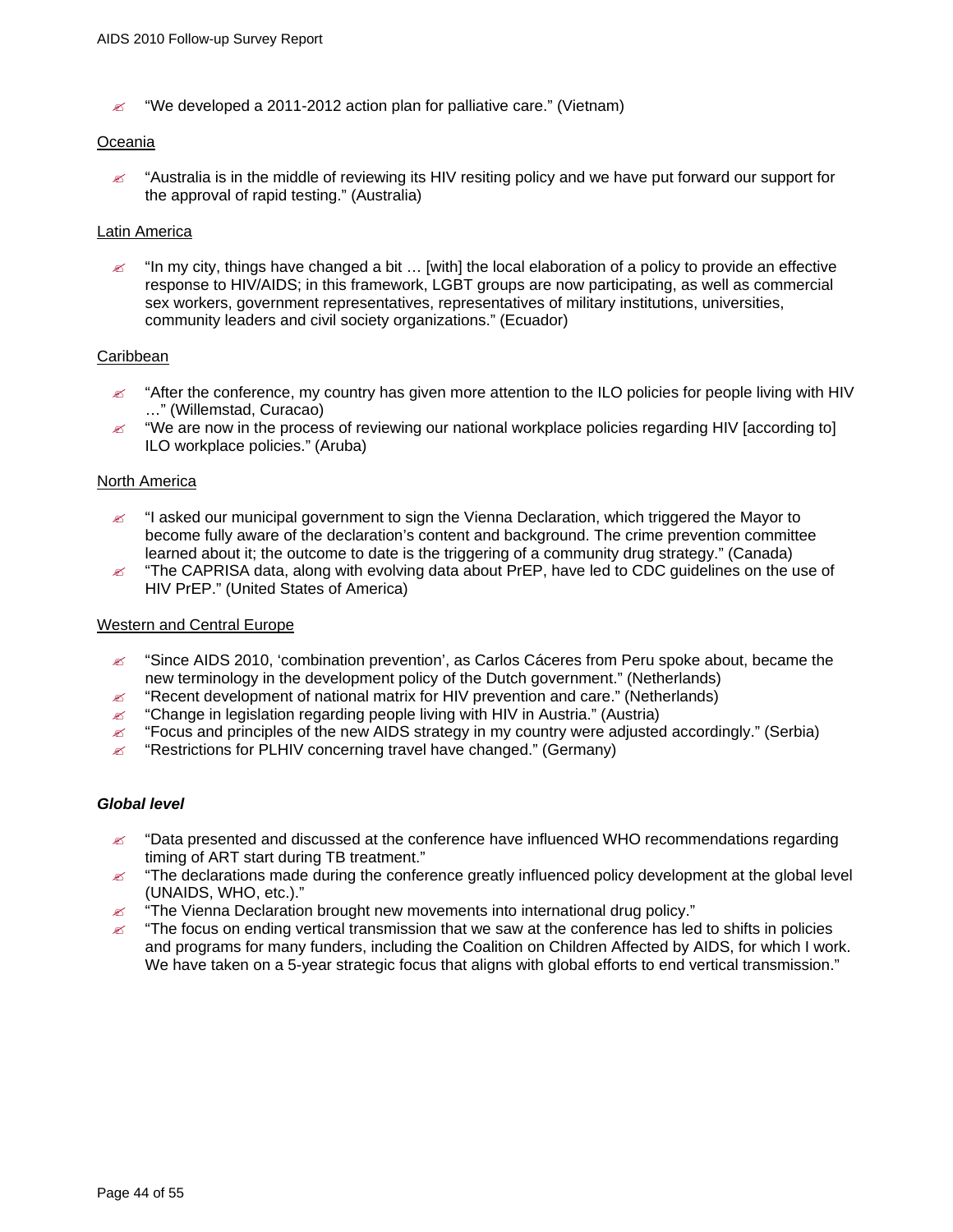#### **Better access to or scale up of HIV prevention, treatment, care and/or support services/programmes**

#### *Local, national or regional level*

#### Sub-Saharan Africa

- $\ll$  "Before the conference, ARV drugs were only delivered in the district and regional hospitals. After the conference, the National AIDS Control Programme has managed to scale up its care and treatment services to the rural settings by using PIMA CD4 counter which was presented at the conference. This has made our patients [able to get] the ARV drugs in their villages." (Tanzania)
- $\ll$  "Our government is making efforts to make sure all infected people have access to treatment, care and support." (Kenya)
- $\epsilon$  "Integration of services has been a key issue at the program and national levels, as well as sustainability of services." (Kenya)
- $\approx$  "At the national level, all women and MSM have condoms made available by our peer educators." (Mauritius)
- $\approx$  "Zimbabwe is accelerating [its] ARV programme." (Zimbabwe)
- $\mathscr{L}$  "The provision of free medication has reduced the economic burden with increased life expectancy." (Nigeria)
- $\ll$  "I was able to integrate HIV prevention, care and support activities into the malaria programme which I currently oversee in my organization." (Nigeria)
- $\mathscr{L}$  "Established laboratory services for patients to monitor ART." (Malawi)
- " "I know that in South Africa in particular, many people can access treatment more than before and that the South African government, Department of Health nationally, has a strategy to make treatment accessible even to people living in rural areas." (South Africa)
- $\mathscr{L}$  "Expanded access [to] treatment programs in Africa." (country unknown)

#### Eastern Europe and Central Asia

 $\ll$  "Improved access to HIV prevention, treatment and care services at a country level." (Ukraine)

#### South and South-East Asia

- $\mathbb Z$  "The United Nations Population Fund (UNFPA) helped NGOs working with sex workers to access friendly health services." (Thailand)
- $\approx$  "Scaling up PMTCT programs, improving early diagnosis of HIV among young infants." (Cambodia)

#### North America

- $\mathscr A$  "Increased testing and test and treat strategies in my county." (United States of America)
- $\mathscr{L}$  "I am aware of some changes in prescription patterns leaning towards earlier treatment with more effective medication." (United States of America)

#### *Global level*

 $\approx$  "Some pharmaceutical companies have given off their patency rights on some ARVs so that generic forms could be produced at cheaper, affordable and sustainable rates."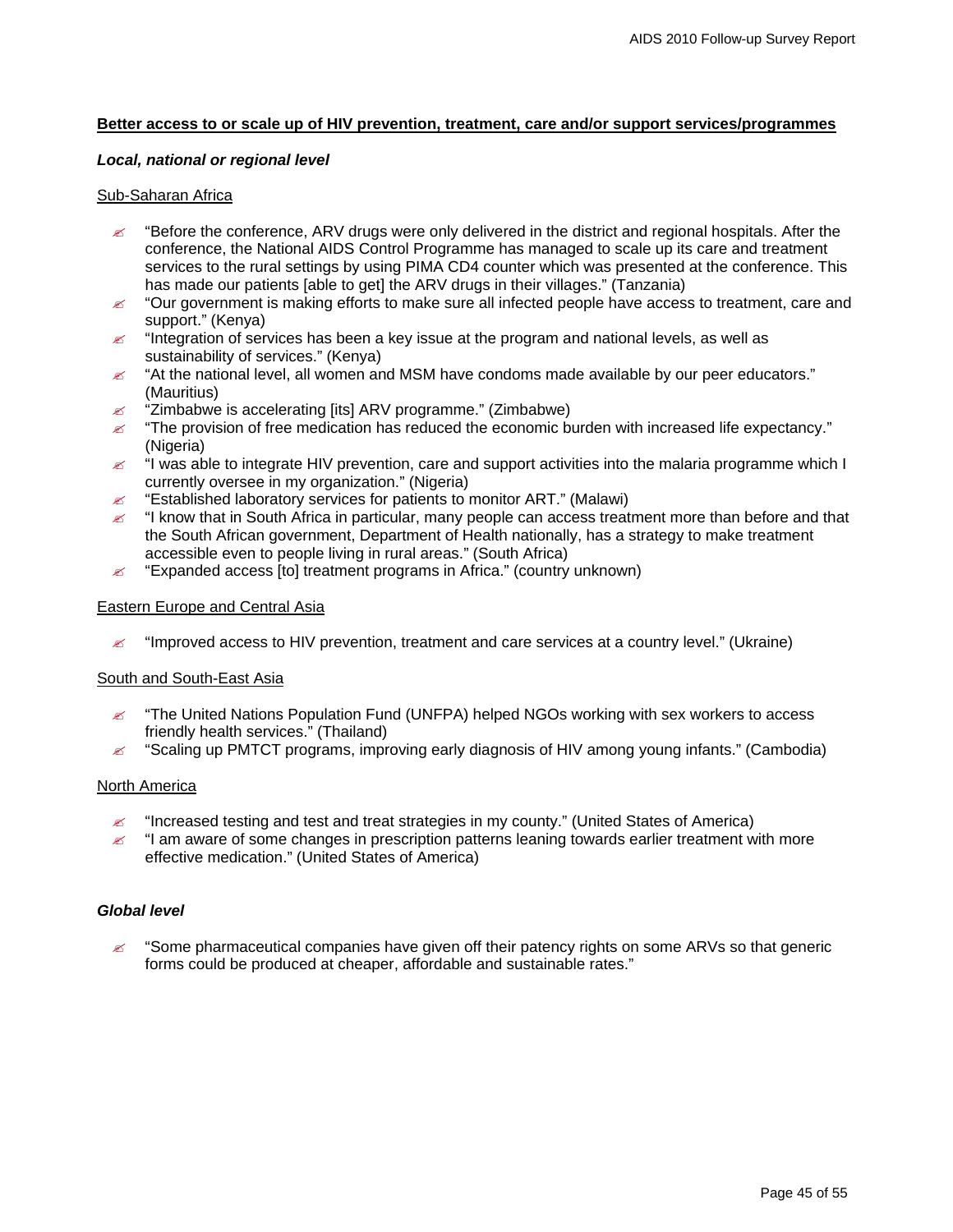#### **Increased awareness and/or engagement of leaders, including policy makers**

#### *Local, national or regional level*

#### Sub-Saharan Africa

- $\ll$  "When I came back from the conference, we shared information with the local youth to raise their awareness." (Rwanda)
- $\approx$  "I am aware of commitment by several heads of state to increase funds [contributed] to HIV/AIDS. In Kenya, for the first time, money was allocated specifically for HIV/AIDS in the annual government budget." (Kenya)
- $\approx$  "Results from research presented at the conference have been discussed at local and national levels here in Kenya. Specifically, microbicides and the debate over concurrent partnerships have entered (or reentered) active discussion." (Kenya)
- $\mathscr{L}$  "More attention is now paid to HIV/AIDS issues by policy makers." (South Africa)
- $\approx$  "More local organizations/institutions are now organizing HIV conferences. Policy makers are now more accountable for HIV funds." (Uganda)

#### Middle East and North Africa

 $\approx$  "Initiation of small workshops and seminars at the level of legislators and policy makers in my country." (Saudi Arabia)

#### Eastern Europe and Central Asia

- $\approx$  "AIDS 2010 leads to more attention for HIV in Eastern Europe and Central Asia." (Kazakhstan)
- $\approx$  "Returning [from the conference], the Ministry of Health started to pay more attention to MSM. We are [now] included in every process of the county coordination mechanism and so on." (Moldova)
- $\ll$  "Impact in Eastern Europe begins to be visible. A Ukrainian government health group recently visited Barcelona (Spain) regarding data and procedures about remarked strategies [that were presented] at AIDS 2010." (Ukraine)
- $\approx$  "Shared information and best practices reaching and influencing a group of positive women in Tajikistan." (Tadjikistan)
- $\epsilon$  "For Romania, AIDS 2010 ... helped to make ... public the problem of ARV treatment interruptions, as it had been hidden by Romanian officials for a long time. Thanks to journalists participating in the conference, this problem was publicly revealed." (Romania)
- $\approx$  "The officials from our country who participated in the conference are now speaking more carefully about HIV/AIDS issues. They understand that international organizations also pay attention to our country. It's very important that the officials see that NGOs or mass media also participated in the conference and that [therefore] the officials cannot manipulate data." (Latvia)

#### South and South-East Asia

- $\approx$  "At the local level, together with the two people from the Islamic Development Department (JAKM), we have increased our joint efforts, such as holding briefings to local communities and Islamic religious mullahs. I am also planning to set up a group of activists to campaign to get the government to modify the drastic drug laws of Malaysia towards creating an enabling environment for human rights." (Malaysia)
- $\ll$  "The government has declared that they will commit to follow the new WHO guidelines that [were] announced at the conference … many services were expanding through the community." (Cambodia)

#### **Caribbean**

 $\mathscr{\mathscr{L}}$  "The conference helped to educate members who did not attend by having sessions with the church and communities." (Jamaica)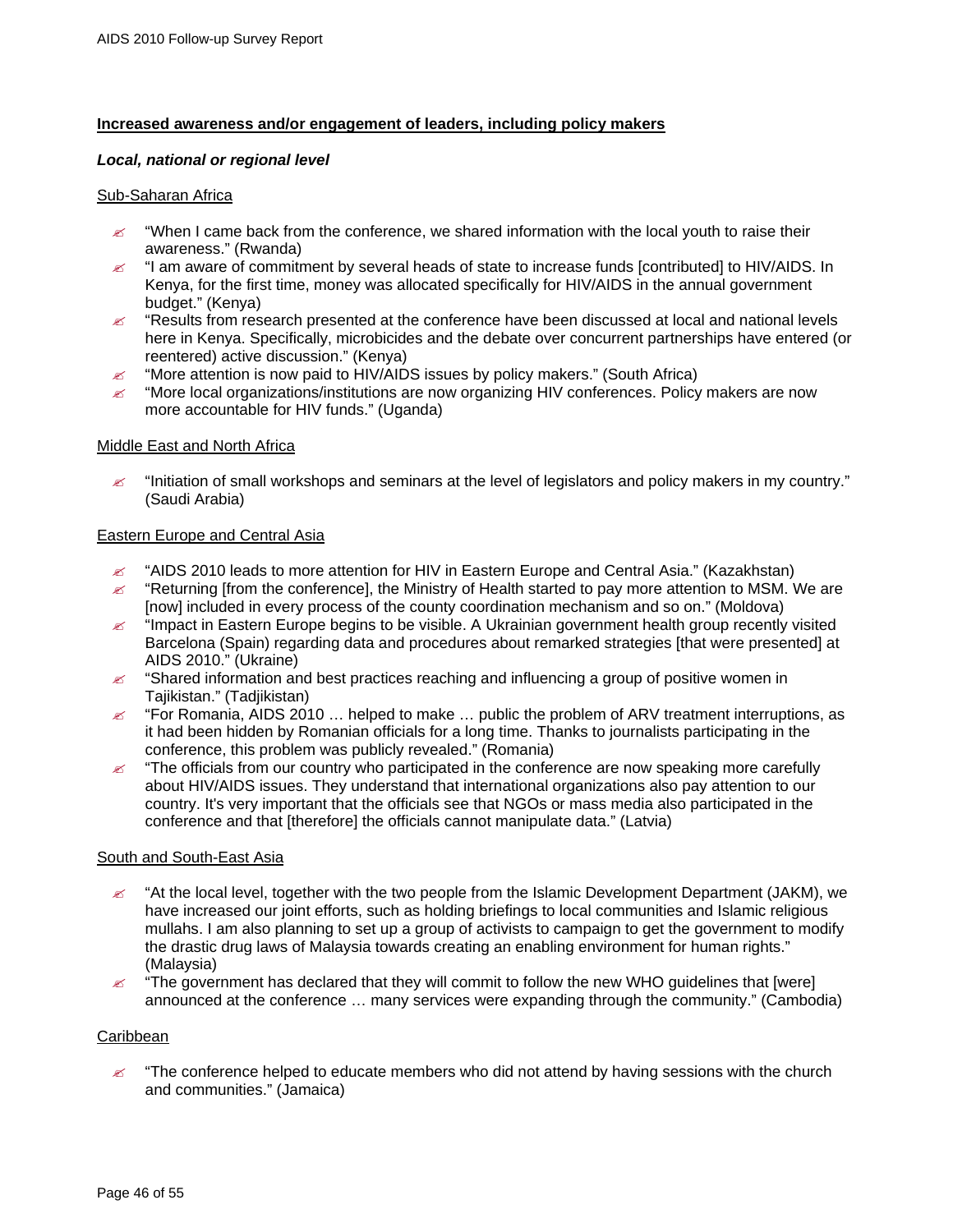#### North America

 $\approx$  "As we are hosting the International AIDS Conference next year, questions around the international scope of HIV are arising." (United States of America)

#### Western and Central Europe

 $\mathscr Z$  "Treatment is beginning to be recognized as an important tool of prevention at a national level." (Netherlands)

#### *Global level*

- $\leq$  "There is a lot of interest in the possibility of an HIV cure, and the meeting increased awareness of this change in direction and focus of HIV research."
- $\mathscr{\mathscr{L}}$  "Greater awareness of microbicides and interest from key funders and policymakers."
- $\leq$  "I think the Vienna Declaration had a significant policy effect. Even if laws were not changed, politicians became more aware of harm reduction ideas and have begun considering their implementation."
- $\approx$  "The test and treat debates at AIDS 2010 have stimulated vigorous academic and policy discussion about the relationship between public health and human rights in international HIV policy."
- $\mathscr{\mathscr{L}}$  "There are talks at high levels concerning male circumcision and HIV in America."
- $\approx$  "Expanded Voice of America's programming in critical areas in Africa and Latin America."
- $\leq$  "This conference has created much awareness at the global level and has made people ... realize the need for a participatory approach to this disease. It provides room for greater involvement of every individual in the society and causes a general change in perspective."

#### **Increased focus on prevention**

#### *Local, national or regional level*

#### Sub-Saharan Africa

- $\approx$  "At the national referral hospital, there is ongoing research on prevention of mother to child transmission of HIV, as well as the new vaccines [for] infants and children. The Ministry of Medical Services is currently rolling out voluntary medical male circumcision to males from age 15 and above." (Kenya)
- $\mathscr{L}$  "Refocusing on prevention rather than treatment." (Uganda)
- $\approx$  "The HIV/AIDS programming was refocused on prevention after realizing that treatment for all was not going to be attained soon." (Uganda)
- $\approx$  "Increased support to PMTCT programs." (Tanzania)
- $\leq$  "In the case of PMTCT whereby the mother has to get early care, AIDS 2010 has influenced this to be implemented at the local and national level … the number of midwives [has increased] to meet this demand." (Swaziland)
- $\approx$  "Presentations at AIDS 2010 have led to increased interest in Option B+ for PMTCT." (Malawi)
- $\leq$  "There is increased attention to using scientific evidence [in] programming, e.g., male circumcision is now receiving more attention in programming. Treatment as prevention has been intensified." (Malawi)
- $\approx$  "At the local level, prevention programmes have been given more attention and especially those that involve male participation, which is one of the issues that was emphasized in the conference." (South Africa)
- $\approx$  "At national level, Zimbabwe has rolled out male circumcision as one ... evidence-based intervention to prevent HIV transmission." (Zimbabwe)

#### Latin America

 $\epsilon$  "There were some strong presentations concerning the Prevention 2.0 new strategies and they are now being implemented in different countries." (country unknown)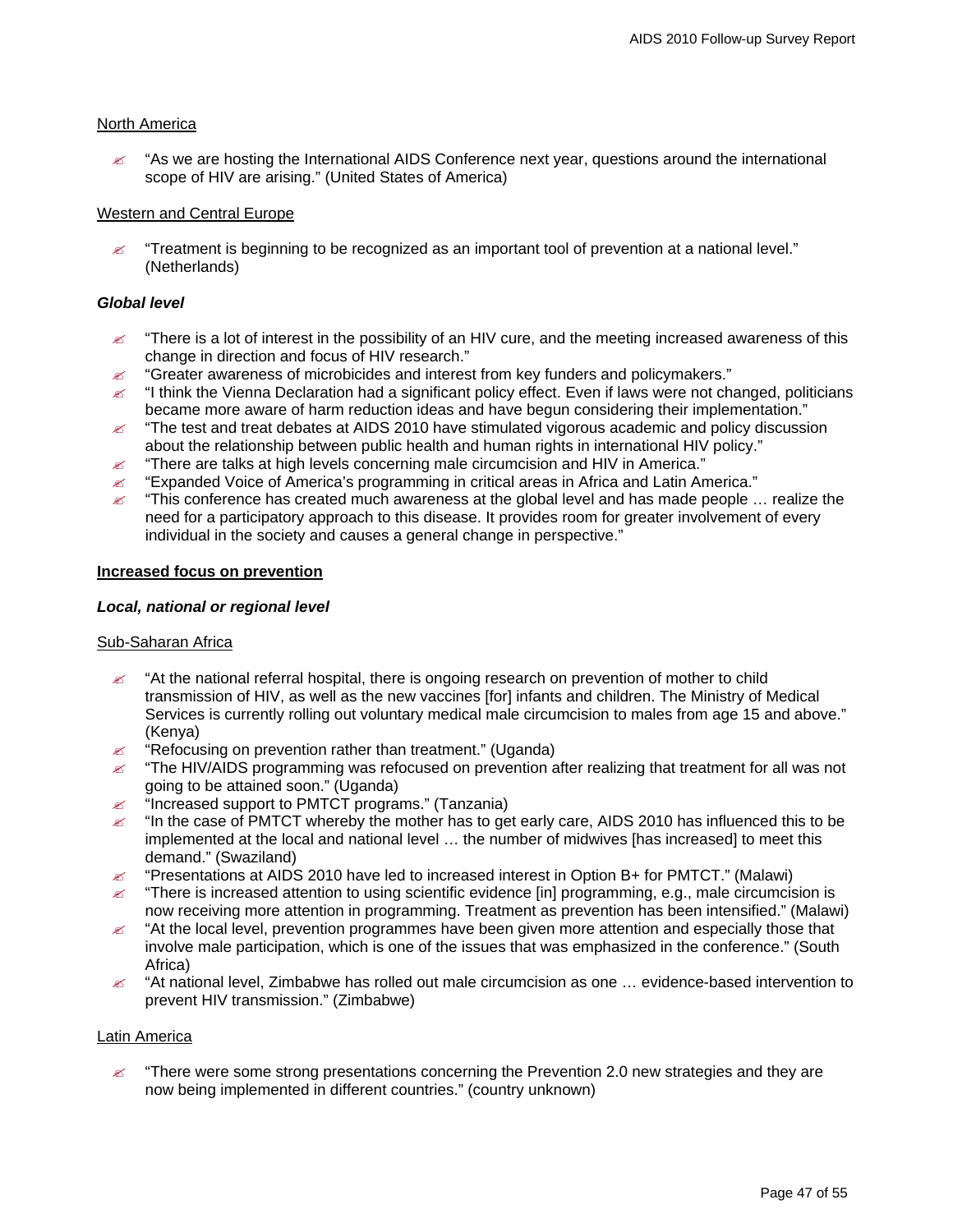### North America

" "Significant discussion about treatment as prevention." (United States of America)

#### Western and Central Europe

 $\mathscr{L}$  "Prevention and care among IDUs." (France)

#### *Global level*

 $\mathscr{\mathscr{L}}$  "Treatment as prevention has been on the agenda of a number of agencies."

#### **Increased collaboration, including new partnerships, and consultation/participation of key stakeholders (e.g., civil society and community-based organizations, PLHIV, MSM and other MARPs)**

#### *Local, national or regional level*

#### Sub-Saharan Africa

- $\ll$  "At the local level, all parties are now encouraged to participate in most activities which used to be only at the national level." (Sierra Leone)
- $\approx$  "An East Africa-wide initiative on HIV/AIDS [was launched] at the workplace in five countries." (Kenya)
- $\approx$  "In the Indian Ocean region, HIV-affected and infected women have been working together since January 2011." (Mauritius)
- $\ll$  "A series of meetings have happened around integrating community health workers into the national health system." (South Africa)
- $\mathbb Z$  "Through some networking at the conference, the African black Diaspora network has continued to grow and is working at a global level to include policy at the UN level and make sure that these groups are part of the global strategy to HIV." (South Africa)
- $\ll$  "At numerous fora, I have found that the national view on MARPs and drug users has become much more tolerant, thereby encouraging such persons to get more involved in the national response." (Nigeria)
- $\ll$  "The national AIDS programs have started involving MSMs [in] certain levels in discussions." (Uganda)
- $\approx$  "In the days following the conference, the National AIDS Control committee in Cameroon has held talks with some groups representing MSM in Cameroon on how to target MSM with HIV prevention strategies. Even though nothing concrete has come out of those talks, the fact that the committee is talking with MSM representatives is a step towards targeting MSM (who are considered criminals) in prevention." (Cameroon)
- $\mathscr Z$  "More young people who attended the conference are now leading the HIV/AIDS response in their countries and regions." (Kenya)
- $\approx$  "It has encouraged PLHIV associations to get more involved in national HIV programmes than they used to be." (Ghana)

#### Middle East and North Africa

 $\ll$  "The networking with others in Uganda and Egypt allowed us to act at [a] regional level. Before AIDS 2010, our work was only in Sudan, in Khartoum State." (Sudan)

#### Eastern Europe and Central Asia

 $\approx$  "In our region, there is an example of networking on HIV among MSM, which is a promising mechanism for strong advocacy efforts." (Georgia)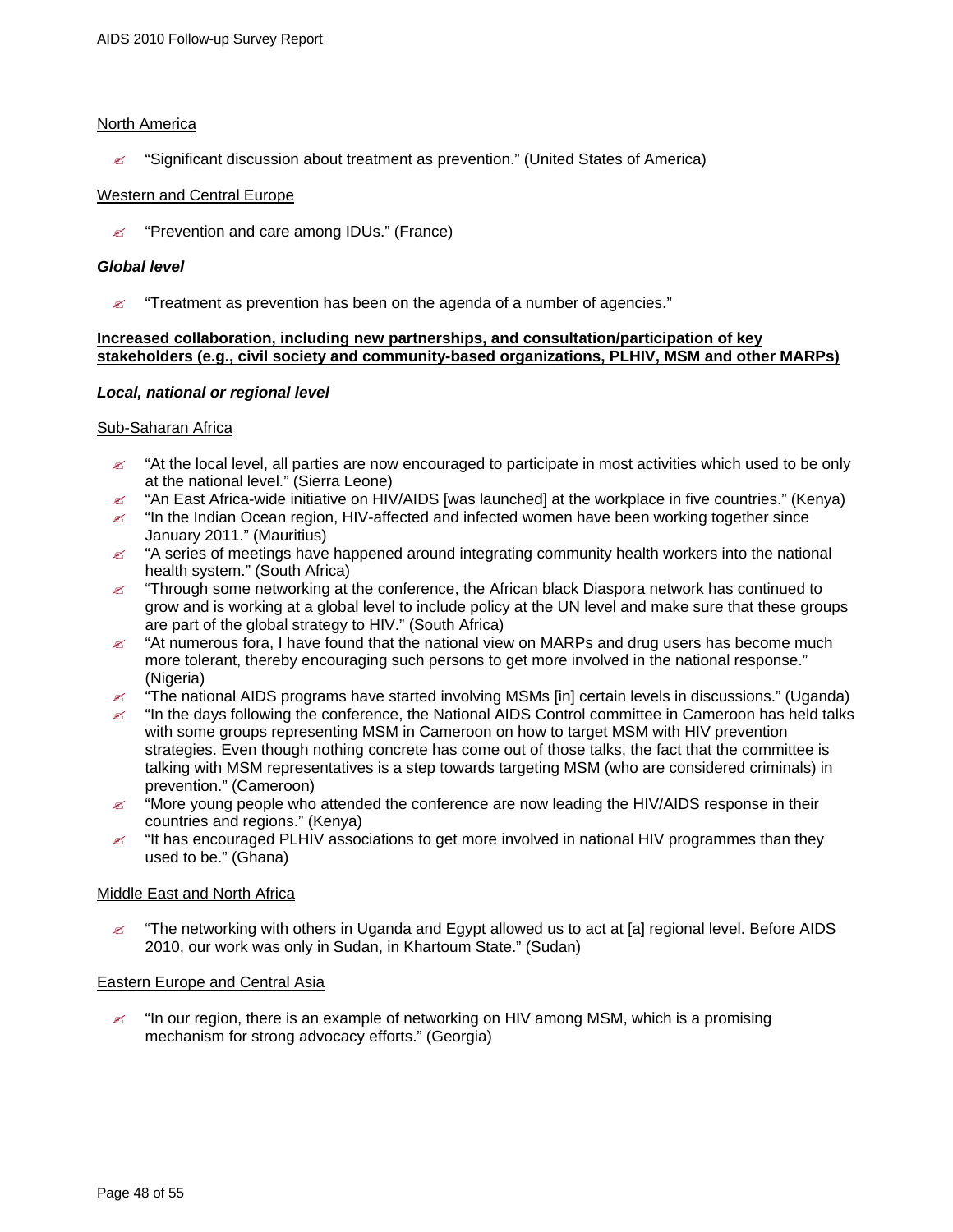#### South and South-East Asia

- " "Apart from learning and sharing, we, the transgender activists, realized there is a need to build [an] international-level network or group that can help us lead our movement towards a more positive direction on the basis of constant sharing and planning different strategies [in] different regions. Finally the Global Forum on MSM and HIV (MSMGF) helped us to form a global trans reference group which I have become a part of as well … We have become transparent around each other's work and planning a development process to address and solve trans people's needs." (India)
- $\approx$  "AIDS 2010 has built new linkages and has strengthened partnerships in research and among stakeholders to fight the spread of HIV, such as the Condomize Program." (Philippines)

#### East Asia

 $\mathscr{\mathscr{L}}$  "The conference has provided NGOs like ours [with] the opportunity to widen our networks in the international community, which strengthened our partnerships with NGOs and regions." (Taiwan)

#### Oceania

 $\mathscr{L}$  "Increased collaboration with similar organizations." (Papua New Guinea)

#### Latin America

 $\approx$  "I am more involved in working with my community (PLHIV) around my country and in international networks (REDLA+. ITPC, etc.)." (Peru)

#### North America

" "Roundtable with pharma and social [science] investors in February." (United States of America)

#### Western and Central Europe

- $\approx$  "Better connection between stakeholders in the national field." (Norway)
- $\approx$  "Involving people living with HIV in consultations and decisions about their care." (United Kingdom)
- $\approx$  "Our organization is recognized and supported by the local government; this year 2011 we received significant funding from the local government for sustainability of the activities that we conduct." (Serbia)

#### *Global level*

 $\mathscr{L}$  "Inclusion of minority populations/communities in [national] AIDS policies."

#### **Increased advocacy related to HIV prevention and treatment, need for more funding and elimination of discrimination**

#### *Local, national or regional level*

#### Sub-Saharan Africa

- $\ll$  "The renewed efforts of NGOs in Malawi in advocating for the rights of the minority, more especially sex workers and MSM, has shaken and challenged the political, cultural and religious establishments. The workshop on LGBT in Malawi … has shown that AIDS 2010 has actually re-invigorated our actions to bring the 'Rights Here, Right Now' campaign [to] Malawi." (Malawi)
- $\approx$  "We signed the charter advocating for treatment for HIV-infected people." (Mozambique)
- $\mathbb{Z}$  "Increased advocacy on the rights of MSM in Africa." (Tanzania)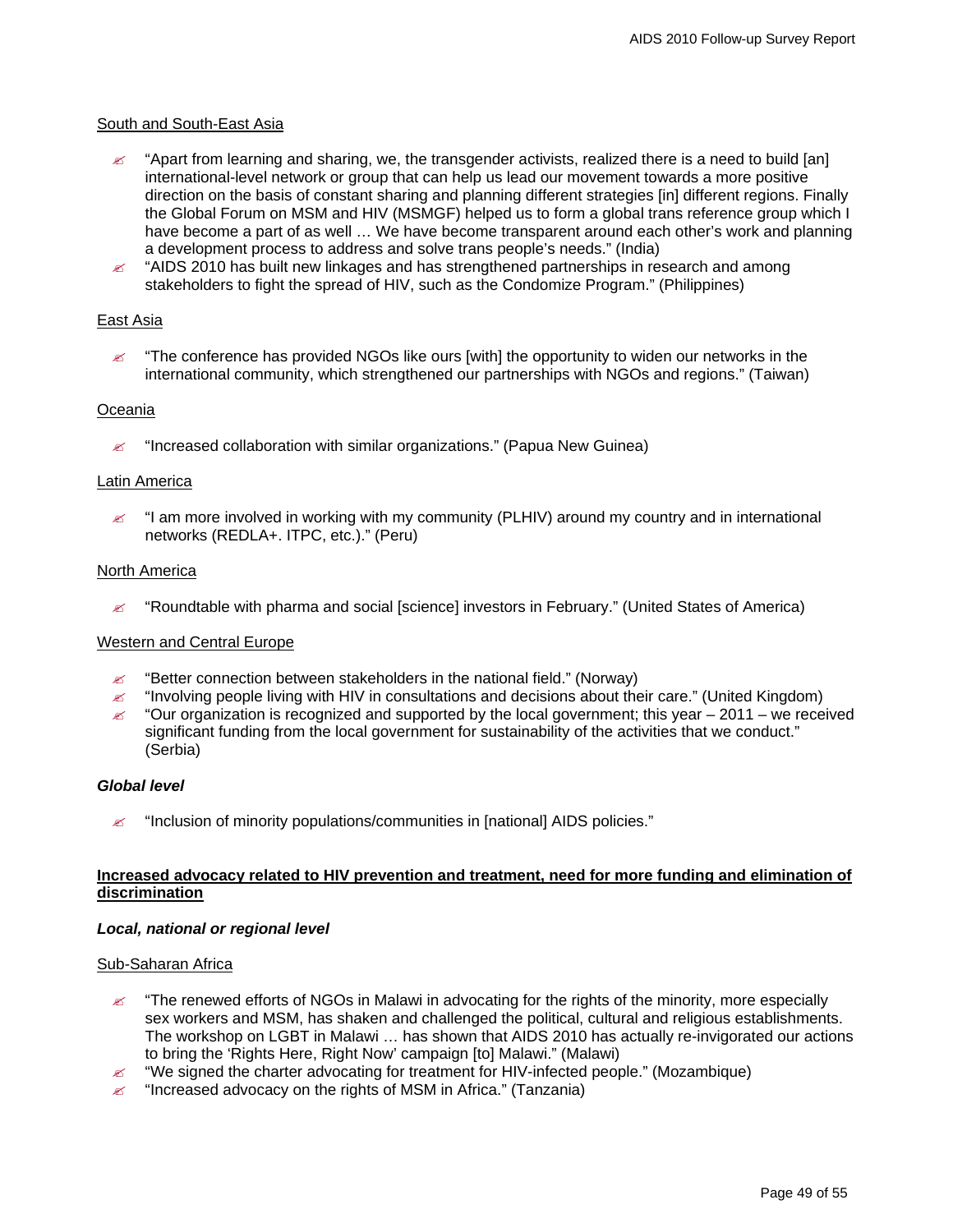- "Many PLHIV in my country are now getting bold to advocate for treatment for all. In the recent national elections, PLHIV were asking for treatment promises from all presidential candidates with the slogan 'No ARVs, No votes'." (Uganda)
- $\approx$  "Improved advocacy by various stakeholders and partners at a national level." (Kenya)
- $\ll$  "It has influenced our advocacy direction in terms of policy and budgetary framework. People living with HIV now play a more important role in the work we do." (Kenya)
- $\approx$  "It gave me an opportunity to influence policy around TB/HIV collaborative services at the country level." (Kenya)

#### Middle East and North Africa

 $\approx$  "Advocacy for a better coverage of MSM in our Moslem region." (Algeria)

#### Eastern Europe and Central Asia

- $\approx$  "Activists from Russia put a lot of efforts [into advocating] for continuing the Global Fund Round 4 grant. During the conference, about 480 organizations, initiative groups, activists and leaders in the HIV field signed a letter to the Global Fund Board requesting to extend the work of Russian Health Care Foundation in terms of ARV drugs provision to prisoners and migrants. These efforts were successful, with the Global Fund's decision to prolong ARV treatment for another two years." (Russian Federation)
- $\approx$  "The provisions of the Vienna Conference were used by a group of NGOs for arguing [against] the wrong policy of officials, which [reduces] the thresholds of minimal amounts [of] acetylated opium necessary for criminal liability." (Ukraine)
- $\approx$  "Conference outcome document is used for advocacy. We advocated for [a] youth agenda and were quite successful." (Uzbekistan)
- $\approx$  "We hold trainings for social workers of local AIDS service NGOs on prevention of hepatitis and advocate at the national level for access of IDUs and sex workers to diagnostic and treatment of hepatitis." (Kyrgyzstan)
- $\mathscr{L}$  "Better work in advocacy in NGOs dealing with HIV/AIDS." (Bulgaria)

#### South and South-East Asia

- $\approx$  "The conference provided an opportunity to understand what is happening globally, such as early infant diagnosis roll out in many countries in Africa. [This] became a strong advocacy point and government rolled it out locally." (India)
- $\approx$  "In my country, there are vocal voices to make [an] HIV/AIDS bill into a law." (India)
- $\approx$  "Tibetan refugees in India have a lot of limitations compared to other [citizens]. Within our small community … we at the CHOICE-HIV/AIDS Initiative had remarkably achieved [a] few milestones in policy advocacy after the conference. For example, we had been able to school sero-negative kids who are either orphans or semi-orphans with help from the Central Tibetan Administration. After AIDS 2010, we also shifted our target, giving priority to community-based leaders and government officials, and with their support, we are able to somehow reduce prevailing stigma and discrimination in our small community." (India)
- $\ll$  "We were very active in advocating [for an] AIDS policy and the city is also developing the strategic plan of the AIDS City Commission." (Indonesia)

#### Oceania

- $\ll$  "I have direct input into the submission of funding to the Department of Health for further funding for MSM from ethnic communities in Melbourne." (Australia).
- $\mathscr{\mathscr{L}}$  "Colleagues [are] doing better advocacy work at the national level." (Papua New Guinea)

#### Caribbean

 $\approx$  "I think there has been much greater visibility [for] sex workers' issues and advocacy, both in my country and internationally. Also, in my country, there is a greater willingness to address MSM needs directly, rather than as part of programmes for the general public." (Jamaica)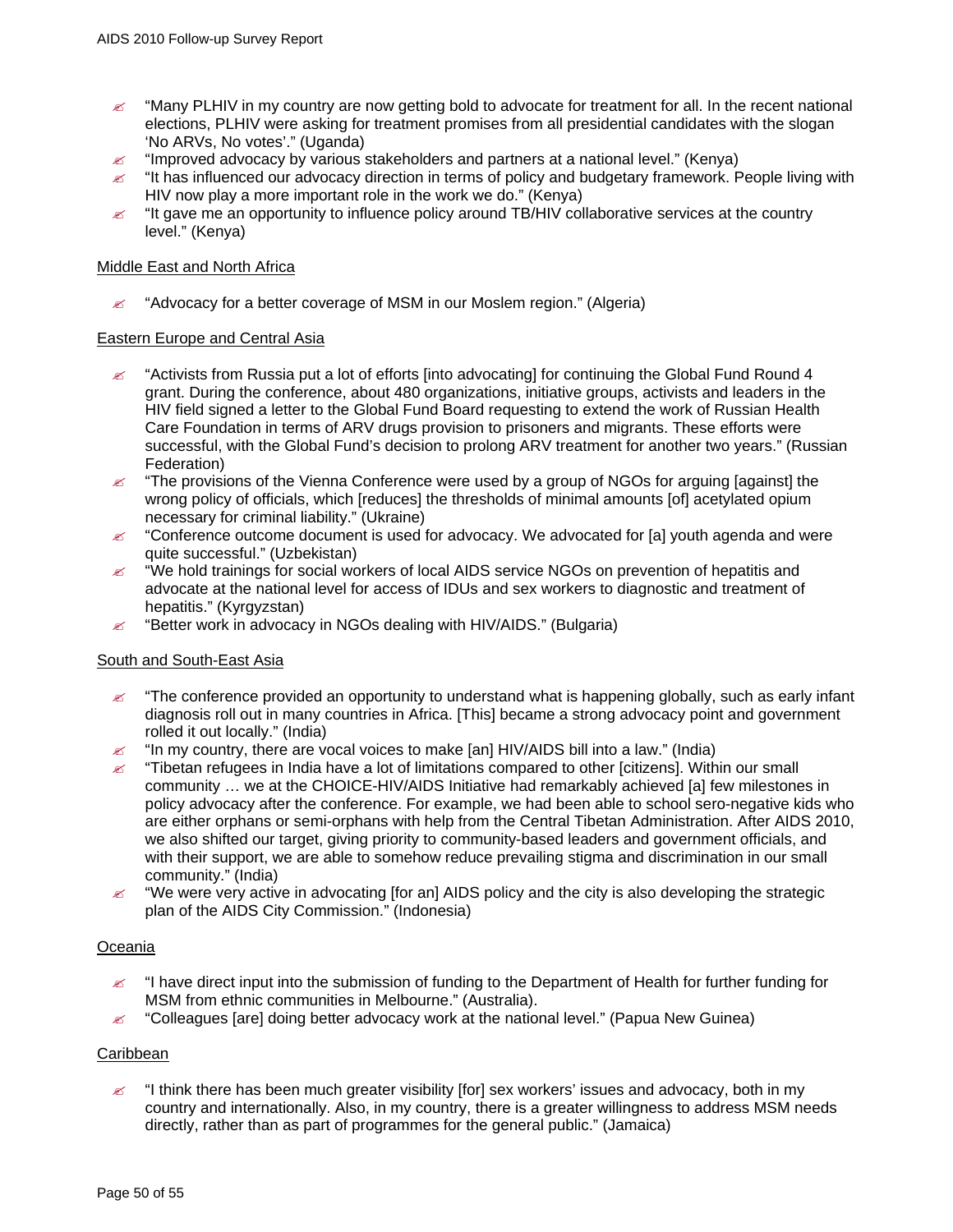$\approx$  "The advocacy of persons working directly with marginalized populations is evident at our national retreat and other training workshops at the local parish/region/country levels." (Jamaica)

#### Latin America

 $\ll$  "Other civil society organizations are improving their advocacy work for the vulnerable people." (Brazil)

### North America

- $\approx$  "The Federal government of Canada is trying to close Insite, a safe injection site in Vancouver, B.C. The activists from Montreal and Vancouver are well informed and prepare to defend the legitimacy of Insite at the Supreme Court of Canada. The Vienna Declaration is an important statement for this community action." (Canada)
- $\approx$  "Again, the research around the cure and the International AIDS Vaccine Initiative's antibody project has increased participation in our local advocacy efforts to make the NIH spend money on cure research. I believe the advocacy of the AIDS Policy Project led to this grant: [http://www.poz.com/articles/APOBEC\\_10M\\_Grant\\_1\\_20377.shtml](http://www.poz.com/articles/APOBEC_10M_Grant_1_20377.shtml)." (United States of America)
- $\approx$  "It definitely increased US advocates' knowledge of how HIV is a human rights issue." (United States of America)
- $\ll$  "The San Francisco Department of Public Health now advocates for and offers 'test & treat'." (United States of America)

#### Western and Central Europe

- $\approx$  "In Austria, a lot of HIV doctors tried to convince the government to give more money to the Global Fund. This was because at AIDS 2010, people were reminded of the poor contribution from Austria." (Austria)
- $\approx$  "Advocating for and sensitizing the civil society on the Vienna Call to Action for Science-Based Drug Policy (Vienna Declaration)." (Germany)

# *Global level*

- $\approx$  "The conference raised the worldwide discussion about the need to call for a more scientific approach to international drug policy reviewing laws criminalizing drug users by presenting scientific material to confirm the negative impact of these laws on the effective prevention, treatment and care of HIV. The conference also offered important political advocacy when reminding world leaders and the general public about the associated risks to the trend on reducing funds for treatment and research of HIV by most developed countries due to the 2009 global economic crisis."
- $\mathbb Z$  "It has directly influenced advocacy for more research into new ARTs."

#### **Improved recognition and prioritization of the rights of MARPs**

#### *Local, national or regional level*

#### Sub-Saharan Africa

- $\approx$  "In Mozambique, there have been public discussions about the rights of LGBT based on outcomes from the Vienna Conference." (Mozambique)
- $\mathscr{L}$  "Rights of women have been greatly emphasized in our country. In addition, gays have now been recognized and their rights were entrenched in the new constitution." (Kenya)
- $\mathscr{L}$  "The Kenyan National AIDS Control Council (NACC) organized its first Biennial HIV/AIDS Scientific Research Conference. The conference had a MARPs pre-conference symposium which … focused on some of the recommendations and evidence from AIDS 2010." (Kenya)
- $\mathscr{L}$  "Decriminalization of sex work." (Kenya)
- $\mathscr A$  "Greater human rights focus in many programmes and events." (South Africa)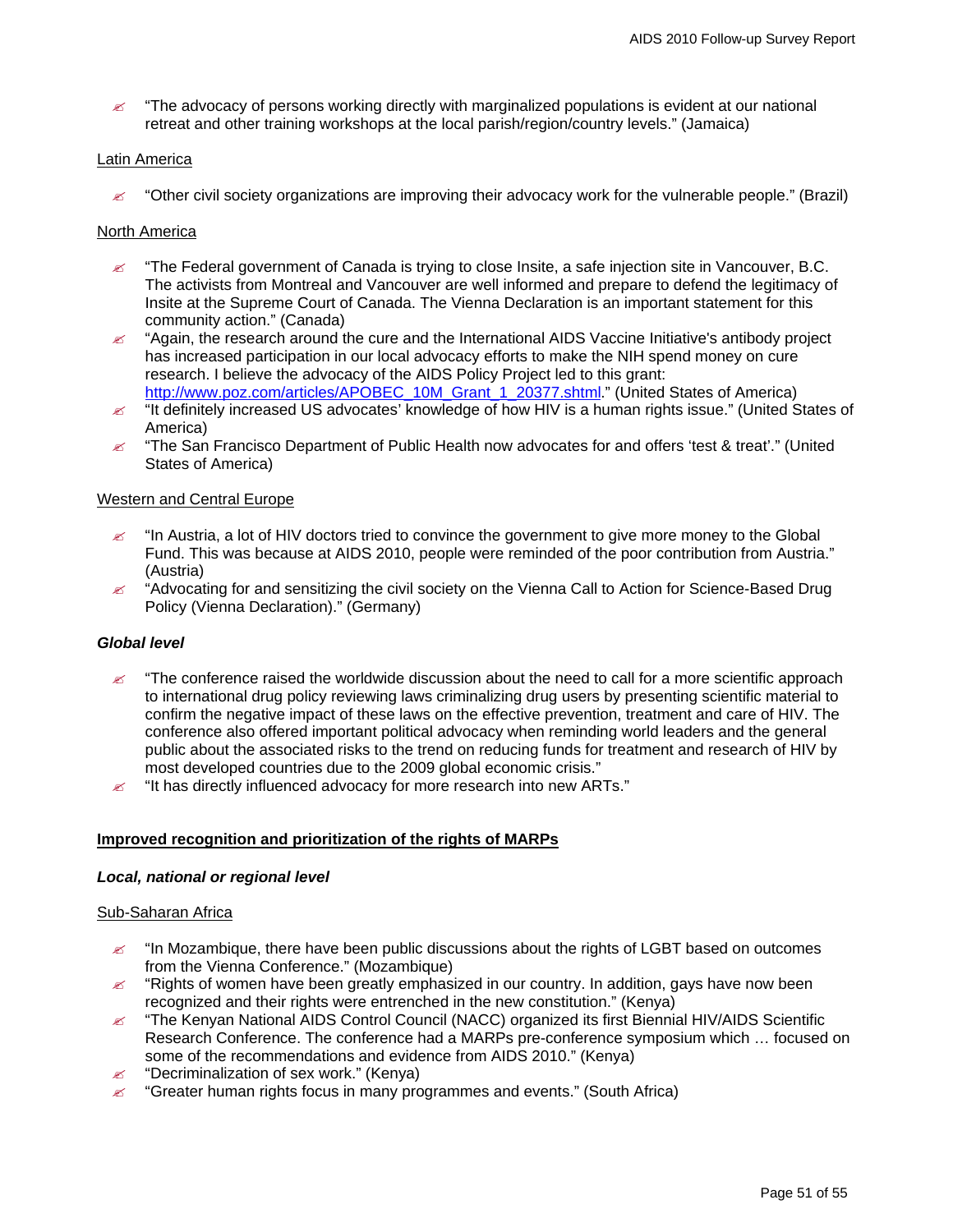- $\approx$  "Lessons learnt from AIDS 2010 have been at the forefront of informing policy at national level in South Africa with focus on rights of homosexual people." (South Africa)
- $\leq$  "The [Southern] African Development [Community] (SADC) has initiated the development of a framework for addressing HIV in prison in all its member states. This is ongoing and should be finalized by January 2012 after the draft has been endorsed by [the] Parliamentary Forum and Council of Ministers. This will help address all prison health issues in SADC member states." (Swaziland)
- $\mathscr Z$  "In our country, strengthening access to justice is a key component of the economic development and poverty reduction strategy. Our national strategic plan on HIV and AIDS gives special attention to the monitoring and protection of human rights, especially those of MARPs." (Rwanda)
- $\mathscr{L}$  "Big debate on MSM's rights in Zambian politics." (Zambia)
- $\approx$  "In Africa, there are more initiatives to conduct studies on sexual minorities." (Burkina Faso)
- $\mathscr{L}$  "Rights for MSM and drug users." (Tanzania)

#### South and South-East Asia

- $\approx$  "Most of [the] people from Bangladesh who attended AIDS 2010 engaged in new initiatives for HIV prevention and mitigations. For example, one of my friends launched a nationwide programme to mitigate the HIV vulnerability among [the] transgender and MSM population." (Bangladesh)
- $\leq$  "The theme Rights Here, Right Now helped to focus and center the discourse on rights and [the] state's responsibility." (India)

#### Latin America

- $\ll$  "The government of my city gives more attention and funds for prevention towards marginalized groups due to their sexual orientations." (Mexico)
- $\mathscr{L}$  "Harm reduction for IDUs." (Brazil)

#### North America

 $\ll$  "The theme of Rights Here, Right Now is echoing around the region. The immigrant ban has been lifted in USA, as well as the ban on federal funding for syringe exchange. There is more discussion on reviewing laws that criminalize PLHIV." (United States of America)

#### Eastern Europe and Central Asia

 $\leq$  "In Eastern Europe and Central Asia, many organizations have been mobilized (e.g., creation of the menZDRAV Consortium), the focus of activities was expanded to human rights/minority rights, etc. New country and regional initiatives, such as advocacy and coordination bodies on HIV and MSM, have started." (Russian Federation)

#### Western and Central Europe

- $\approx$  "In November 2010, we organized a seminar during which we addressed ... topics related to the criminalization of groups such as sex workers, drug users and people living with HIV." (Norway)
- $\mathscr{L}$  "The STIGMA INDEX Polish Implementation Project." (Poland)

#### *Global level*

- $\mathbb Z$  "The conference did an outstanding job of furthering the rights of IDUs."
- $\ll$  "The presentation of the Stigma Index and criminalization has strengthened the voice of PLHIV as a new tool at global and regional levels."
- $\ll$  "A team is working toward decriminalization of sex work. A paper prepared by my organization, in collaboration with the Department of Community Development, will be presented by the Minister for Community Development in the coming ICCAP [International Congress on AIDS in Asia and the Pacific] in Korea."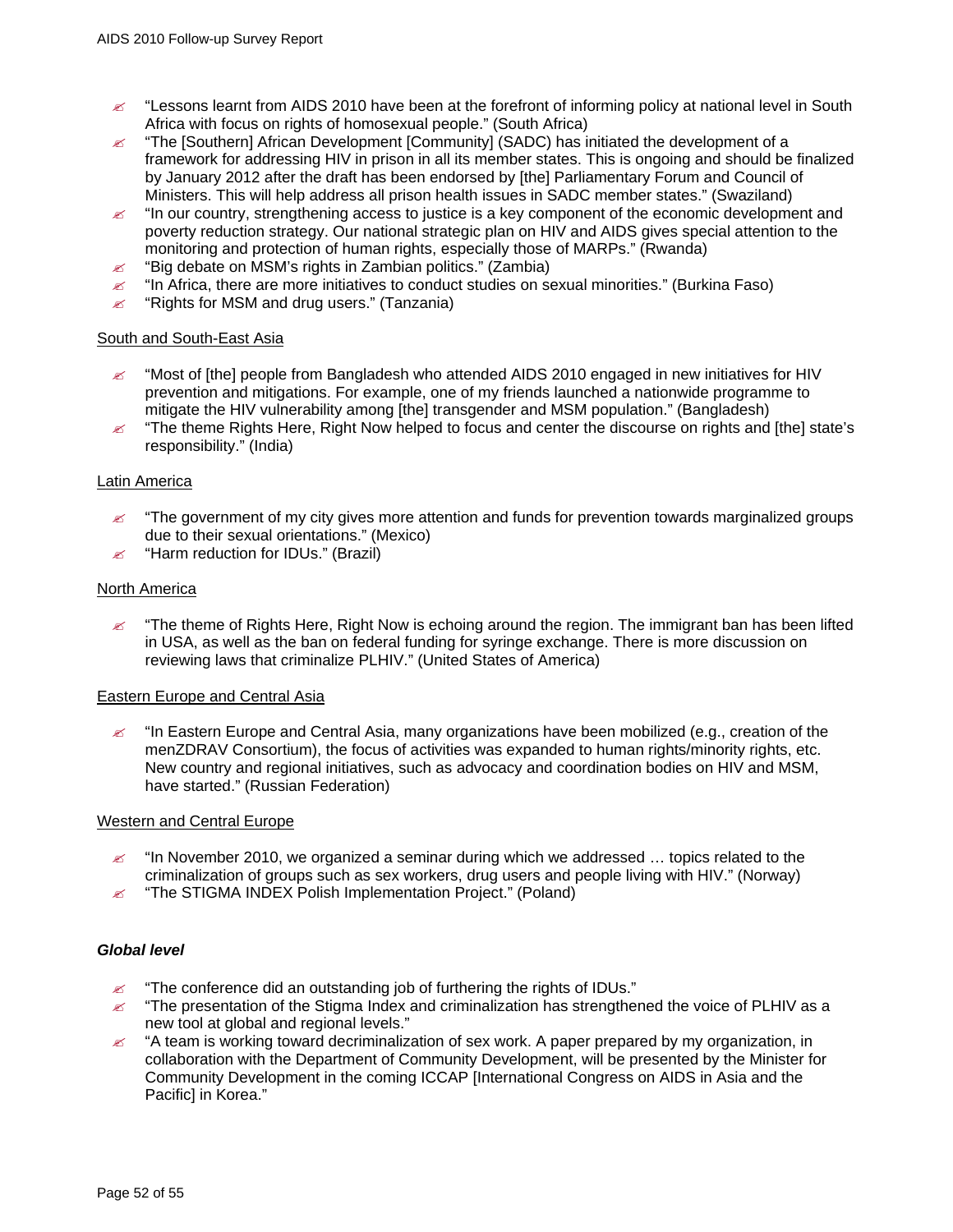# <span id="page-52-0"></span>**APPENDIX 3 – AIDS 2010 follow-up survey form**

#### **Overall impact of the conference**

- **1. Was AIDS 2010 your first International AIDS conference?** 
	- □ Yes
	- □ No
- **2. Did you keep contact with people you met for the first time at AIDS 2010?**
	- □ Yes
	- □ No
- **3. \*Did the conference influence your individual and/or organization's work in any way?** 
	- □ Yes
	- $\Box$  No (skip next 2 questions go to Q4)

### **3.1 Please select from the list below the types of influences the conference has had on your individual and/or organization's work and/or concrete actions taken as a result of attending AIDS 2010.**

*Select all that apply* 

- $\Box$  Affirmed current work focus/strategy (e.g., the conference provided evidence that my organization or I was doing the right thing and in the right way)
- □ Adjusted/changed work focus, direction or approach
- □ Improved/refined work practices and/or methodologies, including management
- $\Box$  Developed new or reviewed existing policies, procedures, guidelines, protocols, etc.
- □ Initiated new projects, programmes and/or research
- □ Expanded existing projects, programmes and/or research
- □ Increased advocacy efforts
- □ Created new partnerships
- □ Joined existing partnerships
- $\square$  Shared information, best practices and/or skills gained at the conference with colleagues, managers and/or partners (e.g., through meetings, workshops, seminars, production and/or dissemination of reports/papers, emails, online forum, Facebook, Twitter, blogs, etc.)
- $\Box$  Motivated me, colleagues, managers and/or partners in the work we do on HIV
- □ Other (please specify:……………………………………………..)

# **3.2 Please insert in the text box below a concrete example of how the conference has influenced your individual and/or organization's work.**

# **4. Are you aware of AIDS 2010 influencing HIV work, policies or advocacy at the local, national,**

# **regional or global level?**

- □ Yes (please give a concrete example:…………………………………..)
- □ No
- □ Don't know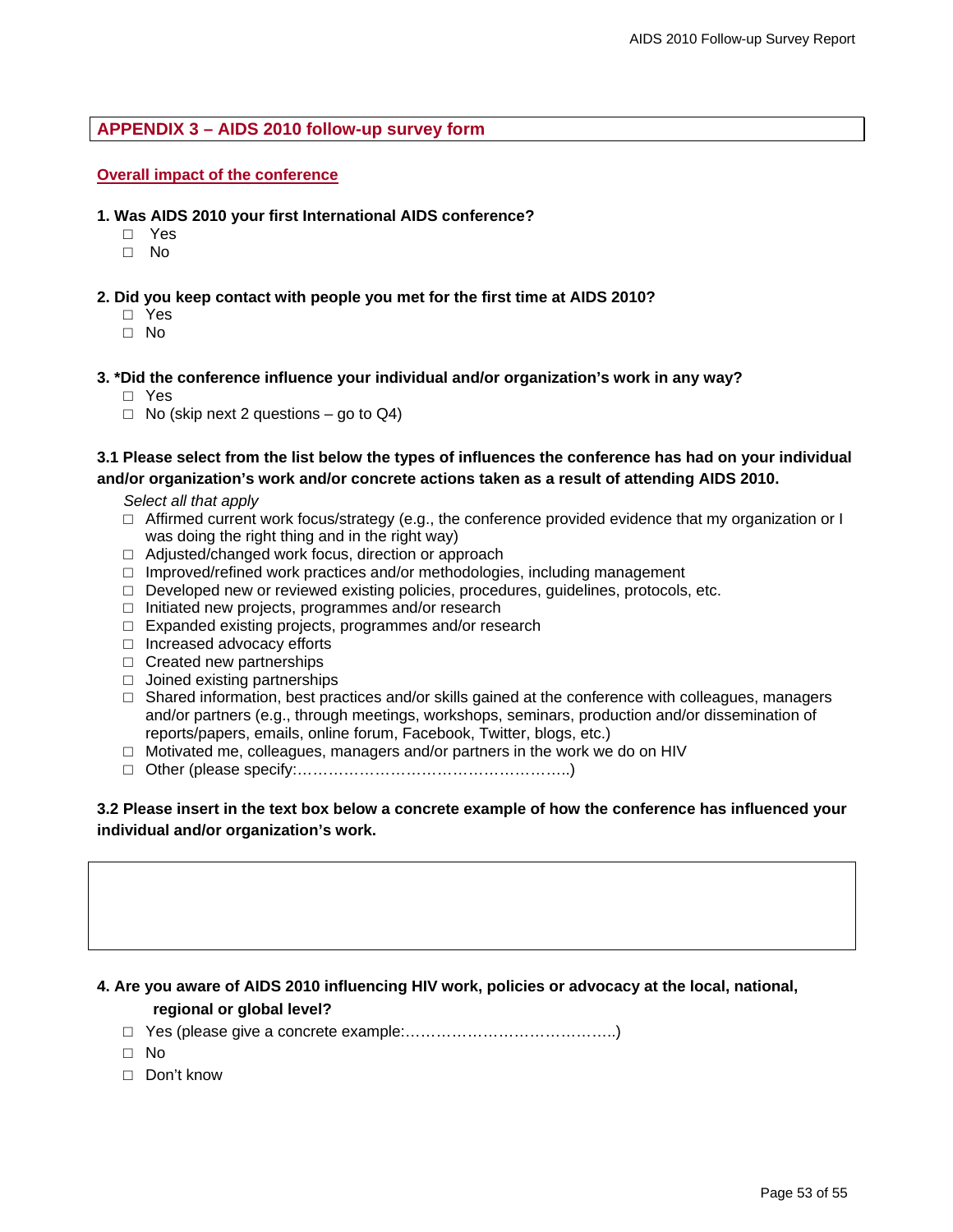# **Personal details**

# **5**. **What was your main track of interest at AIDS 2010 (i.e., the track in which you attended most sessions)?**

- □ Track A: Basic Science
- □ Track B: Clinical Sciences
- □ Track C: Epidemiology and Prevention Sciences
- □ Track D: Social and Behavioural Sciences
- □ Track E: Economics, Operations Research, Care and Health Systems
- □ Track F: Policy, Law, Human Rights and Political Science
- □ I had no main track of interest
- □ I don't remember

# **6. \*What is your main occupation/profession?** (selection from a scrolling menu)

### *Max 2 choices*

**7. \*In which country do you mainly work?** (selection from a scrolling menu)

# **8. With which type of organization or profession are you mainly affiliated?** (selection from a scrolling menu)

# **9. For how many years have you worked in the HIV field (full or part time)?**

- □ Less than 2
- $\Box$  Between 2 and 5
- □ Between 6 and 10
- □ Between 11 and 15
- $\Box$  More than 15

# **10. What is your gender?**

- □ Female
- □ Male
- □ Transgender
- □ Don't want to disclose

# **11. What is your age?**

- □ Between 16 and 26
- □ Between 27 and 40
- □ Between 41 and 50
- □ Above 50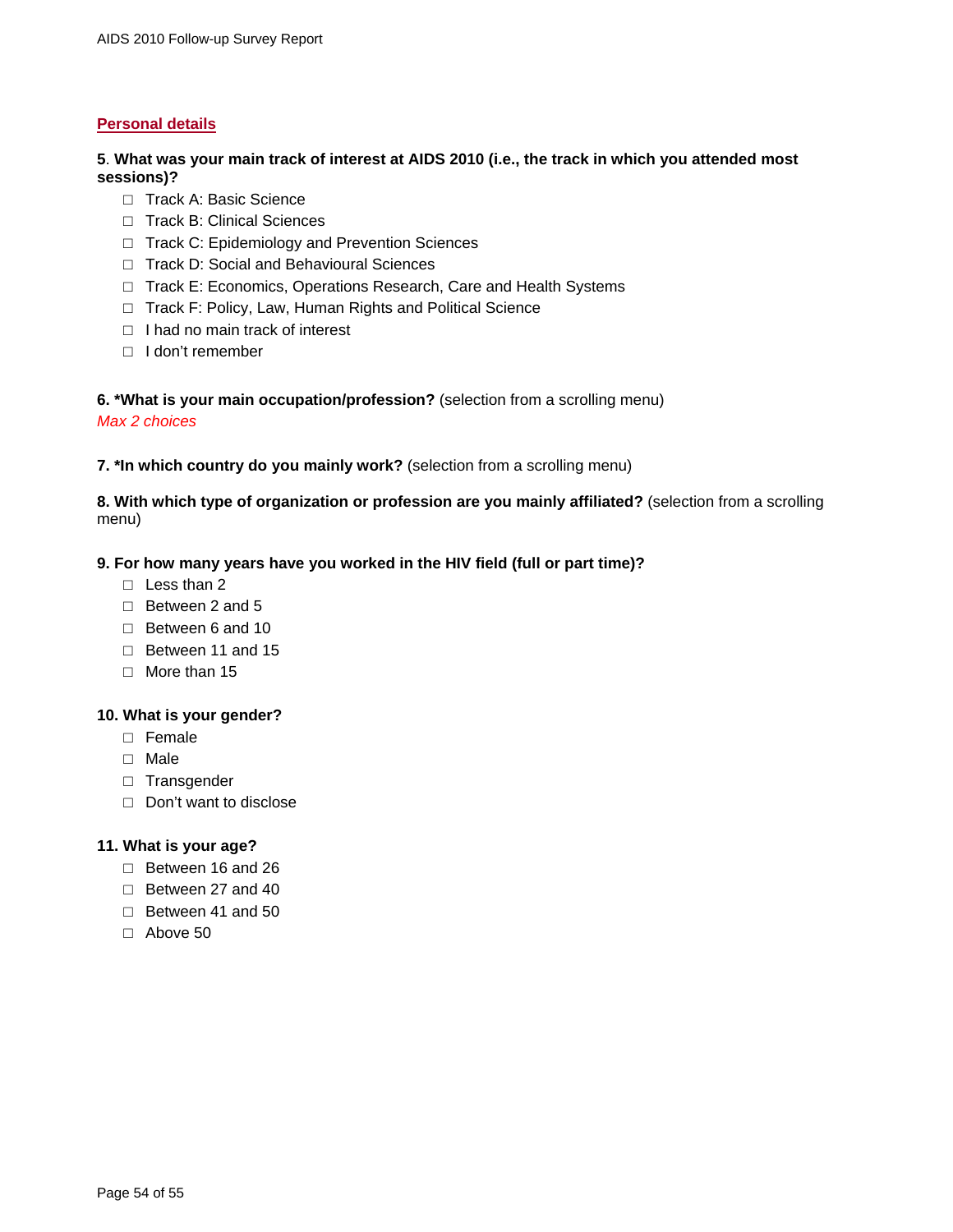# <span id="page-54-0"></span>**APPENDIX 4 – List of countries classified by main region[27](#page-54-1)**

| <b>CARIBBEAN</b>                                   | <b>LATIN AMERICA</b>                 | <b>OCEANIA</b>                        | <b>SUB-SAHARAN AFRICA</b>   | <b>WESTERN AND</b><br><b>CENTRAL EUROPE</b>             |
|----------------------------------------------------|--------------------------------------|---------------------------------------|-----------------------------|---------------------------------------------------------|
| Anguilla                                           | Argentina                            | American Samoa                        | Angola                      | Albania                                                 |
| Antigua and Barbuda                                | Belize                               | Australia                             | Benin                       | Andorra                                                 |
| Aruba                                              | Bolivia                              | Cook Islands                          | Botswana                    | Austria                                                 |
| Bahamas                                            | Brazil                               | Fiii                                  | Burkina Faso                | Belgium                                                 |
| Barbados                                           | Chile                                | French Guiana                         | Burundi                     | Czech Republic                                          |
| Bermuda                                            | Colombia                             | French Polynesia                      | Cameroon                    | Denmark                                                 |
| Cayman Islands                                     | Costa Rica                           | Guam                                  | Cape Verde                  | Finland                                                 |
| Cuba                                               | Ecuador                              | Kiribati                              | Central African Republic    | France                                                  |
| Dominica                                           | El Salvador                          | Marshall Islands                      | Chad                        | Germany                                                 |
| Dominican Republic                                 | Falkland Islands (Malvinas)          | Micronesia (Federated States) Comoros |                             | Greece                                                  |
| Grenada                                            | Guatemala                            | Nauru                                 | Congo, Republic of the      | Holy See (Vatican)                                      |
| Grenada                                            | Guyana                               | New Caledonia                         | Cote d'Ivoire               | Hungary                                                 |
| Guadeloupe                                         | Honduras                             | New Zealand                           | Democratic Republic of the  | Iceland                                                 |
| Haiti                                              | Mexico                               | Niue                                  | Congo<br>Djibouti           | Ireland                                                 |
| Jamaica                                            | Nicaragua                            | Norfolk Islands                       | <b>Equatorial Guinea</b>    | Israel                                                  |
| Montserrat                                         | Panama                               | Northern Mariana Islands              | Eritrea                     | Italy                                                   |
| Netherlands Antilles                               |                                      | Palau                                 |                             | Liechtenstein                                           |
| Puerto Rico                                        | Paraguay<br>Peru                     | Papua New Guinea                      | Ethiopia<br>Gabon           |                                                         |
|                                                    | South Georgia and the South          |                                       |                             | Luxembourg                                              |
| Saint Helena                                       | Sandwich Islands                     | Pitcairn                              | Gambia                      | Macedonia, FYR                                          |
| Saint Kitts and Nevis                              | Suriname                             | Samoa                                 | Ghana                       | Malta                                                   |
| Saint Lucia                                        | Uruguay                              | Solomon Islands                       | Guinea                      | Monaco                                                  |
| Saint Pierre and Miquelon<br>Saint Vincent and the | Venezuela<br><b>NORTH AFRICA AND</b> | Tokelau                               | Guinea-Bissau               | Montenegro                                              |
| Grenadines                                         | <b>MIDDLE EAST</b>                   | Tonga                                 | Kenya                       | Netherlands                                             |
| Trinidad and Tobago                                | Algeria                              | Tuvalu                                | Lesotho                     | Norway                                                  |
| Turks and Caicos Islands                           | Bahrain                              | Vanuatu                               | Liberia                     | Poland                                                  |
| Virgin Islands, British                            | Cyprus                               | Wallis and Futuna<br><b>SOUTH AND</b> | Madagascar                  | Portugal                                                |
| Virgin Islands, US                                 | Egypt                                | <b>SOUTH-EAST ASIA</b>                | Malawi                      | San Marino                                              |
| <b>EASTERN EUROPE AND</b><br><b>CENTRAL ASIA</b>   | Iraq                                 | Afghanistan                           | Mali                        | Serbia                                                  |
| Armenia                                            | Jordan                               | Bangladesh                            | Mauritania                  | Slovakia                                                |
| Azerbaijan                                         | Kuwait                               | <b>Bhutan</b>                         | Mauritius                   | Slovenia                                                |
| Belarus                                            | Lebanon                              | British Indian Ocean Territory        | Mayotte                     | Spain                                                   |
| Bosnia and Herzegovina                             | Libyan Arab Jamahiriya               | Brunei Darussalam                     | Mozambique                  | Sweden                                                  |
| Bulgaria                                           | Morocco                              | Cambodia                              | Namibia                     | Switzerland                                             |
| Croatia                                            | Oman                                 | Christmas Island                      | Niger                       | United Kingdom of Great<br>Britain and Northern Ireland |
| Estonia                                            | Palestinian Territory<br>(occupied)  | Cocos (Keeling) Islands               | Nigeria                     | <b>NORTH AMERICA</b>                                    |
| Georgia                                            | Qatar                                | Heard Islands and McDonald<br>Islands | Rwanda                      | Canada                                                  |
| Kazakhstan                                         | Saudi Arabia                         | India                                 | Sao Tome and Principe       | United States of America                                |
| Kyrgyzstan                                         | Sudan                                | Indonesia                             | Senegal                     | <b>EAST ASIA</b>                                        |
| Latvia                                             | Syrian Arab Republic                 | Iran, Islamic Republic Of             | Seychelles                  | China                                                   |
| Lithuania                                          | Tunisia                              | Lao People's Democratic<br>Republic   | Sierra Leone                | Democratic People's Republic<br>of Korea                |
| Moldova                                            | Turkey                               | Malaysia                              | Somalia                     | Hong Kong                                               |
| Romania                                            | United Arab Emirates                 | Maldives                              | South Africa                | Japan                                                   |
| Russian Federation                                 | Yemen                                | Myanmar                               | Swaziland                   | Macao                                                   |
| Tajikistan                                         |                                      | Nepal                                 | Togo                        | Mongolia                                                |
| Turkmenistan                                       |                                      | Pakistan                              | Uganda                      | Republic of Korea                                       |
| Ukraine                                            |                                      | Philippines                           | United Republic of Tanzania | Taiwan (province of China)                              |
| Uzbekistan                                         |                                      | Singapore                             | Zambia                      |                                                         |
|                                                    |                                      | Sri Lanka                             | Zimbabwe                    |                                                         |
|                                                    |                                      | Thailand                              |                             |                                                         |
|                                                    |                                      | Timor-Leste                           |                             |                                                         |
|                                                    |                                      | Viet Nam                              |                             |                                                         |
|                                                    |                                      |                                       |                             |                                                         |

 $\mathcal{L}^{\text{max}}$  .

 $\overline{a}$ 

<span id="page-54-1"></span><sup>&</sup>lt;sup>27</sup> Source: UNAIDS classification used for AIDS 2010